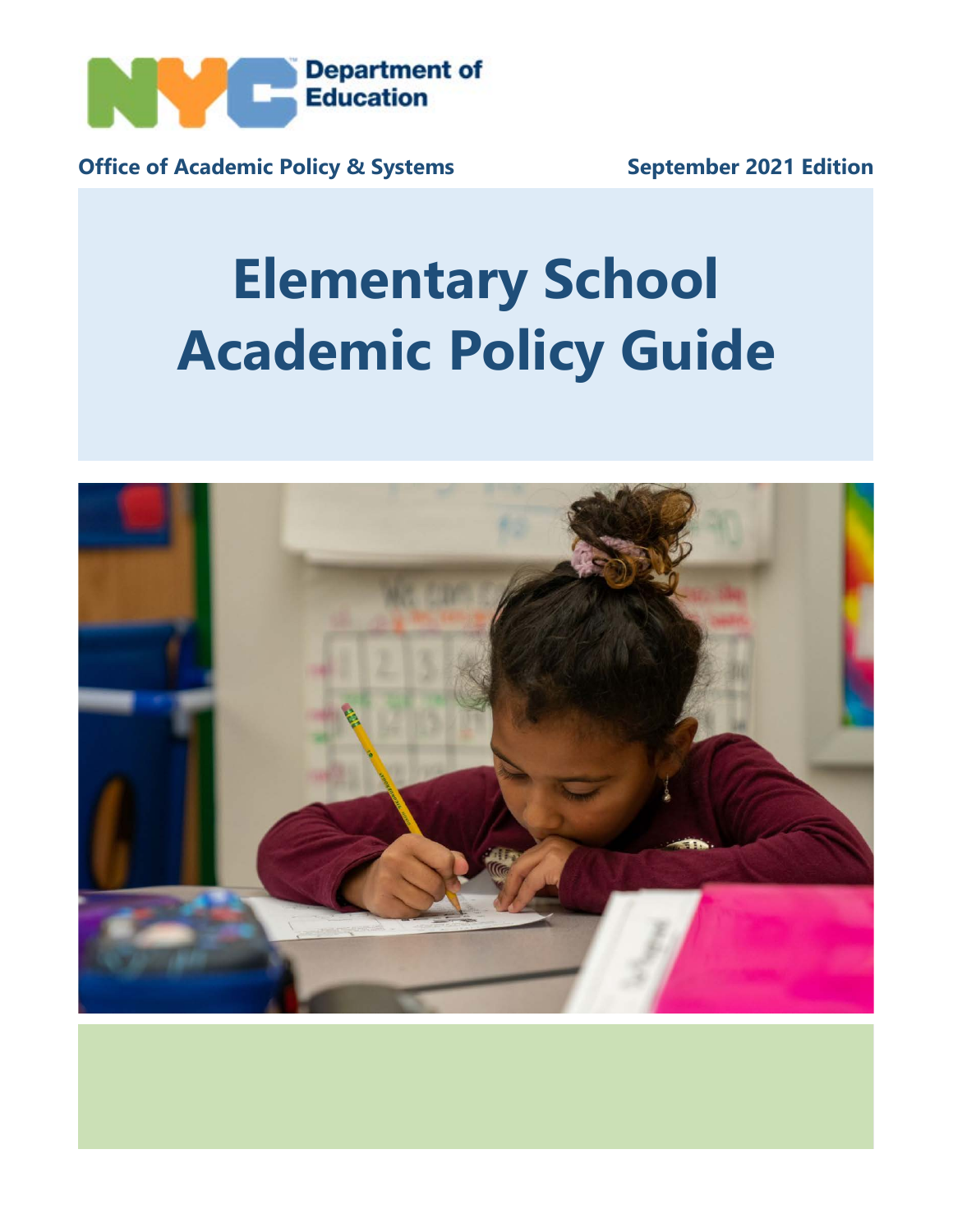

#### <span id="page-1-0"></span>**INTRODUCTION**

Dear Colleagues,

The New York City Department of Education's academic policy guides consolidate the many requirements for academic programming, assessments, promotion, grading, and student data into one reference document. The transition back to fully in-person learning has been a significant shift for New York City. Students, families, teachers, paraprofessionals, administrators, service providers, and many others in students' lives have had to overcome enormous challenges. In spite of this, we have not wavered in our commitment to supporting and educating our students and will continue to persevere under extraordinary circumstances.

During this time, our policies must reflect the wide range of experiences and challenges that we are facing as a community. Our goal in publishing the academic policy guides is to provide you with clear interpretations of academic policies and guidance about how to apply them in different scenarios. The academic policy guides are revised each year based on changes to policies and feedback from schools and field staff. This year the academic policy guides are also designed to help schools adapt—not recreate—their policies to meet students' needs as we return to fully in-person learning.

This academic policy guide is just one tool that you may use in providing rigorous academic experiences that considers their individual strengths and needs. Use this guide as a resource as you program and grade students, develop instructional supports and interventions, and set your own school-level policies. As you implement these policies, we encourage you to apply an equity and empathy lens, identifying opportunities to examine how having strong policies, systems, and structures impacts the outcomes of every student.

As you plan for the upcoming school year and beyond, refer to this guide and share it with key members of your school community. This guide, as well as additional resources on policies pertaining to academic requirements and programming, can be found on the Department of Education's [academic policy](https://infohub.nyced.org/nyc-doe-topics/Policies/academic-policy-resources) and [systems](https://infohub.nyced.org/nyc-doe-topics/Policies/academic-systems-resources) resource pages on the [InfoHub.](https://infohub.nyced.org/nyc-doe-topics/Policies/academic-policy-resources) Please contact your [Borough/Citywide Office's academic policy and systems lead](https://docs.google.com/spreadsheets/d/1k0vfou2apHducJp9HK_eP2OMe3IODi_hJX0t-8VDLxY/pubhtml) for additional guidance on any of the topics described in these resources, and refer to th[e news section](https://nycdoe.sharepoint.com/sites/PrincipalsHub/_layouts/15/news.aspx?newsSource=1&instanceId=03a8b719-f245-4ac6-855e-688105a8fc08&webPartId=8c88f208-6c77-4bdb-86a0-0c47b4316588&serverRelativeUrl=%2Fsites%2FPrincipalsHub&pagesListId=b3f712f5-6b7c-47a2-ae33-0a51f7a3df31) of th[e Principal's Hub](https://nycdoe.sharepoint.com/sites/PrincipalsHub) for updates.

Sincerely,

frinda Chen

Linda Chen Chief Academic Officer New York City Department of Education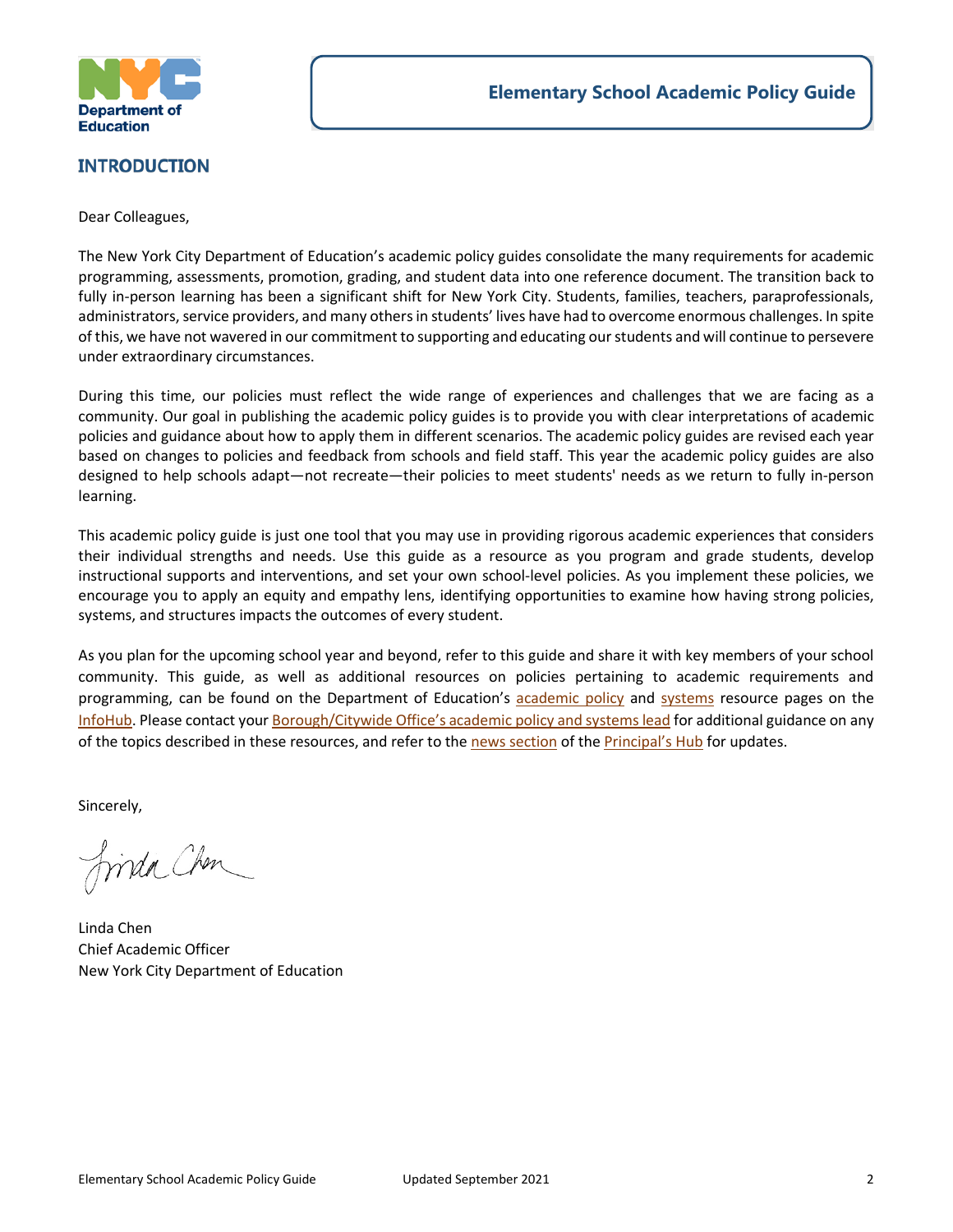

## <span id="page-2-0"></span>**TABLE OF CONTENTS**

| I.  |           |                                                                                                           |  |  |  |
|-----|-----------|-----------------------------------------------------------------------------------------------------------|--|--|--|
| ΙΙ. |           |                                                                                                           |  |  |  |
|     | Α.        |                                                                                                           |  |  |  |
|     | 1.        |                                                                                                           |  |  |  |
|     | 2.        |                                                                                                           |  |  |  |
|     | 3.        |                                                                                                           |  |  |  |
|     | 4.        |                                                                                                           |  |  |  |
|     | 5.        |                                                                                                           |  |  |  |
|     | 6.        |                                                                                                           |  |  |  |
|     | 7.        |                                                                                                           |  |  |  |
|     | 8.        |                                                                                                           |  |  |  |
|     | В.        |                                                                                                           |  |  |  |
|     | 1.        |                                                                                                           |  |  |  |
|     | C.        |                                                                                                           |  |  |  |
|     | 1.        |                                                                                                           |  |  |  |
|     | D.        |                                                                                                           |  |  |  |
|     | Ε.        |                                                                                                           |  |  |  |
| Ш.  |           |                                                                                                           |  |  |  |
|     | А.        |                                                                                                           |  |  |  |
|     | 1.        | New York State Identification Test for English Language Learners (NYSITELL) - Updated September 2021  19  |  |  |  |
|     | 2.        |                                                                                                           |  |  |  |
|     | В.        |                                                                                                           |  |  |  |
|     | 1.        |                                                                                                           |  |  |  |
|     | C.        | Testing Accomodations for English Language Learners/Students with Disabilities-Updated September 2021  21 |  |  |  |
|     | D.        |                                                                                                           |  |  |  |
|     | Ε.        |                                                                                                           |  |  |  |
| IV. |           |                                                                                                           |  |  |  |
|     | Α.        |                                                                                                           |  |  |  |
|     | <b>B.</b> |                                                                                                           |  |  |  |
|     | C.        |                                                                                                           |  |  |  |
|     | D.        |                                                                                                           |  |  |  |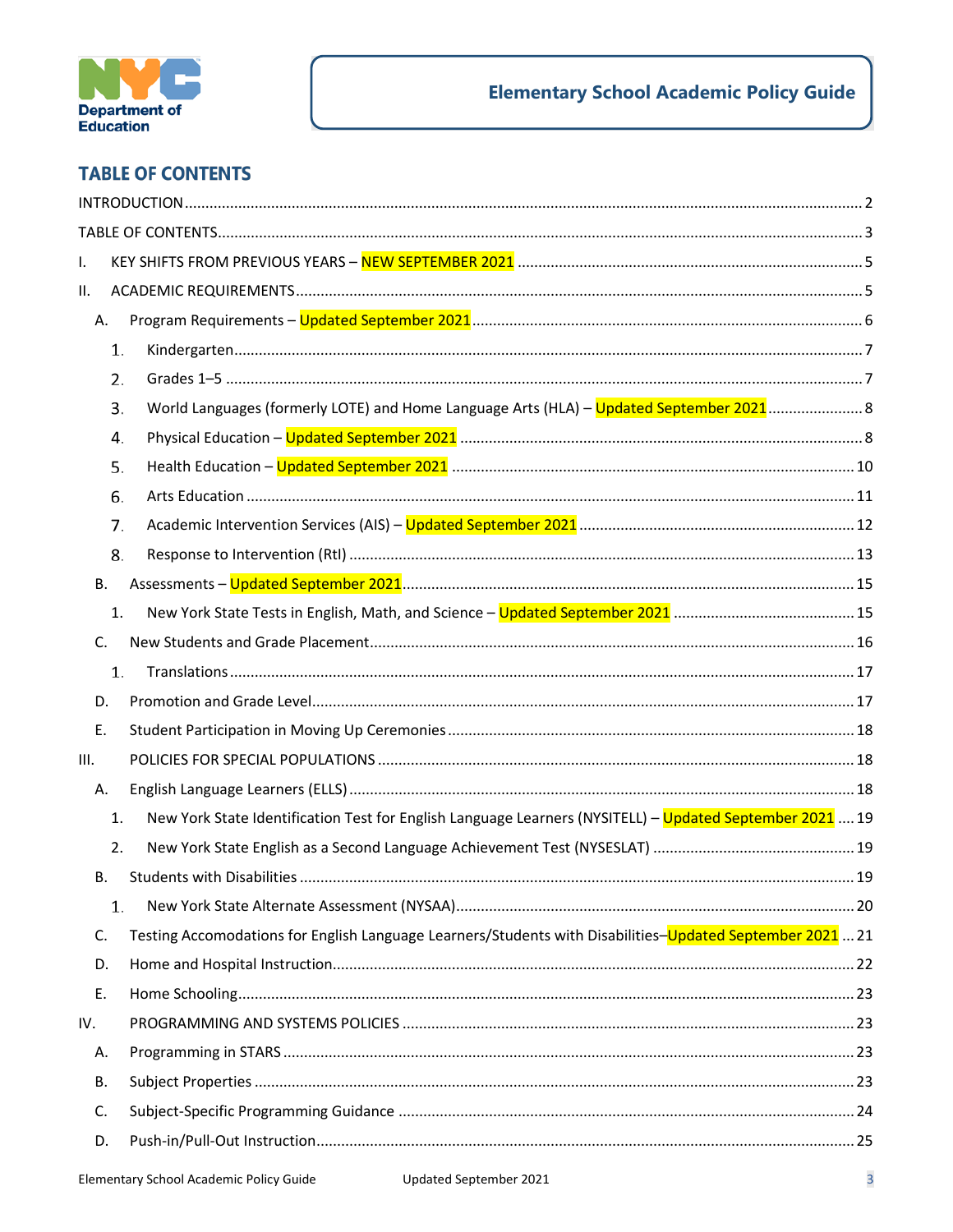

# **Elementary School Academic Policy Guide**

| V.   |                |  |
|------|----------------|--|
|      | Α.             |  |
|      | <b>B.</b>      |  |
|      | 1.             |  |
|      | 2.             |  |
| VI.  |                |  |
|      | Α.             |  |
|      | 1.             |  |
|      | 2.             |  |
|      | 3.             |  |
|      | $\mathbf{4}$ . |  |
|      | <b>B.</b>      |  |
|      | C.             |  |
|      | 1.             |  |
| VII. |                |  |
|      | A.             |  |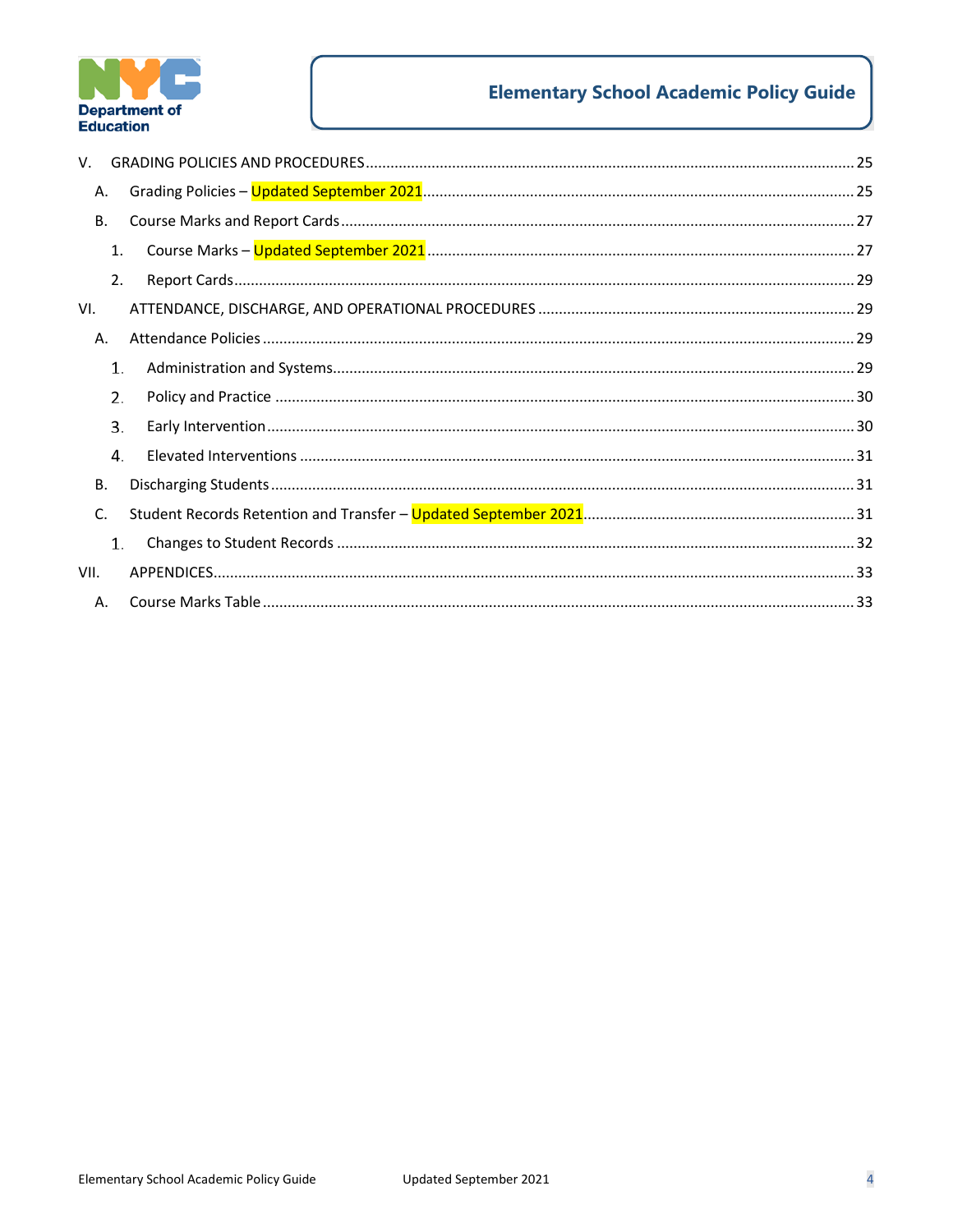

#### <span id="page-4-0"></span>I. **KEY SHIFTS FROM PREVIOUS YEARS - NEW SEPTEMBER 2021**

In March 2020, Executive Order 202.4 required schools to close due to the Novel Coronavirus (COVID-19) pandemic. In an effort to decrease the spread of COVID-19, school buildings remained closed and schools transitioned to a remote learning model for the rest of the 2019-20 school year (including summer). During this time both NYSED and NYCDOE implemented policies to address the necessary adjustments to our education system. Many of these flexibilities extended into the 2020-21 school year as schools utilized both remote and blended learning models.

The 2021-22 school year is a homecoming for students to return for fully in-person learning experiences. With this return, the following are policies that will change and flexibilities that will remain in place to create more equitable and supportive learning environment for students. Many of the policy flexibilities afforded to students due to the COVID-19 pandemic continue to affect them this year and in years to come. They are also addressed in their corresponding sections of this guide.

#### **[Grading](#page-24-2)**

- From March 2020 to August 2020, schools awarded students in grades K-5 only final marks of 'MT' (meets standards) or 'N' (needs improvement). In the 2020-21 school year, students in grades K-5 received final marks of 'NL' (new/recent admit or other) instead of failing marks per the NYCDOE grading policies due to COVID-19.
- Beginning September 2021, schools may award failing marks and/or special marks to students who do not meet the learning outcomes of the course. Students receiving special marks must meet specific eligibility criteria.
- When schools transitioned to remote learning due to the COVID-19 pandemic in March 2020, the NYCDOE implemented the parent/guardian choice policy which gave parents/guardians the option to replace their student's passing final grades with 'MT' (meets standards). Beginning September 2021, this policy is no longer in effect for elementary school students.

#### **[World Languages \(formerly Languages Other Than English \[LOTE\]\)](#page-7-0)**

• LOTE standards have been renamed Standards for World languages, and "world languages" should replace the term "languages other than English" in reference to the learning standards.

#### <span id="page-4-1"></span>П. **ACADEMIC REQUIREMENTS**

The New York State Education Department (NYSED) Commissioner's Regulations, New York City Department of Education (NYCDOE) Chancellor's Regulations, and supplementary [academic policy resources](http://infohub.nyced.org/nyc-doe-topics/Policies/academic-policy-resources/) provide guidance on policies pertaining to students in elementary school grades, including program requirements, assessments, grading, and promotion. Elementary schools also serving middle and high school grades should refer to the [Middle](https://infohub.nyced.org/docs/default-source/default-document-library/AcPolicy-MiddleSchoolAcademicPolicyGuide) and [High School](https://infohub.nyced.org/docs/default-source/default-document-library/AcPolicy-HighSchoolAcademicPolicyGuide) Academic Policy Guides for information applicable to these grade levels.

For [academic policy](https://infohub.nyced.org/nyc-doe-topics/Policies/academic-policy-resources/) an[d systems](https://infohub.nyced.org/nyc-doe-topics/Policies/academic-systems-resources/) questions, schools can refer to the academic policy and systems resource webpages, or contact their [academic policy and systems leads.](https://docs.google.com/spreadsheets/d/1k0vfou2apHducJp9HK_eP2OMe3IODi_hJX0t-8VDLxY/pubhtml)

The [STARS](http://wiki.nycboe.net/display/HSST/STARS+Wiki+Home+Page) suite of applications is the NYCDOE's official record of students' programs, grades, and progress toward completing academic requirements.<sup>[1](#page-4-2)</sup> STARS reflects academic information for all NYCDOE public school students in grades K–12. STARS data also reflects schools' alignment to the New York State and New York City academic policies described in this guide. All elementary schools must use [STARS Classroom](https://www.nycenet.edu/starsclassroom) to enter information about the instruction and

<span id="page-4-2"></span><sup>1</sup> The STARS Suite includes three platforms across grades K–12: STARS Classroom, STARS Client, and STARS Admin.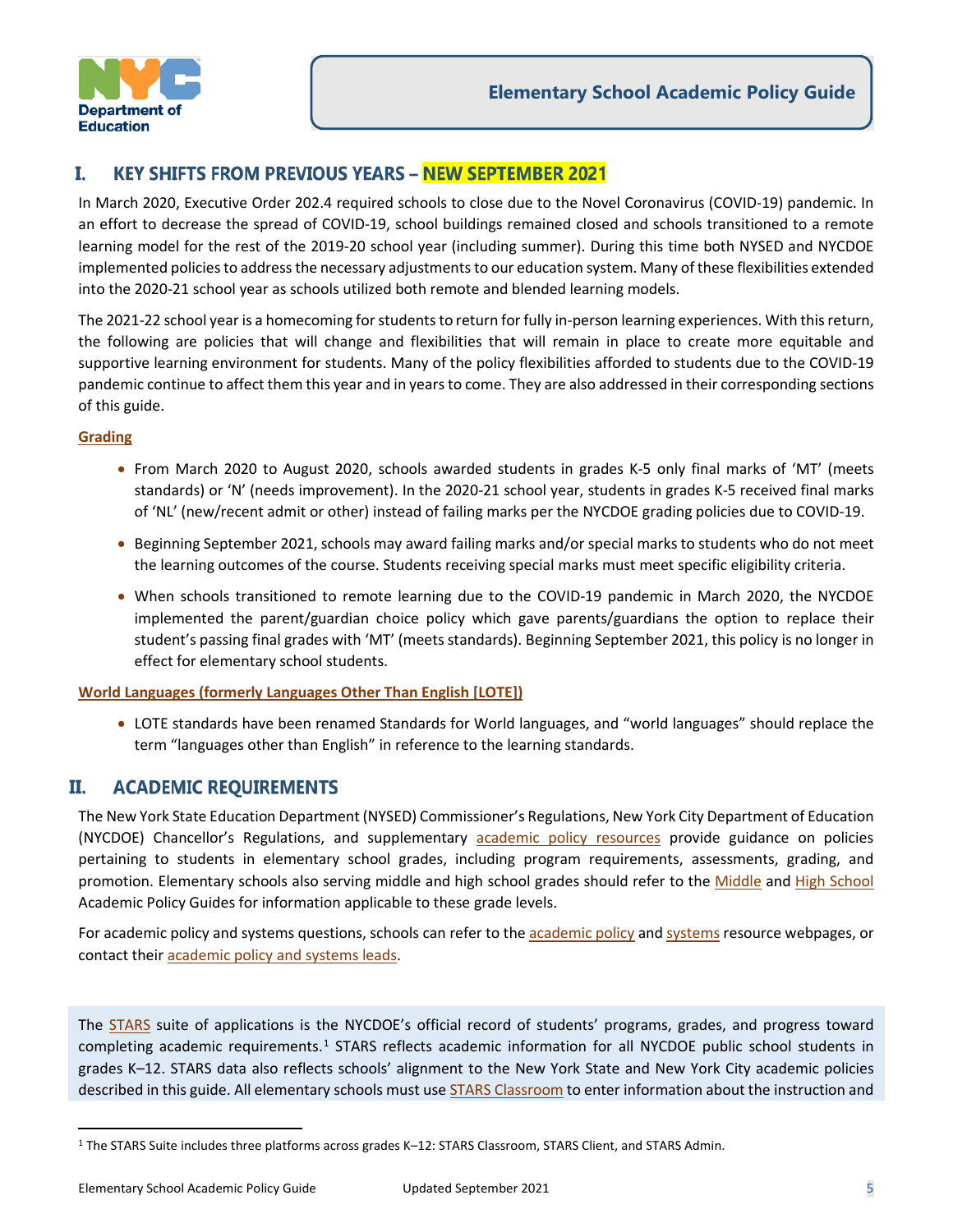

supports students in elementary grades receive throughout the school day; to reflect student-teacher-subject relationships; and to enter student grades. To ensure that STARS data accurately captures students' academic programs and outcomes, schools must follow the guidelines described on the [STARS wiki.](https://wiki.nycenet.edu/display/HSST/STARS+Classroom) STARS is managed by the NYCDOE's Office [of Academic Policy and](http://infohub.nyced.org/nyc-doe-topics/Policies/academic-policy-resources/) Systems (OAPS). See the section of this guide on [programming in STARS](#page-22-2) and visit th[e STARS wiki](https://wiki.nycenet.edu/display/HSST/STARS+Classroom) for more information.

## <span id="page-5-0"></span>A. Program Requirements - Updated September 2021

NYSED's [Part 100.3](http://www.p12.nysed.gov/part100/pages/1003.html) and [Part 100.4](http://www.p12.nysed.gov/part100/pages/1004.html) define program requirements for students in elementary grades. The sections below outline the program requirements for grades K–5. These represent the minimum academic program that a public elementary school in New York State must provide. Schools may exceed the requirements described here and offer supplementary experiences that will enhance students' educational experiences in the elementary years and prepare them for the rigor of middle and high school coursework.

At minimum, elementary schools must provide students with instruction in these departments every year, and must accurately reflect that instruction in STARS Classroom:

- English language arts (ELA)
- Social studies
- Mathematics
- Science and technology
- Arts education, including dance, music, theatre, and visual arts
- Physical education
- Health education

There are no specific instructional time requirements in these areas with the exception of [physical education](#page-7-1) and, where student need is established, [bilingual education and/or English as a New Language](#page-17-2) instruction pe[r Part 154.](http://www.nysed.gov/bilingual-ed/regulations-concerning-english-language-learnersmultilingual-learners) Schools can choose to deliver instruction in each academic area every day, rotate through subjects during the week, or implement another scheduling model. This flexibility allows schools to provide an academic program that best meets students' needs.

**Impact of COVID-19 on the Instructional Time Requirements:** For the 2019-20 and 2020-21 school years, the [New York](http://www.nysed.gov/common/nysed/files/programs/reopening-schools/nys-p12-school-reopening-guidance.pdf)  [State Education Department](http://www.nysed.gov/common/nysed/files/programs/reopening-schools/nys-p12-school-reopening-guidance.pdf) (NYSED) issued guidance providing flexibility for courses that previously required specific instructional time requirements (physical education and, where student need is established, [bilingual education and/or](#page-17-2)  [English as a New Language instruction](#page-17-2) per [Part 154\)](http://www.nysed.gov/bilingual-ed/regulations-concerning-english-language-learnersmultilingual-learners).

During 2020-21, schools were able to use 180 minutes per week as a benchmark for comparison when designing and delivering instruction aligned to the learning standards. Principals had to ensure that the instructional experiences as a whole were comparable in rigor, scope, and magnitude to those provided during a traditionally delivered instructional experience of 180 minutes per week. Instructional experiences were not defined solely as a student's time in front of a teacher or in front of a screen and could include time engaged in standards-based learning under the guidance and direction of a teacher. Schools were not required to deliver exactly 180 minutes per week for required courses.

For the 2021-22 school year, schools are expected to provide students with instructional experiences of 180 minutes per week (or 108 hours per unit) for courses that previously required specific instructional time requirements (physical education and, where student need is established, [bilingual education and/or English as a New Language instruction](#page-17-2) per [Part 154\)](http://www.nysed.gov/bilingual-ed/regulations-concerning-english-language-learnersmultilingual-learners).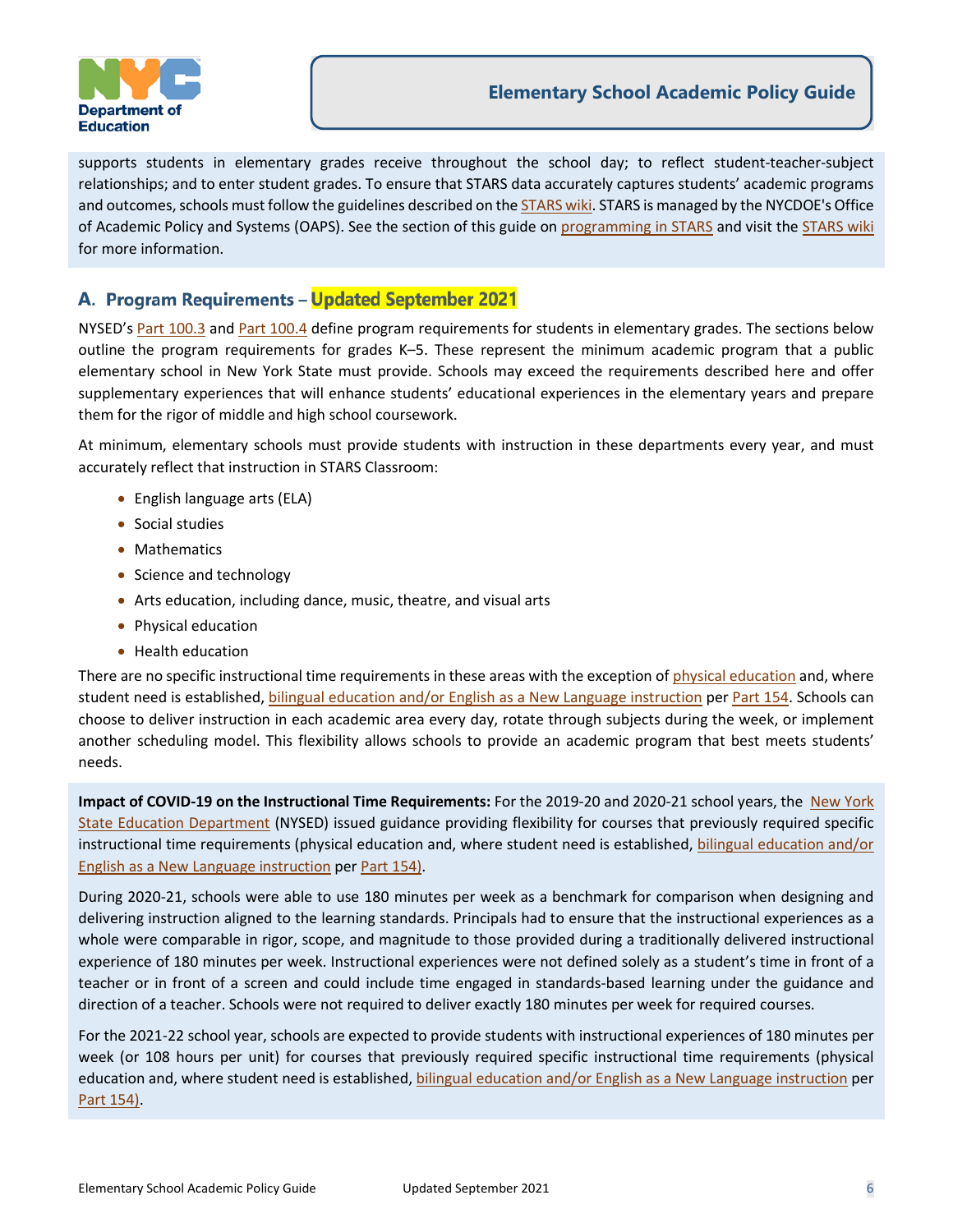

It is the policy of the NYCDOE to maintain a safe and supportive learning and educational environment that is free of harassment, intimidation, and/or bullying and free of discrimination because of actual or perceived race, color, creed, ethnicity, national origin, citizenship/immigration status, religion, gender, gender identity, gender expression, sexual orientation, disability, or weight.

See the [Guidelines on Gender Inclusion](https://www.schools.nyc.gov/school-life/policies-for-all/guidelines-on-gender/guidelines-on-gender-inclusion) for help implementing gender-inclusive curricula, programs, activities, and practices that are consistent with this policy and with the NYCDOE's commitment to equity and access. Schools must be mindful that inappropriate gender segregation may result in isolating students, hindering diversity, and/or perpetuating gender stereotypes.

#### <span id="page-6-0"></span>1. Kindergarten

Schools must provide students in kindergarten with instruction aligned to NYSED [learning standards,](http://www.nysed.gov/curriculum-instruction) which "ensures continuity with instruction in the early elementary grades and is integrated with the instructional program in grades one through twelve," according to [Part 100.3.](http://www.p12.nysed.gov/part100/pages/1003.html)

Schools must provide students in kindergarten with instruction in all of the following departments every year, at minimum, and must accurately reflect this programming in STARS:

- English language arts (meaning, early literacy and emergent reading)
- Social studies
- Mathematics
- Science
- Arts education, including dance, music, theatre and visual arts
- Physical education, as described i[n Part 135.4](https://govt.westlaw.com/nycrr/Document/I365bded1c22211ddb29d8bee567fca9f?viewType=FullText&originationContext=documenttoc&transitionType=CategoryPageItem&contextData=(sc.Default))
- Health education, as described i[n Part 135.3](https://govt.westlaw.com/nycrr/Document/I365bb7cec22211ddb29d8bee567fca9f?viewType=FullText&originationContext=documenttoc&transitionType=CategoryPageItem&contextData=(sc.Default))
- Where student need is established, bilingual education and/or English as a New Language (ENL) instruction per [Part 154](http://www.nysed.gov/bilingual-ed/regulations-concerning-english-language-learnersmultilingual-learners)[2](#page-6-2)

In addition, programming and instruction should be based on the ages, interests, skills, and needs of the students served and should include:<sup>[3](#page-6-3)</sup>

- Differentiated instruction to support the acquisition of new concepts and skills;
- Materials and equipment which allow for active and quiet play in indoor and outdoor environments;
- Opportunities for participation in inquiry-based activities and projects; and
- Opportunities to use a wide variety of information in print and electronic mediums.

#### <span id="page-6-1"></span>Grades 1–5

In grades 1–5, elementary schools must provide students with instruction aligned to [NYSED learning standards.](http://www.nysed.gov/curriculum-instruction) There are no specific instructional time requirements in these areas, with the exception of [physical education](#page-7-1) and where student need is established for [bilingual education and/or ENL](#page-17-2) instruction. Schools must provide students with instruction in all of the following departments every year, at minimum, and must accurately reflect this programming in STARS:

• English language arts (ELA)

<span id="page-6-2"></span><sup>&</sup>lt;sup>2</sup> Courses previously referred to as English as a Second Language (ESL) are now referred to as English as a New Language (ENL). English as a New Language (ENL) courses that meet ELA standards may count toward students' ELA instructional requirements. See [Part 154](http://www.nysed.gov/bilingual-ed/regulations-concerning-english-language-learnersmultilingual-learners) and the [Policy and Reference Guide for MLs/ELLs](https://infohub.nyced.org/docs/default-source/default-document-library/ell-policy-and-reference-guide.pdf) for additional information on the elementary school ENL requirements.

<span id="page-6-3"></span><sup>&</sup>lt;sup>3</sup> Se[e NYSED's FAQ](http://www.p12.nysed.gov/part100/pages/policyearlyliteracyqa.PDF) on the program requirements for kindergarten for more information.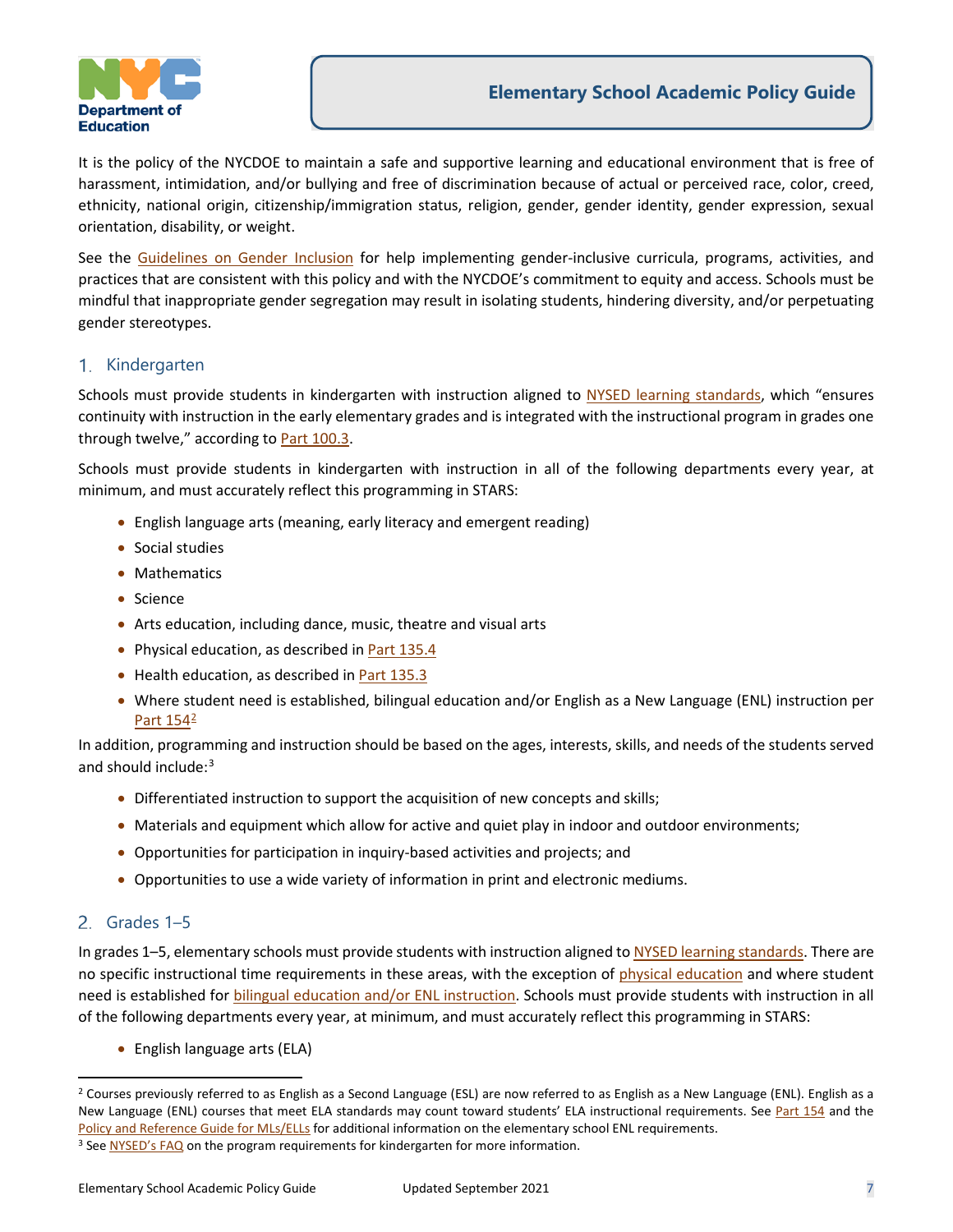

- Social studies, including geography and United States history
- Mathematics
- Science and technology
- Arts education, including dance, music, theatre and visual arts
- Physical education, as described in **Part 135.4**
- Health education, as described in **Part 135.3**
- Family and consumer sciences $4$
- Career development and occupational studies $5$
- Where student need is established, bilingual education and/or ENL instruction as described i[n Part 154](http://www.nysed.gov/bilingual-ed/regulations-concerning-english-language-learnersmultilingual-learners)

#### <span id="page-7-0"></span>World Languages (formerly LOTE) and Home Language Arts (HLA) – Updated September 2021

The Board of Regents adopted the revised New York State Learning Standards for Languages Other Than English (LOTE)/World Languages on Monday, March 15, 2021. For more information on the changes, implementation timeline, and proficiency ranges aligned to the World Language Checkpoints, see the [World Languages Standards and Guidelines.](http://www.nysed.gov/world-languages/standards-and-guidelines)

Elementary schools have the option to offer World Languages (formerly known as languages other than English [LOTE]), and/or home language arts (HLA) instruction, at any grade level.<sup>6</sup>

According to NYSED requirements, schools must provide all students with at least two units of study (108 hours) in World Languages instruction before the end of grade 9. While this requirement is typically satisfied in middle school, it may also be satisfied in elementary school. See the [World Languages](https://infohub.nyced.org/docs/default-source/doe-employees-only/AcPolicy-NYCDOELOTE) guidance document for more detailed information.

In STARS Classroom, World Languages and home language arts (HLA) are represented as one combined 'foreign or native language instruction' subject area. For more information on how to program language instruction, including World Languages, HLA, or World Language in Elementary School (WLES), see the section of this guide on subject-specific [programming guidance](#page-23-0) in STARS Classroom.

In addition, schools providing Dual Language (DL) or Transitional Bilingual Education (TBE) programs for English language learners (ELLs) must also provide instruction in a separate HLA course (180 minutes per week) as described in NYS Commissioner's Regulations (CR) **Part 154.**<sup>[7](#page-7-5)</sup> These courses may also satisfy the World Languages requirement. See the sections of this guide on [ELLs](#page-17-2) and [STARS programming](#page-22-2) and the [Policy and Reference Guide for MLs/ELLs](https://infohub.nyced.org/docs/default-source/default-document-library/ell-policy-and-reference-guide.pdf) for information on HLA instruction in ELL programs.

#### <span id="page-7-1"></span>4. Physical Education – Updated September 2021

[Part 135.4](https://govt.westlaw.com/nycrr/Document/I365bded1c22211ddb29d8bee567fca9f?viewType=FullText&originationContext=documenttoc&transitionType=CategoryPageItem&contextData=(sc.Default)&bhcp=1) defines the minimum requirements for physical education (PE) for students in elementary grades.<sup>[8](#page-7-6)</sup> Schools must provide students in grades K–5 with an instructional PE program aligned t[o NYSED learning standards](http://www.nysed.gov/curriculum-instruction/physical-education) and the NYC

<span id="page-7-2"></span><sup>4</sup> See [NYSED's instructional standards](http://www.p12.nysed.gov/cte/facse/standards.html) for the elementary-level family and consumer sciences (FACS). Elementary schools often choose to integrate this content into English language arts, science, physical education, health education, and other subjects.

<span id="page-7-3"></span><sup>&</sup>lt;sup>5</sup> See [NYSED's instructional standards](http://www.p12.nysed.gov/cte/cdlearn/documents/cdoslea.pdf) for the elementary-level career development and occupational studies (CDOS). Elementary schools often choose to integrate this content into English language arts, math, science, social studies, and other subjects.<br><sup>6</sup> Home language arts (HLA) is formerly known as native language arts (NLA). See the Policy and Referen

<span id="page-7-4"></span>information.

<span id="page-7-5"></span><sup>7</sup> NYSED and NYCDOE refer to English Language Learners (ELLs) as Multilingual Learners/English Language Learners (MLs/ELLs) except in instances referring to state and federal policy.

<span id="page-7-6"></span><sup>8</sup> This regulation describes grades K–6. In the NYCDOE, grade 6 is considered a middle school grade. For more information on middle school policies, see the [Middle School Academic Policy Guide.](https://infohub.nyced.org/docs/default-source/default-document-library/AcPolicy-MiddleSchoolAcademicPolicyGuide)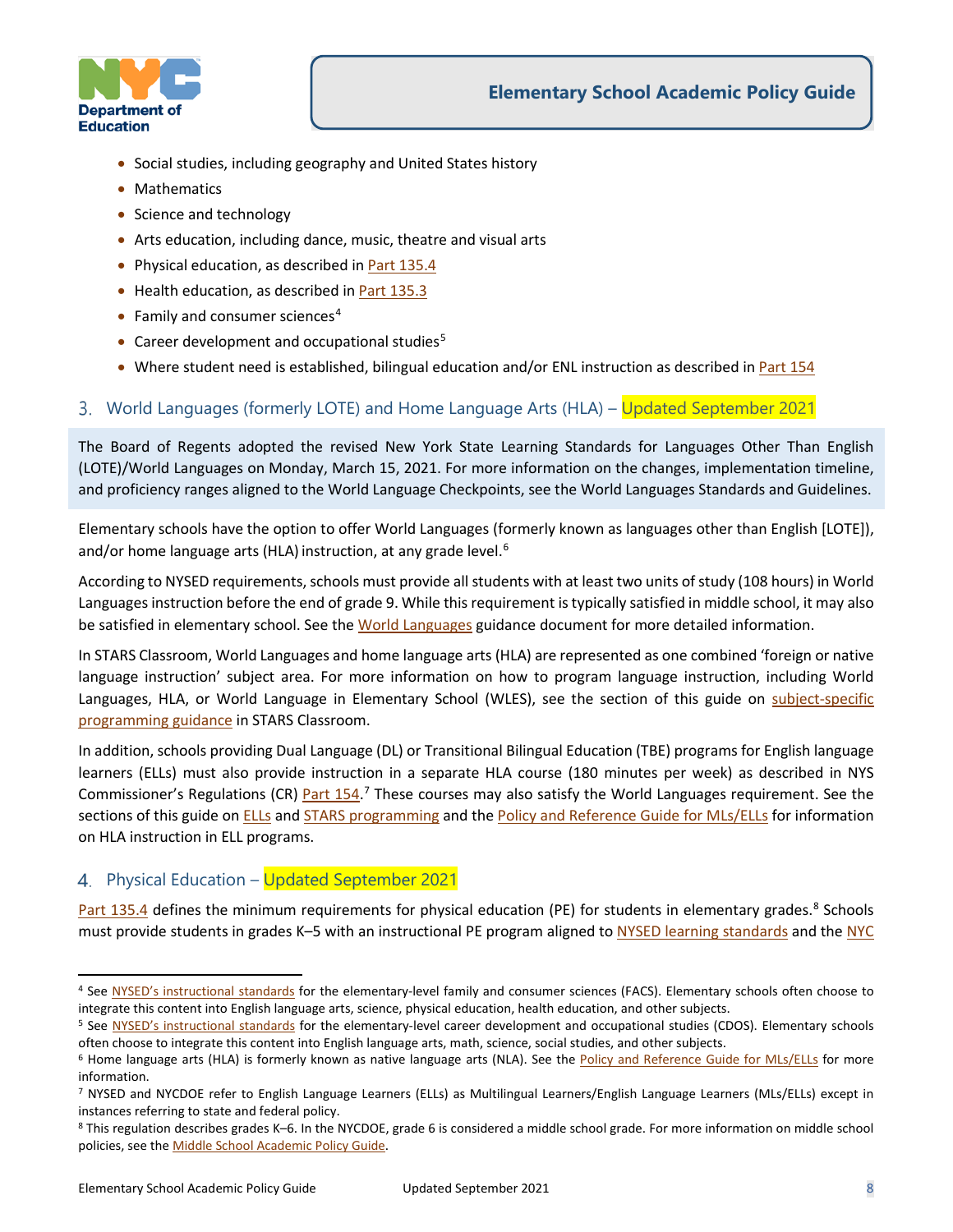

K-5 PE Scope and Sequence for at least 120 minutes a week. In grades K-3, students must receive PE daily, and in grades 4–5, students must receive PE no fewer than three times per week. K–6, K–8, or K–12 schools serving grade 6 students should ensure that grade 6 students follow the elementary school requirements, and receive PE for 120 minutes at least three times per week, rather than the middle school requirements. This allows for continuity in scheduling across grades K–6. For more information see the PE guidance document for more details.

Only teacher-led instructional time may count toward PE minutes. Schools may not count time spent dressing or traveling to an off-site facility toward the instructional time requirement for PE. Schools cannot count recess toward the instructional requirement for PE.

**Impact of COVID-19 on Physical Education (PE)**: In the 2020-21 school year, schools were not expected to meet the traditional frequency requirements (times per week) for PE. Instead, schools were to use the traditional models as a benchmark for comparison in designing schedules for the delivery of PE through blended and remote instruction.

In the 2021-22 school year, students are returning for fully in-person learning experiences. As such, schools must provide students adhere to the time and frequency requirements in the table below.

Class size must follow the UFT contract and courses must adhere to all health and safety protocols for physical distancing and physical education classes.

Teachers can use all of the available Move to Improve (MTI) resources to integrate physical activity into their academic lessons. Both PE and classroom teachers can access and use MTI resources in order to keep students physically active and engaged throughout the school day.

For additional information and guidance about providing students with PE in the 2021-22 school year, please refer to the [NYC Return to School Physical Education Guidelines](https://drive.google.com/file/d/1y1dXCGOjVj3Tw5ZYRaed31wjDWnxsk_2/view) and the PE [FAQ.](https://infohub.nyced.org/docs/default-source/doe-employees-only/AcPolicy-PhysicalEducation)

| <b>Grade Level</b>                            | Which PE policies apply?                     | <b>Minimum required</b><br><b>PE</b> time | <b>Minimum required</b><br><b>PE frequency</b>   |
|-----------------------------------------------|----------------------------------------------|-------------------------------------------|--------------------------------------------------|
| Grades K-3                                    | Elementary school policies<br>for grades K-3 | 120 minutes per week                      | Daily, in every term <sup>9</sup>                |
| Grades 4-5                                    | Elementary school policies<br>for grades 4-6 | 120 minutes per week                      | No fewer than 3 times per<br>week, in every term |
| Grade 6<br>in a $K-6$ , $K-8$ , $K-12$ school | Elementary school policies<br>for grades 4-6 | 120 minutes per week                      | No fewer than 3 times per<br>week, in every term |

#### <span id="page-8-1"></span>**Summary of PE Time and Frequency Requirements**

PE programs must meet [NYSED learning standards](http://www.nysed.gov/curriculum-instruction/physical-education-learning-standards) at the elementary school level. The NYCDOE highly recommends that all elementary PE be taught by a certified PE teacher; however, per NYSED's part [135.4,](https://govt.westlaw.com/nycrr/Document/I365bded1c22211ddb29d8bee567fca9f?viewType=FullText&originationContext=documenttoc&transitionType=CategoryPageItem&contextData=(sc.Default)) a NYCDOE classroom teacher may provide instruction under the guidance of a certified PE teacher assigned to a school. Each school serving elementary grades must have at least one NYSED certified Physical Education teacher providing instruction to students, and guidance and support for any classroom teachers assigned to teach PE.

As in all other courses, students' grades in PE must be based primarily on their content area knowledge and skills, and not on non-mastery measures. Schools may not factor attendance into students' grades or grade students predominantly

<span id="page-8-0"></span><sup>9</sup> The majority of elementary schools in the NYCDOE use an annual term model; however, regardless of the school's term model, students must receive PE consistently every school year.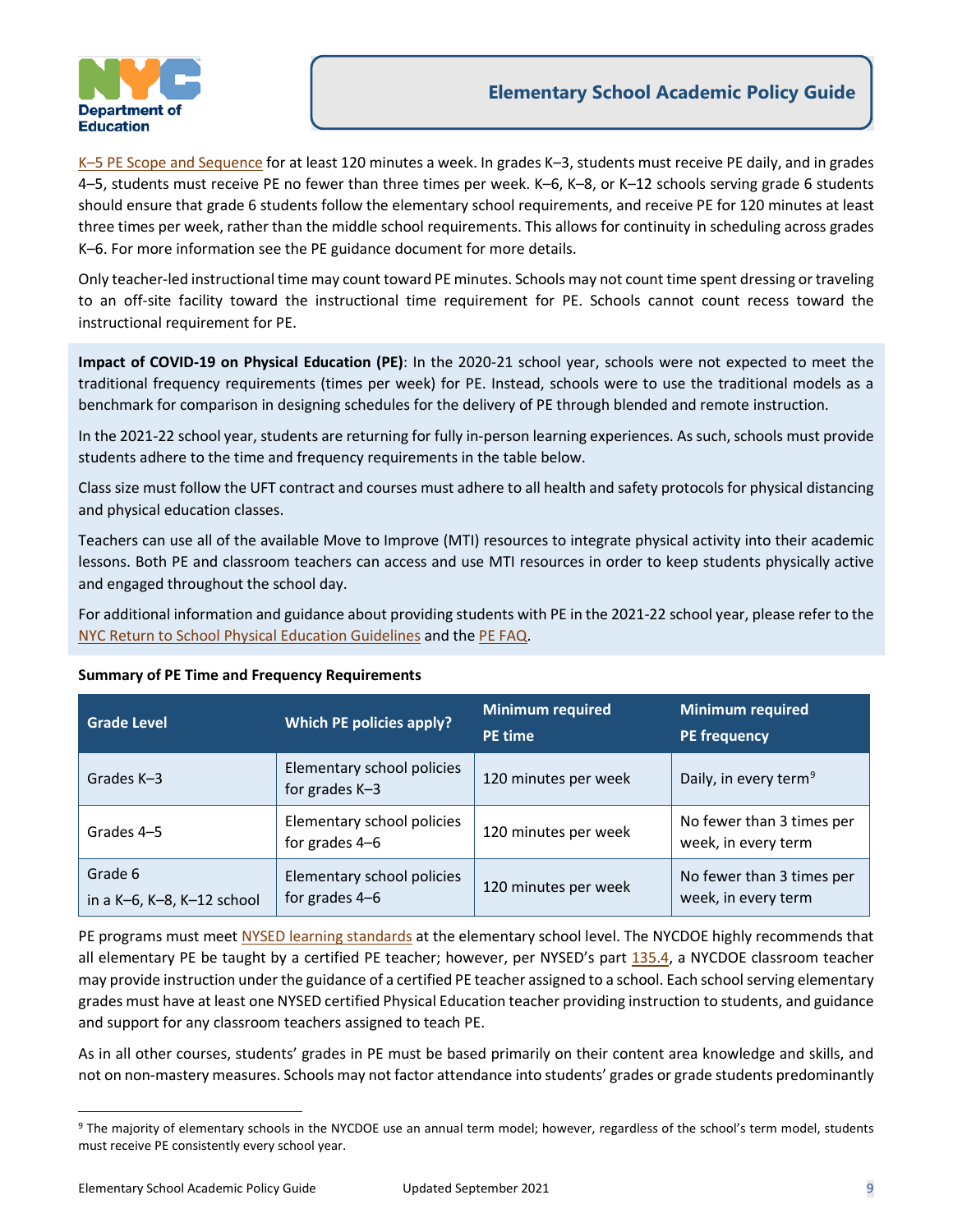

on participation or preparedness. See the [Grading Policy](#page-24-2) section of this guide and the [Grading Policy Toolkit](https://infohub.nyced.org/docs/default-source/doe-employees-only/AcPolicy-GradingPolicyToolkit) for more details.

[NYC FITNESSGRAM](https://www.schools.nyc.gov/school-life/learning/subjects/physical-education) is the City's annual health-related fitness assessment. PE teachers complete this assessment for all eligible students each year as a part of their PE program. Schools use NYC FITNESSGRAM assessments to help students identify the importance of healthy fitness zones, set goals, and create long- and short-term fitness plans. Schools may not use performance on this assessment to determine students' grades. See the NYC Return to School Physical Education [Guidelines](https://drive.google.com/file/d/1y1dXCGOjVj3Tw5ZYRaed31wjDWnxsk_2/view) for more information regarding participation in vigorous activity.

The [Move-to-Improve](https://www.schools.nyc.gov/school-life/learning/subjects/physical-education) (MTI) Physical Activity Program is a classroom-based program designed to supplement existing physical education programs in elementary schools. Physical activity supports academic success by helping students to be alert and have the energy to learn. Teachers can use all of the available MTI resources to integrate physical activity into their academic lessons. Both PE and classroom teachers can access and use MTI resources in order to keep students physically active and engaged throughout the school day. Move-to-Improve is not a break from instruction, it is a means of instruction. Teachers can access the free Move-to-Improve program materials collection on WeTeachNYC.org by typing "move to improve" in the search bar. MTI is critical for PE and student health both in-person and remote, and PE teachers and classroom teachers are strongly encouraged to use MTI resources to promote physical activity and learning in any environment.

MTI All-Star schools are those that have a comprehensive PE program, led by a PE-certified or designated PE teacher, and at least 85% of their teachers have up-to-date training in MTI. Designated MTI All-Star schools may use MTI classroombased activity as part of their PE program to help meet the required 120 minutes of PE instruction and weekly frequency, in conjunction with regularly scheduled physical education classes. MTI can be used to supplement up to 40 minutes of weekly physical education time, but it cannot replace an instructional PE program. [10](#page-9-1) MTI may be used to meet PE requirements for students in grade 6 in K-6, K-8, and K-12 schools. For more information on becoming an All–Star School, contact the [Office of School Wellness Programs.](mailto:MTI@schools.nyc.gov) MTI instructional programming must be indicated in STARS, as described on the [STARS wiki. F](https://wiki.nycenet.edu/display/HSST/ES%2BMTI)or more information about this program, email [Move to Improve.](mailto:mailto:MTI@schools.nyc.gov) 

There are no waivers or exemptions from PE requirements in elementary school. Students with chronic or temporary medical conditions or disabilities must participate in physical education. Students with temporary medical conditions must provide the school with a medical certificate of limitation that indicates the area of the PE program in which the pupil may participate. Students with chronic medical conditions or disabilities documented by a Section 504 Plan or Individualized Education Program (IEP) must participate in PE in the least restrictive environment, as indicated on their 504 Plans or IEPs, which could include an [Adapted Physical Education](http://www.nysed.gov/curriculum-instruction/adaptive-physical-education) (APE) program if necessary. An APE program consists of developmental activities, games, sports, and rhythms suited to the interests, capacities, and limitations of the student; it counts as the student's PE requirement. APE must be taught by a NYCDOE certified PE teacher. Please see the [Adapted Physical Education FAQ](https://drive.google.com/file/d/1UyqxTEcJGkpMv6hFF0lkqWNaPSkZtAc-/view) and [Special Education Standard Operating Procedures Manual](https://infohub.nyced.org/partners-and-providers/special-ed-partners/standard-operating-procedures-manual) for additional information.

## <span id="page-9-0"></span>5. Health Education – Updated September 2021

[Part 135.3](https://govt.westlaw.com/nycrr/Document/I365bb7cec22211ddb29d8bee567fca9f?viewType=FullText&originationContext=documenttoc&transitionType=CategoryPageItem&contextData=(sc.Default)) defines the minimum requirements for health education instruction, which includes required annual HIV/AIDS lessons. Elementary schools must provide an age-appropriate, sequential comprehensive health education program, aligned to [NYSED learning standards](http://www.nysed.gov/curriculum-instruction) for health education, to all students in grades K–5 every year. There is no specific number of instructional minutes required each year for elementary health education, but the NYCDOE recommends a

<span id="page-9-1"></span><sup>&</sup>lt;sup>10</sup> The NYCDOE recommends that this "regularly-scheduled" instruction occur as a minimum of two 40-minute periods of physical education per week, in addition to 40 minutes of MTI activities throughout the week in each classroom.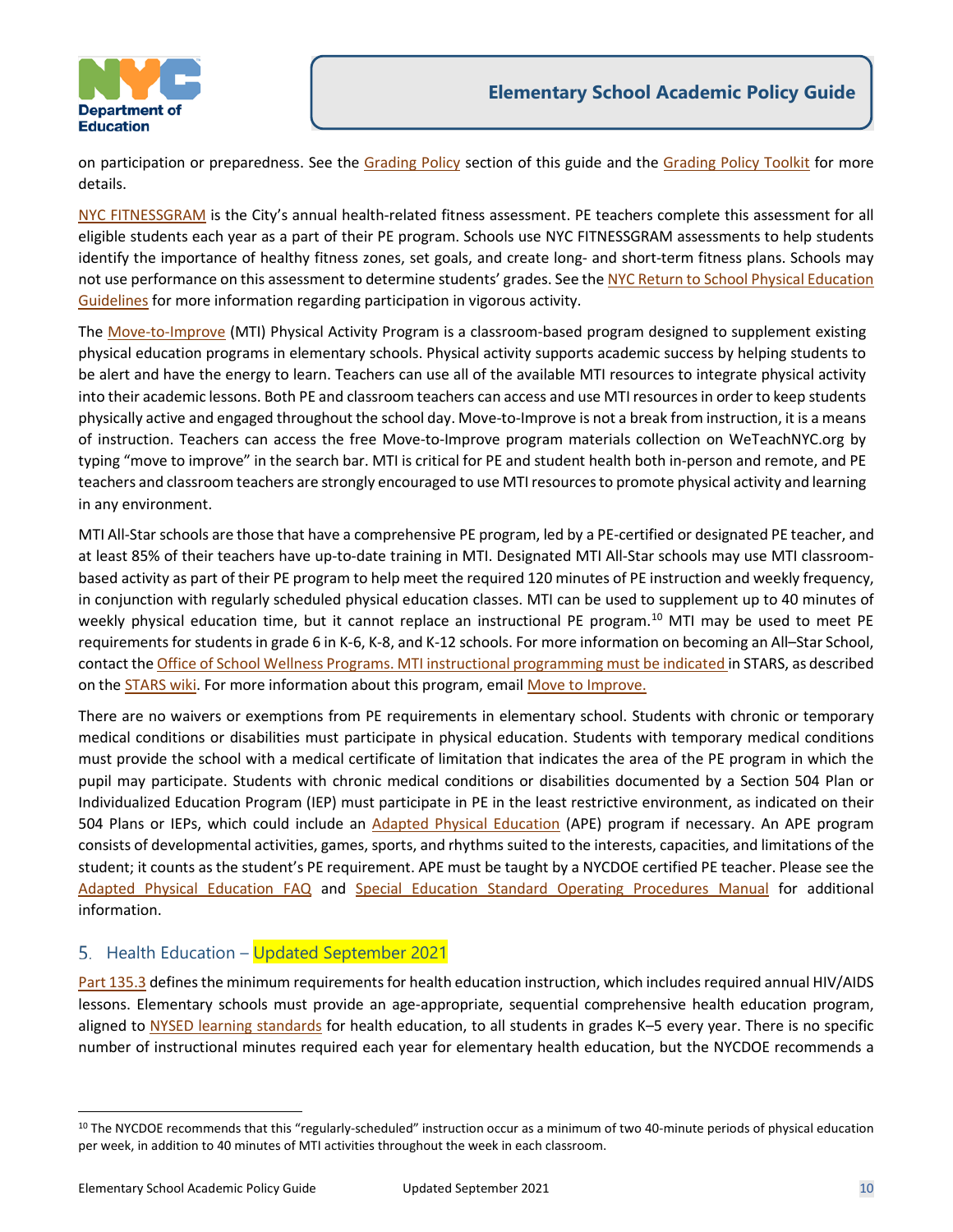

minimum of one class period per week (typically 45 minutes) so that students have adequate time to learn essential health knowledge and skills.

Comprehensive health education emphasizes skill development around multiple dimensions of health, including social, emotional, mental, and physical health. It also includes these essential content areas: personal health and safety (including child sexual abuse prevention); nutrition and physical activity; alcohol, tobacco and other drug use prevention; growth and development; disease and illness prevention; HIV/AIDS; and other required health areas. The NYCDOE offers free health education [training,](https://sites.google.com/view/school-wellness-pl-catalog/home) curricula, and instructional resources for educators Citywide. For more information, see [NYSED's Guidance for Achieving New York State Standards in Health Education,](http://www.p12.nysed.gov/sss/documents/GuidanceDocument4.25.update.pdf) th[e New York City K–5 Health Education](https://www.weteachnyc.org/resources/resource/new-york-city-k-5-health-education-scope-sequence/)  [Scope and Sequence,](https://www.weteachnyc.org/resources/resource/new-york-city-k-5-health-education-scope-sequence/) or contact the [Office of School Wellness Programs.](mailto:wellness@schools.nyc.gov)

In addition, NYSED requires that schools provide every student with annual HIV/AIDS instruction. The NYCDOE requires five lessons each year in grades K–5 using the [NYCDOE HIV/AIDS Curriculum](https://www.weteachnyc.org/resources/resource/hivaids-curriculum-2012-edition/) available through WeTeachNYC.org. Parents/guardians may opt their student out of only the specific HIV/AIDS lessons that include methods of HIV and STI prevention. The NYCDOE designate[s "opt out" lessons,](https://infohub.nyced.org/nyc-doe-topics/teaching-learning/health-education) and provides schools with a[n HIV/AIDS parent notification letter](https://infohub.nyced.org/nyc-doe-topics/teaching-learning/health-education) for distribution to families prior to the start of HIV/AIDS lessons. For detailed guidance on providing standards-based health education, review the [NYC Health Education Return to School Guidelines.](https://drive.google.com/file/d/1VKAYoU7IVVEnMU271_Ih3FBLoKMNGxvv/view)

Health education and HIV/AIDS lessons in elementary school may be provided in any subject area and may be taught by certified health education teachers or classroom teachers only. Schools must indicate HIV/AIDS lessons using the subject property in STARS and enter their health education minutes.

For more information on academic policies and STARS programming for physical and health education courses, see the [PE](https://infohub.nyced.org/docs/default-source/doe-employees-only/AcPolicy-PhysicalEducation) guidance document. For guidance on the implementation of physical and health education instructional programs, contact the [Office of School Wellness Programs.](mailto:wellness@schools.nyc.gov) See also the section of this guide on subject-specific programming [guidance](#page-23-0) in STARS Classroom.

#### <span id="page-10-0"></span>Arts Education

NYSED's arts requirements are described in [Part 100.3](http://www.p12.nysed.gov/part100/pages/1003.html) and [100.4](http://www.p12.nysed.gov/part100/pages/1004.html) and in further detail on the Arts Curriculum and [Instruction webpage.](http://www.nysed.gov/curriculum-instruction/arts)

All students in grades K–5 must receive arts instruction designed to facilitate their attainment of the [NYSED learning](http://www.nysed.gov/curriculum-instruction/arts)  [standards in the artsi](http://www.nysed.gov/curriculum-instruction/arts)n visual arts, music, dance and theatre each year. It is recommended, but not required, that certified arts teachers provide elementary-level instruction. If the classroom teacher alone provides the instruction, they must still address the arts learning standards. The table below provides additional details about recommendations in the arts.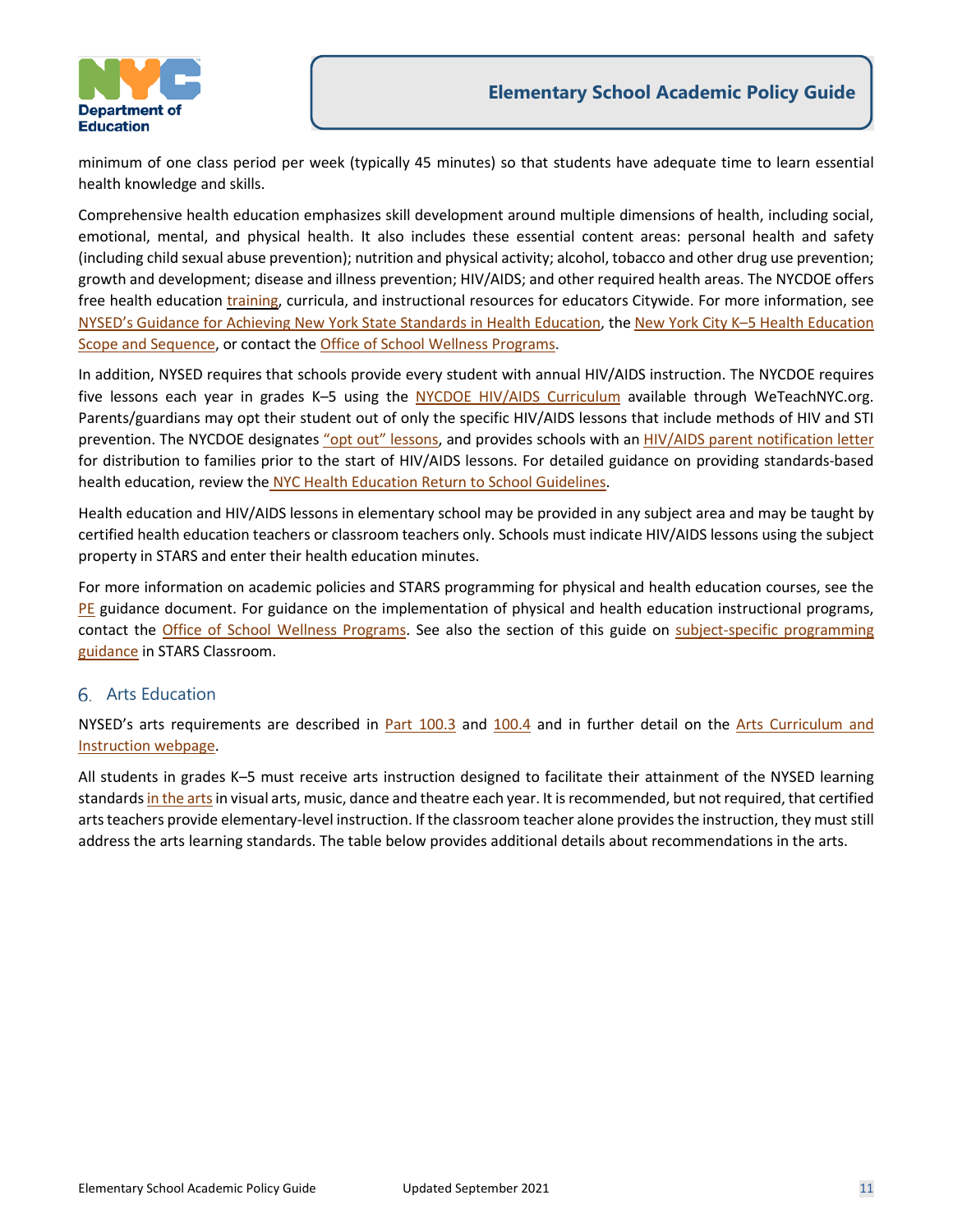

| <b>Grades</b> | <b>Additional details</b>                                                                                                                                                                                                                                                                                                                           |
|---------------|-----------------------------------------------------------------------------------------------------------------------------------------------------------------------------------------------------------------------------------------------------------------------------------------------------------------------------------------------------|
| Kindergarten  | The instructional program for kindergarten shall be based on the ages, interests, strengths and<br>needs of the children. Learning experiences in such programs include instruction in the content<br>areas of the arts, including dance, music, theatre and visual arts, designed to facilitate student<br>attainment of NYSED learning standards. |
| Grades $1-3$  | NYSED guidelines advise that schools allocate 20% of the weekly instructional time equally to dance,<br>music, theatre and visual arts. For schools following a standard five-hour instructional day<br>(excluding lunch and after-school activities), this equals five hours of arts instruction per week.                                         |
| Grades 4-6    | NYSED guidelines advise that schools allocate 10% of the weekly instructional time equally to dance,<br>music, theatre and visual arts. For schools following a standard five-hour instructional day<br>(excluding lunch and after-school activities), this equals two and a half hours of arts instruction per<br>week.                            |

See also the section of this guide o[n subject-specific programming guidance](#page-23-0) in STARS Classroom.

#### <span id="page-11-0"></span>7. Academic Intervention Services (AIS) – Updated September 2021

[Part 100.2\(ee\)](http://www.p12.nysed.gov/part100/pages/1002.html#ee) of NYSED general school requirements sets the purposes and requirements of Academic Intervention Services (AIS) for New York State public schools. AIS is defined in Part  $1001.1(g)$  as "additional instruction which supplements the instruction provided in the general curriculum and assists students in meeting the State learning standards … and/or student support services which may include guidance, counseling, attendance, and study skills which are needed to support improved academic performance."

NYSED mandates AIS for students with and without disabilities who are not meeting learning standards in English Language Arts, social studies, mathematics, and science, as well as English Language Learners who are not meeting or in danger of not meeting annual [Part 154](http://www.nysed.gov/bilingual-ed/regulations-concerning-english-language-learnersmultilingual-learners) performance standards. NYSED has approved amendments to [Part 100.2](http://www.p12.nysed.gov/part100/pages/1002.html#ee) that delineate a two-step process for identifying students who are eligible for AIS. In grades 3–8, principals must provide AIS to students who demonstrate need, as follows:

- First, schools must identify all students, including [students with disabilities](#page-18-2) and [ELLs,](#page-17-2) who scored below the NYSED-designated performance level on one or more of the NYSED elementary assessments in ELA or math. Students who score below the median scale score between level 2 and level 3 are preliminarily eligible for AIS.<sup>[11](#page-11-1)</sup>
- Then, using additional assessments, schools may make local determinations about which students will most benefit from AIS. Schools must apply the same assessments uniformly across any given grade.

For more information, see this [NYSED memo.](http://www.p12.nysed.gov/sss/documents/201920_AISMemo.pdf)

**Impact of COVID-19 on Academic Intervention Services Identification**: Due to limited State testing administration in the 2020-21 school year, NYSED amended section [100.2\(ee\)](http://www.p12.nysed.gov/part100/pages/1002.html#ee) of the Commissioner's regulations to provide that schools may, but are not required to, conduct the two-step identification process for grade 3-8 students during the 2021-2022 school year. Those schools that do not utilize the two-step identification process may make an identification based solely on district-developed procedures applicable to all grade 3-8 students during the 2021-2022 school year. Procedures for the two-step process for the 2021-22 school year are linked on the [CIPL Resources page.](https://infohub.nyced.org/nyc-doe-topics/teaching-learning/core-curriculum-resources/cipl-resources)

<span id="page-11-1"></span><sup>&</sup>lt;sup>11</sup> This procedure may also include diagnostic screening for vision, hearing, and physical disabilities.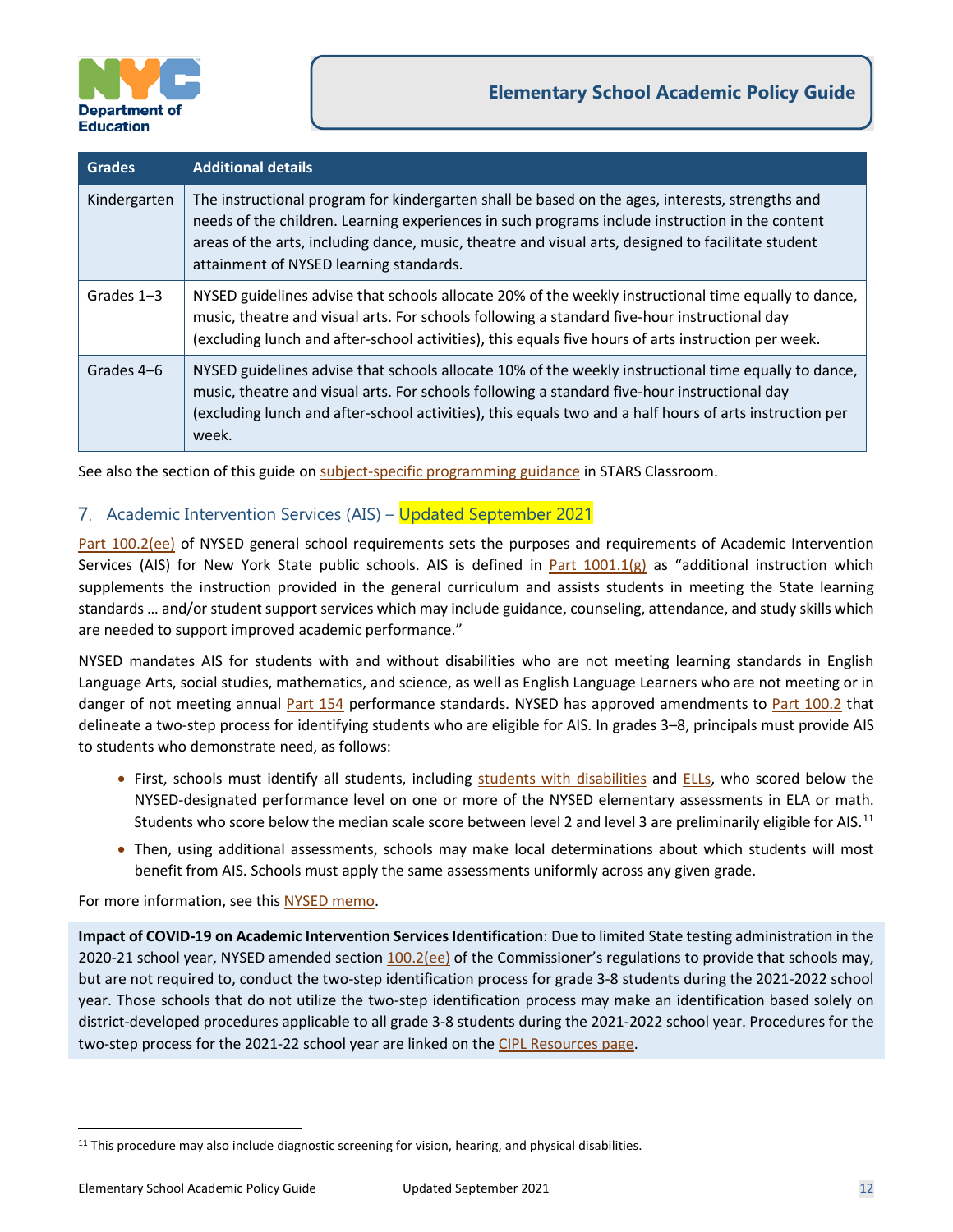

Qualified staff in the area of concern must provide services. Appropriate pedagogues include:

- Teachers licensed in the subject area where the student is not meeting performance standards
- Special education teachers
- Licensed reading teachers

NYSED also mandates student support services when attendance, social/emotional or study skill problems affect a student's ability to meet performance standards. A range of staff can provide mandated student support services, including licensed guidance counselors, at-risk counselors (meaning, SAPIS), members of the school attendance team and non-academic staff who contribute to students' academic success.

For AIS services in a student's identified area of need, schools must provide instruction supplementary to what is occurring in the classroom. This additional instruction cannot occur during classes required by NYSED academic policy. Scheduling options can include extra periods during the school day, before- and after-school programs, weekend tutorials programs and summer school. Computer-based distance learning is also suitable.

Along with choosing specific content of additional instruction, schools may choose to differentiate the intensity of AIS by changing the length and/or frequency of sessions, as well as the group size. Regular progress monitoring must be part of the AIS program and intervention providers must keep records of interventions used and student academic growth.

Schools must provide written notification to the parents/guardians of students who have been identified to receive AIS; notification must be provided in writing, in English and in the preferred language or mode of communication of the parent, where appropriate. The notification must inform the family of the services the student will receive, the reason the student needs such services, and the consequences of not achieving expected performance levels. The school also must notify parents/guardians when it terminates AIS for a student. Schools do not need parent permission to start or to end AIS.

While a student is receiving AIS, the school must maintain ongoing communication to parents or guardians regarding their child's AIS program, including:

- Quarterly reports on the student's academic progress in response to the intervention services
- At least once per semester, an opportunity to consult with the student's regular classroom teacher(s) and the school staff providing AIS for their child
- Information on ways to work with their child to improve achievement, monitor their progress, and work with educators.

Schools must track academic interventions in STARS in alignment with current [STARS programming guidance.](https://infohub.nyced.org/nyc-doe-topics/Policies/academic-policy-resources)

#### <span id="page-12-0"></span>8. Response to Intervention (RtI)

[Part 100.2\(ii\)](http://www.p12.nysed.gov/part100/pages/1002.html#ee) of NYSED general school requirements defines schools' responsibility for providing Response to Intervention services(RtI) for students in grades K–4 who are performing below NYSED standards in reading. The NYCDOE extends this mandate through the fifth grade.<sup>12</sup>

Response to Intervention (RtI) is a multi-tiered instruction and intervention model that promotes early identification of students in need of additional support. For students who are identified for RtI services by a universal screening assessment, it mandates the provision of evidence-based instruction and intervention driven by diagnostic testing and progress monitoring. Where there is a lack of response to intervention, schools are required to provide increased levels of intensity, typically in three tiers of service. The first, tier one, is provided in the classroom by the classroom teacher in

<span id="page-12-1"></span><sup>&</sup>lt;sup>12</sup> While adherence to two sets of mandates may appear onerous, there is a great deal of overlap between the provision of intervention within the AIS mandates and the RtI mandates.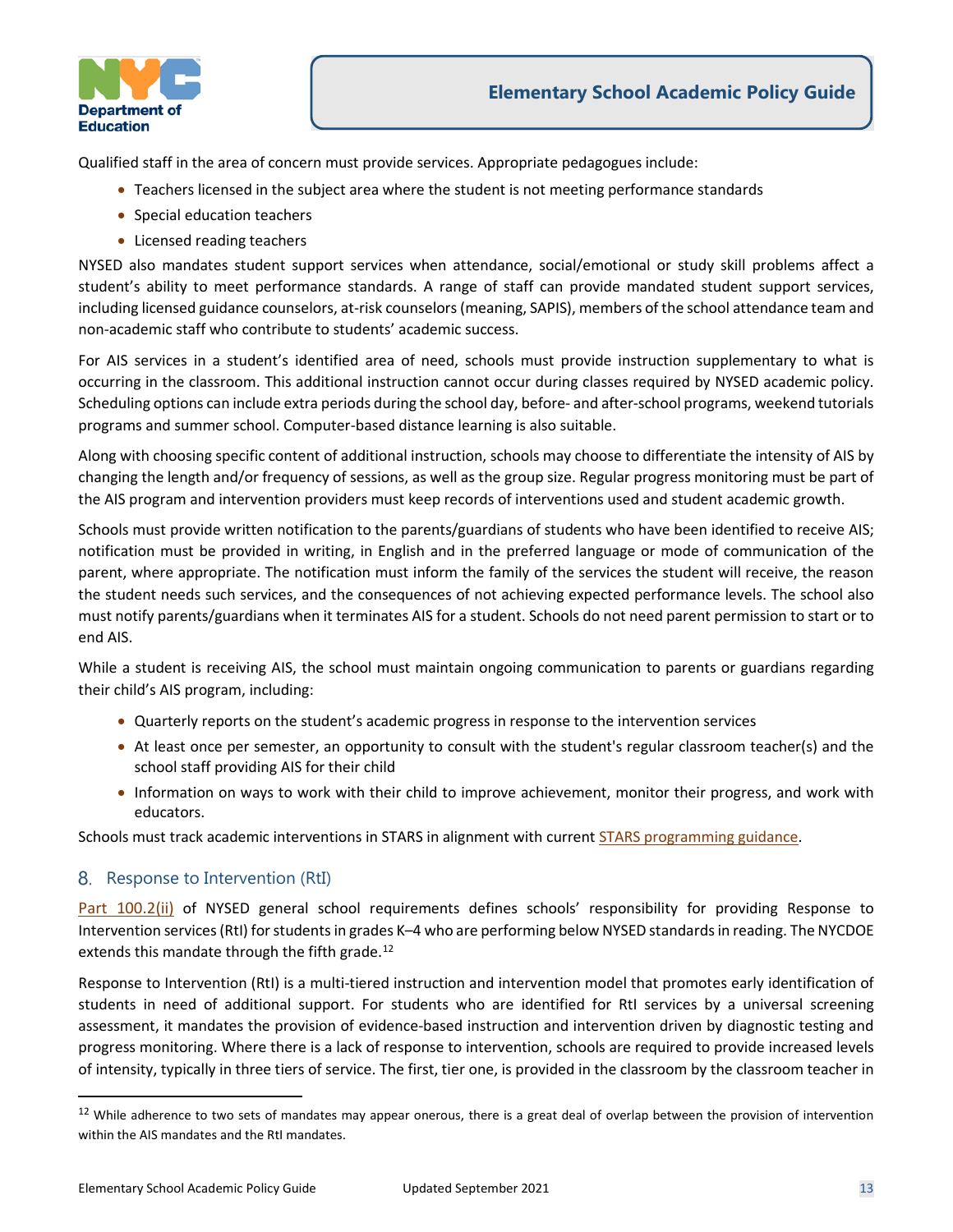

the form of differentiated supports. Where the student does not make adequate progress in this tier, there is a move to a more intensive tier of targeted instruction, tier two, provided in small groups of three to five students by a teacher other than the classroom teacher. Where there is insufficient response in this tier after a reasonable (but not lengthy) period of time, the student is provided with tier three instruction which is the most intensive format of instruction provided in groups of one to three students and delivered by a highly skilled intervention specialist. Only when tier three does not elicit sufficient response can the student be referred for an evaluation for special education services.

The RtI system is designed to increase the accuracy of referrals for special education services by discerning whether learning delays are caused by inadequate instruction rather than a learning disability. It also seeks to ensure that all students have access to high quality, effective, evidence-based instruction and differentiated supports.

NYSED regulations mandate that schools administer universal screening assessments to all students three times during each school year, beginning during the first weeks of classes. Schools must evaluate assessment data using clear cut points to determine which students are not making academic progress at expected rates for their grade level.

Students identified as needing interventions by the universal screening assessment should begin receiving services at Tier 1, which take place in the core classroom. The Tier 1 program should include:

- An evidence-based academic program that includes explicit and systematic instruction in phonemic awareness, phonics, reading fluency, vocabulary and reading comprehension within an uninterrupted 90-minute literacy block.
- Appropriate scaffolding and differentiation of instruction.
- Progress monitoring to identify students who are not making adequate academic progress at Tier 1 level of instructional intensity.

For students who are not making adequate progress in response to Tier 1 supports, schools should provide greater intensity of service (Tier 2) in which:

- Students receive targeted evidence-based intervention in sessions of at least 20–30 minutes, three to five days a week.
- Appropriate targeted instruction is chosen using data from diagnostic and progress-monitoring assessments. The practitioner should administer a progress-monitoring assessment every one to two weeks to determine if the student is demonstrating adequate response to the intervention at the current level of intensity.
- If the student does not show sufficient response to appropriate Tier 2 interventions after a reasonable time period established by the RtI team, the practitioner should consider moving the student to Tier 3 to provide more intensive services. The school can end Tier 2 services and provide support at a Tier 1 level if the student shows sufficient progress.

Tier 3 is the most intensive level of RtI services, indicated for students who have not responded to interventions at Tiers 1 and 2. At Tier 3:

- Students receive targeted evidence-based intervention from a reading specialist in groups of one ortwo students in sessions of 30–60 minutes, four to five days a week.
- Appropriate targeted instruction is chosen using data from diagnostic and progress-monitoring assessments. The practitioner should administer a progress-monitoring assessment at least once a week to determine if the student is demonstrating adequate response to the intervention at the current level of intensity.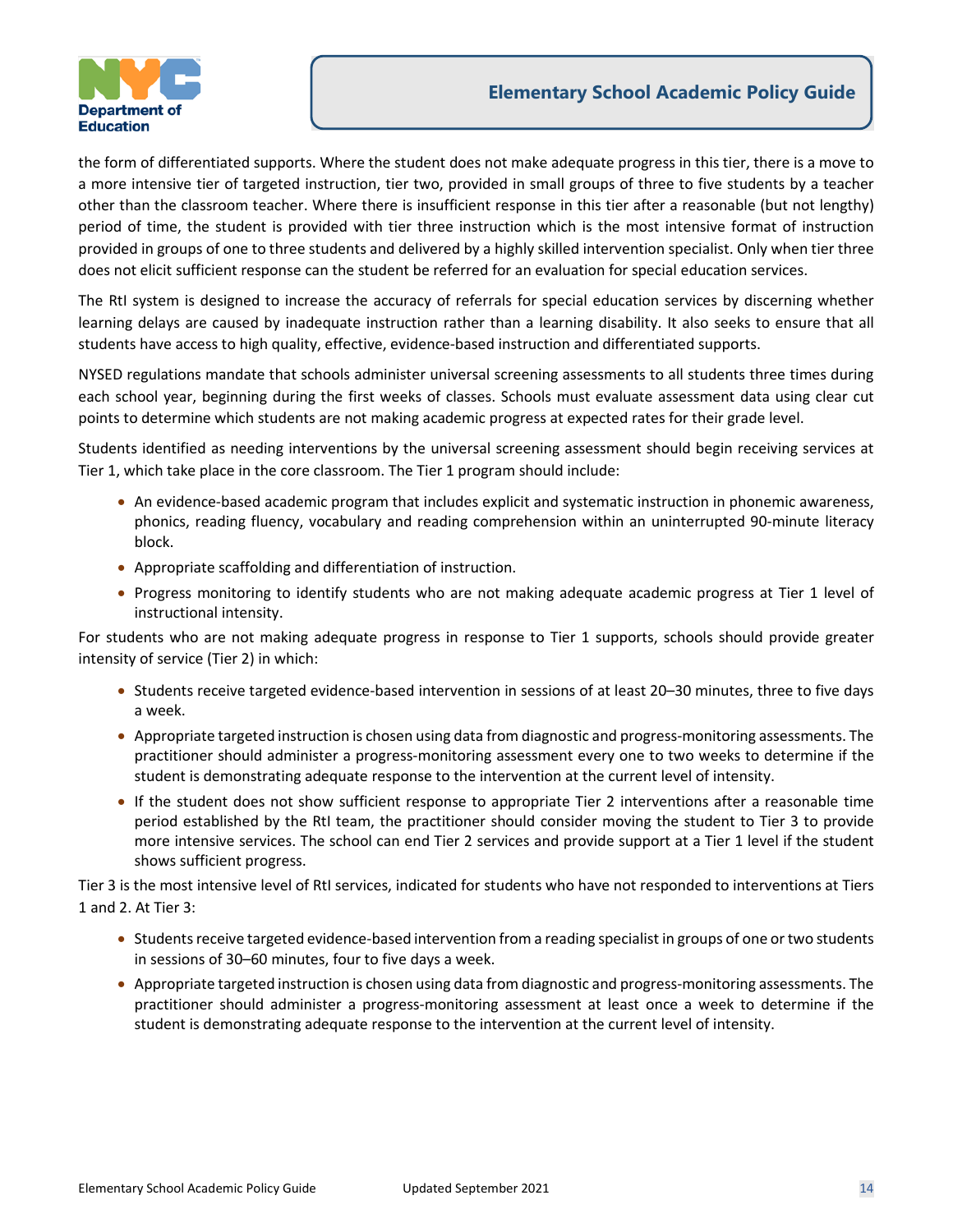

• If the student does not show sufficient response to appropriate Tier 3 interventions after a reasonable time period established by the RtI team, a referral for a special education evaluation should be considered.<sup>13</sup> The school can end Tier 3 services and provide support at a Tier 2 level if the student shows sufficient progress.

Each school must convene a team that regularly oversees the school-wide RtI program. The team should include a range of members of the school community, including administrators, general and special education teachers, counselors, speech and language providers, and reading specialists. The mission of the team is to oversee identification of all aspects of the RtI program, including assessments, interventions, student response to specific targeted interventions, and movement of students between the tiers and establish reasonable time frames for time spent in each tier.

NYSED requires that parents be notified in their home language when Tier 1 services are mandated and when their child moves to a different tier. The notification must include:

- The performance data that was used to make the determination to mandate RtI services;
- The specific services that will be provided;
- The strategies that will be used to improve services; and
- The right of the parent to request an evaluation for special education services at any time.

Although notification is required, parent permission is not necessary for the school to begin or terminate RtI services for the child.

#### <span id="page-14-0"></span>**B. Assessments - Updated September 2021**

Students in elementary school grades take standardized assessments administered by NYSED in accordance with Federal and State regulations, as outlined below. In addition, schools administer classroom-level assessments throughout the year, which may include periodic assessments. See th[e Assessment](https://infohub.nyced.org/nyc-doe-topics/performance-assessment/performance-and-assessment-resources) InfoHub page for more information.

**Impact of COVID-19 on Assessments:** In March 2020, NYSED suspended all elementary & intermediate level State testing for the remainder of the 2019-20 school year.

On March 15, 2021, NYSED provided schools additional flexibility in the local in-school scheduling of the Spring 2021 operational tests. For all state assessments, schools were not expected to bring students into the building to participate in the tests if the students were receiving entirely remote instruction during the testing windows. Schools could also administer the tests to students over the full duration of the testing window to accommodate instructional schedules.

#### <span id="page-14-1"></span>1. New York State Tests in English, Math, and Science – Updated September 2021

In accordance with Federal and State regulations, students in grades 3–8 in New York participate in NYSE[D ELA](http://www.p12.nysed.gov/assessment/english/ela-ei.html) and [math](http://www.p12.nysed.gov/assessment/math/math-ei.html) tests each year. Students in grade 4 and 8 also participate in [NYSED science tests.](http://www.p12.nysed.gov/assessment/science/science-ei.html)

Schools administer NYSED ELA and math tests to students according to their grade level[. Students with disabilities](#page-18-2) (those with Individualized Education Programs (IEPs) or Section 504 Plans) and English Language Learners (*ELLs*) may be eligible to receive testing accommodations on these assessments. Schools must base the decision to provide testing accommodations on a student's individual needs, and the accommodations must directly address the student's documented diagnosis, disability, or language need. See the [testing accommodations](#page-20-0) section for more information.

The following students in grades 3-5 are exempt from some or all of these tests:

• Students who participate in [alternate assessments,](#page-19-0) such as the New York State Alternate Assessment (NYSAA), rather than standard State tests.

<span id="page-14-2"></span><sup>&</sup>lt;sup>13</sup> When making any referral for special education services, schools must provide evidence for each case that intervention within an RtI framework was provided.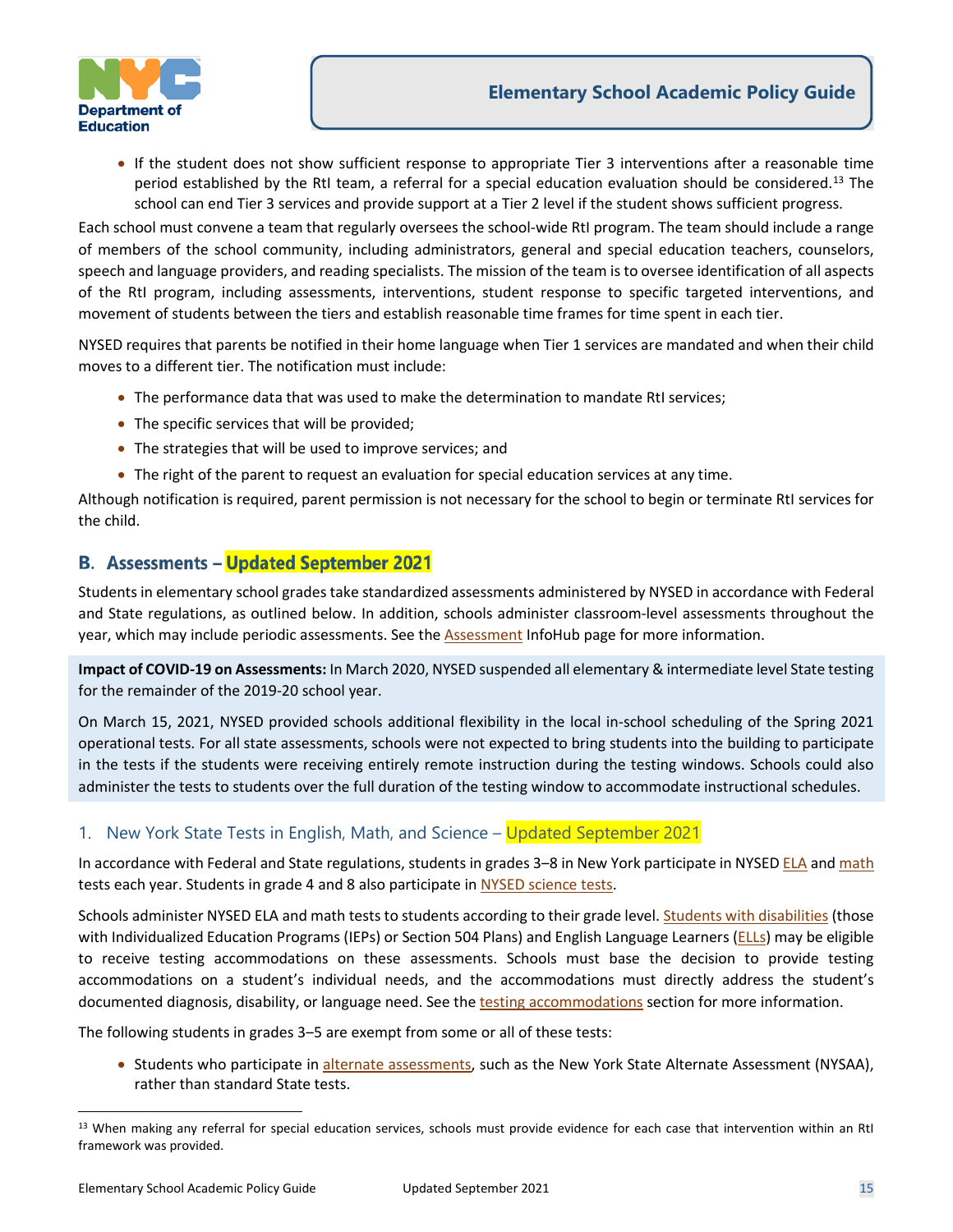

- Recently-arrived [ELLs,](#page-17-2) including students from Puerto Rico, who have attended school in the United States for less than one year, as of April 1 of the year in which the NYSED ELA exam is administered, may be eligible for one, and only one, exemption from the administration of NYSED ELA Exam in grades 3–8.
- In lieu of the NYSED ELA Exam, schools may administer the New York State English as a Second Language [Achievement Test \(NYSESLAT\)](#page-18-1) to exempted students for participation purposes only. All other ELLs must participate in both the NYSED ELA Exam and the NYSESLAT. See the [Policy and Reference Guide for MLs/ELLs.](https://infohub.nyced.org/docs/default-source/default-document-library/ell-policy-and-reference-guide.pdf)

Elementary schools also serving middle school grades should refer to the [Middle School Academic Policy Guide](https://infohub.nyced.org/docs/default-source/default-document-library/AcPolicy-MiddleSchoolAcademicPolicyGuide) for information on exemptions from taking the NYSED math and science exams for students participating in accelerated courses.

## <span id="page-15-0"></span>**C.** New Students and Grade Placement

[Chancellor's Regulation A-101](https://www.schools.nyc.gov/school-life/policies-for-all/chancellors-regulations/volume-a-regulations) outlines the admission, readmission, and transfer policies for all NYCDOE students. In elementary school, students are initially enrolled and assigned to grade levels based on their age, beginning with the following:

- Children attend kindergarten the calendar year they turn five.
- Children attend first grade the calendar year they turn six.<sup>[14](#page-15-1)</sup>

Beginning with second grade, students entering a NYCDOE school for the first time after having attended school outside New York City public schools are placed in a grade level based on the available education records from the student's previous school at the time of enrollment. If the principal deems that another grade level placement would be more instructionally appropriate, they must consult the superintendent and provide evidence to justify any recommendation. The superintendent will make the final decision concerning the appropriate grade level for the student. For more information about how families entering the NYCDOE register and enroll in elementary school, see the NYCDOE page on [Enrollment.](https://infohub.nyced.org/nyc-doe-topics/school-governance/enrollment/enrollment-policies) 

The following procedures apply to student grade placement when a student transfers:

- If a student is discharged from a NYCDOE school and returns within the same academic year, the student will be placed based on consideration of the student's grade placement at their previous NYC school and the available educational records from the student's last school that are presented at the time of enrollment. If no records are available, the student will be placed in the same grade level as when they were discharged in that academic year. If grade records indicate completion of that grade level, the student will receive a placement for the new academic year.
- If a student is discharged from the NYCDOE and returns to the NYCDOE in a subsequent academic year, the student will be placed the same way as a student enrolling at a NYCDOE school for the first time.
- If a student transfers between NYCDOE schools within an academic year, the student's grade placement does not change.

NYCDOE elementary schools receiving students from other districts should not record grades or assessment outcomes from the student's previous school in STARS. However, schools should maintain clear policies regarding the extent to which previous academic outcomes factor into final course grades.

For example, if a student transfers to a NYCDOE school for the first time in the spring of grade 3, the school may choose to incorporate the student's report card grades from the fall into the student's final course grades. Alternatively, the

<span id="page-15-1"></span><sup>&</sup>lt;sup>14</sup> In cases where a student is required to attend first grade based upon their age, but the principal deems that another grade placement would be more instructionally appropriate, the principal will consult with the superintendent concerning placement and will provide medical or other evaluative documentation, which has been submitted by the parent or guardian, justifying a different placement. The superintendent will make the final decision concerning the appropriate grade level for the student.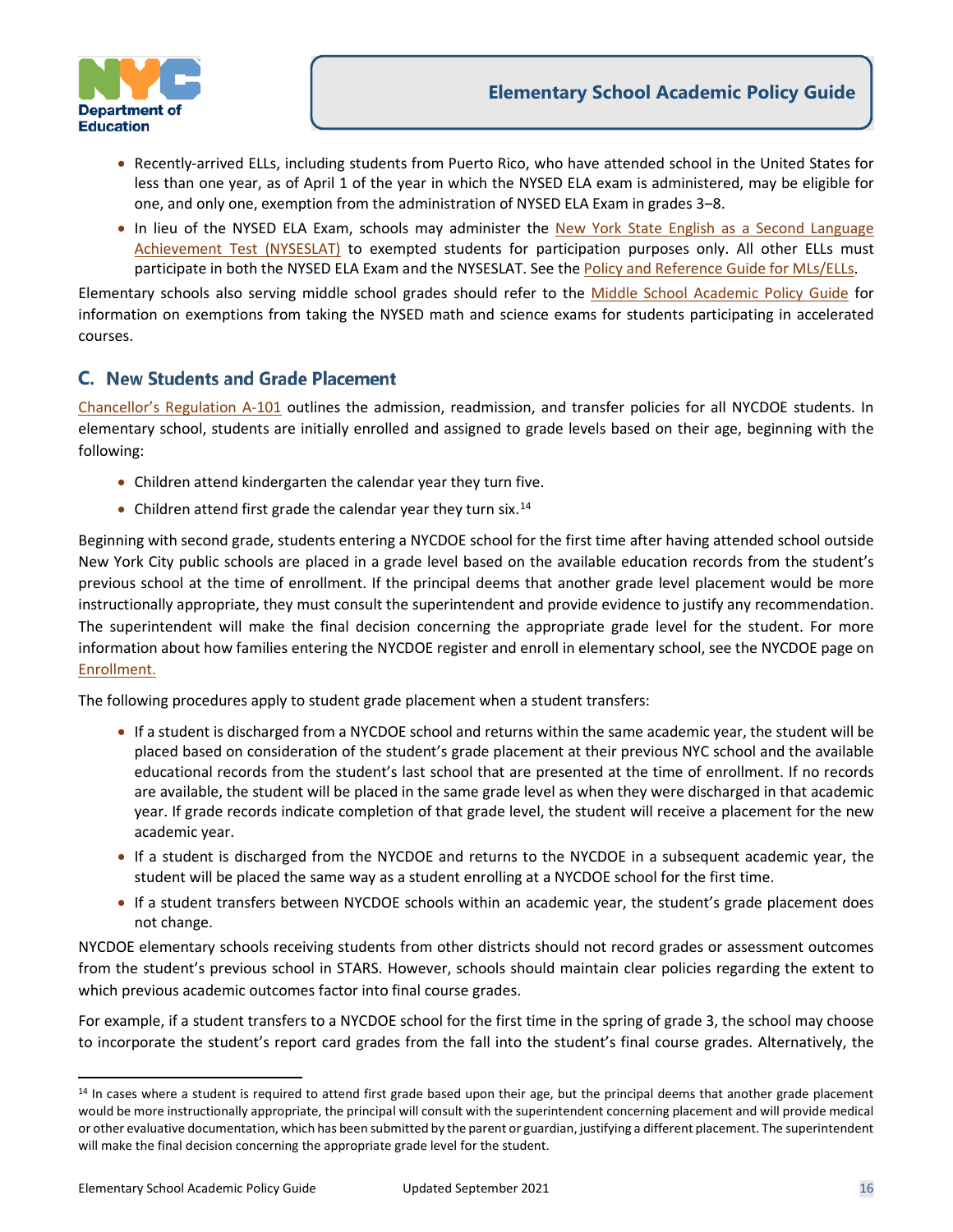

school may choose to base the student's final grade only on the work completed by the student at the NYCDOE school in the spring. See the [Grading Policy](#page-24-2) section of this guide, th[e Grading Policy Toolkit,](https://infohub.nyced.org/docs/default-source/doe-employees-only/AcPolicy-GradingPolicyToolkit) and the [Transfer Student Toolkit](https://infohub.nyced.org/docs/default-source/doe-employees-only/acpolicy-transferstudenttoolkit.pdf) for more information on awarding grades to new students.

#### <span id="page-16-0"></span>1. Translations

Schools are responsible for ensuring that transcripts or other key records written in a language other than English are translated effectively so that students can be programmed and served appropriately. Schools may use school- or community-based translators or the student's home country Embassy or Consulate for assistance. When working with a translation vendor, schools should use the portion of the budget earmarked for translation services.

Schools should never use the student or the student's family to complete the translation and may not charge them for the cost of translation. Additionally, the NYCDOE's [Translation & Interpretation Unit](https://infohub.nyced.org/resources/communications/translation-and-interpretation) does not translate student-specific documents.

#### <span id="page-16-1"></span>**D. Promotion and Grade Level**

Promotion is the process by which teachers determine if students are ready for and have mastered enough content and skills to be successful in the next grade level. The NYCDOE's student promotion policy, defined i[n Chancellor's Regulation](https://www.schools.nyc.gov/school-life/policies-for-all/chancellors-regulations/volume-a-regulations)  [A-501,](https://www.schools.nyc.gov/school-life/policies-for-all/chancellors-regulations/volume-a-regulations) ensures that students have the supports they need to build a strong foundation in math and literacy before entering the next grade level.

In accordance with A-501, schools establish promotion benchmarks, or academic standards, which students must meet in order to advance to the next grade level at the end of the school year. Throughout the year, teachers and principals regularly review students' academic performance and identify students who, even with additional support and interventions, may be at risk of not meeting the promotion benchmarks for their grade level. Each student's academic progress is assessed holistically, using multiple measures, such as NYSED test scores, course grades, writing samples, projects, assignments, and other performance-based student work. While NYSED test scores may be considered, they may not be the determining factor in assessing a student's readiness for the next grade.

Students are held to different promotion benchmarks based on their grade levels and, if applicable, their English language learner (ELL) status and/or the criteria specified on their Individualized Education Programs (IEPs). The following groups of students are not held to the promotion standards outlined in [A-501:](https://www.schools.nyc.gov/school-life/policies-for-all/chancellors-regulations/volume-a-regulations)

- Students in pre-kindergarten;
- ELLs in grades 3‒7 who have been enrolled in a United States school system (USSS) for less than two years;
- ELLs in grade 8 who have been enrolled in a USSS for less than one year; and
- Students with IEPs who do not participate in the standard NYSED ELA and math tests (meaning, students with IEPs who participate in [alternate assessments,](#page-19-0) such as the New York State Alternate Assessment (NYSAA)).

The promotion process includes multiple steps throughout the year, described in greater detail in the [Promotion Guide:](https://infohub.nyced.org/docs/default-source/doe-employees-only/AcPolicy-PromotionImplementation)

- At the beginning of the school year, schools define the promotion benchmarks students must meet in order to be ready for the next grade level and establish the multiple measures they will use to assess students' progress toward the promotion benchmarks at each grade level.
- In the fall, schools hold parent-teacher conferences and send report cards home to provide early notice to families of how students are progressing.
- In January and February, schools designate students who may be at risk of not meeting promotion benchmarks for their grade level and send written notice (vi[a promotion in doubt letters\)](https://infohub.nyced.org/nyc-doe-topics/Policies/promotion-policy-process/promotion-in-doubt) to their families.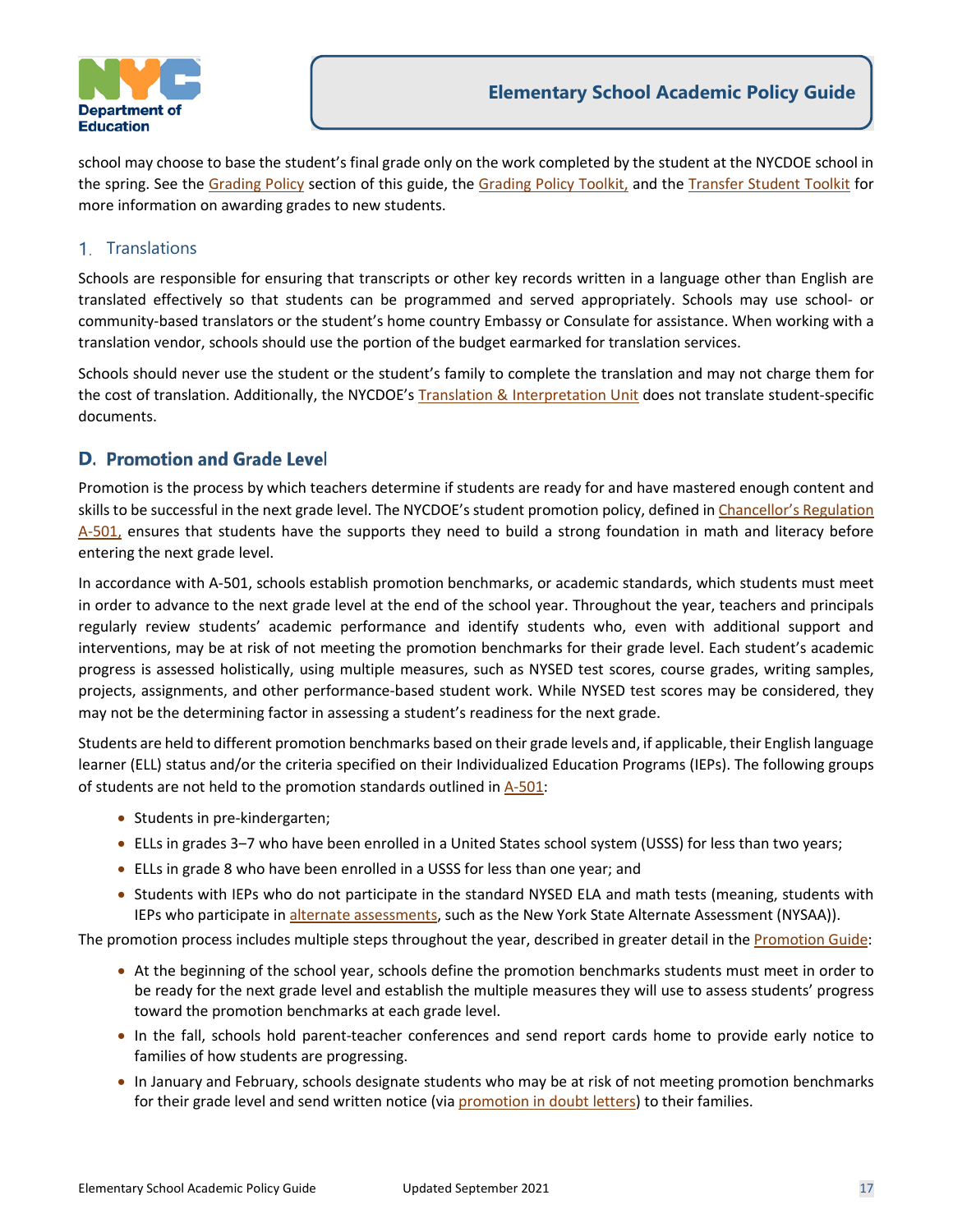

- In the spring, schools hold parent-teacher conferences and send home report cards to keep families and students aware of their progress and anticipated promotion decision.
- In June, schools mak[e promotion decisions,](https://infohub.nyced.org/nyc-doe-topics/Policies/promotion-policy-process/june-promotion-decision) which they communicate in writing to families.
- In July, students who were not promoted atten[d summer school.](https://infohub.nyced.org/docs/default-source/doe-employees-only/summer-school-2020-programming.pdf)
- In [August,](https://infohub.nyced.org/nyc-doe-topics/Policies/promotion-policy-process/august-promotion-decision) schools make final promotional decisions for students in grades 3–8 who were not promoted in June. Families receive written notice of the final promotion decision. Families may appeal these decisions, in writing, and the superintendent makes the final determination.

See the [Promotion Guide](https://infohub.nyced.org/docs/default-source/doe-employees-only/AcPolicy-PromotionImplementation) and the [Promotion Policy & Process webpage](https://infohub.nyced.org/nyc-doe-topics/Policies/promotion-policy-process/) for information on how to implement the promotion process throughout the school year. For information on how promotion criteria should be determined, applied and evaluated for students with disabilities, refer to th[e Special Education Office's promotion page.](https://infohub.nyced.org/nyc-doe-topics/specialized-areas/special-education/promotion-policy-for-students-with-disabilities-in-grades-3-to-8) 

Schools may use [SIGT](https://wiki.nycenet.edu/display/ATSWiki/Inter-Grade+Inter-Class+Transfer+-+SIGT) in ATS to change official class and grade levels in grades K–2. In grades 3–8, grade level is determined by the promotion decision entered into ATS. Schools may use [RQSA–GRC](https://wiki.nycenet.edu/display/ATSWiki/Request+Change+of+Student+Grade+Level+-+GRC) o[r RQSA-PAT](https://wiki.nycenet.edu/display/ATSWiki/Request+Promotion+Appeal+Transfer+-+PAT) to appeal promotion decisions and request grade level changes. Schools must submit grade change requests to the superintendent for review; the superintendent makes a final determination. The NYCDOE does not recognize skipping grades as a promotion option.

## <span id="page-17-0"></span>**E. Student Participation in Moving Up Ceremonies**

If an elementary school student does not meet [promotion benchmarks](#page-16-1) in June, the principal and family should decide together if the student should participate in a moving up ceremony. Schools should obtain written consent from families explicitly stating they understand participation in June moving up ceremonies does not mean their student will be promoted to the next grade level.

A school may prohibit a student who is already on suspension at the time of the moving up activities from attending when they pose a real threat of violence or disruption to the event, but the exclusion must be proportionate to the infraction committed. Schools may also bar a student with particularly egregious conduct from a moving up ceremony, as long as the school has previously advised the student and family in writing.<sup>[15](#page-17-3)</sup>

#### <span id="page-17-1"></span>III. **POLICIES FOR SPECIAL POPULATIONS**

## <span id="page-17-2"></span>A. English Language Learners (ELLS)

Policies regarding English Language Learners (ELLs) are defined in NYS [Commissioner's Regulation \(CR\)](http://www.nysed.gov/bilingual-ed/regulations-concerning-english-language-learnersmultilingual-learners) Part 154.<sup>[16](#page-17-4)</sup> Students are identified as ELLs based on the results of the New York State Identification Test for ELLs [\(NYSITELL\)](#page-18-0). For additional information on ELL identification and placement, including Students with Interrupted Education (SIFE), see the [Policy and Reference Guide for MLs/ELLs.](https://infohub.nyced.org/docs/default-source/default-document-library/ell-policy-and-reference-guide.pdf)

Once a student has been identified as an ELL, parent selection of an ELL program drives program placement. Parents of ELLs view a[n orientation video](https://www.schools.nyc.gov/multilingual-learners/process/english-language-learners) in their preferred languages, which describes the NYCDOE's three program options: Dual Language (DL), Transitional Bilingual Education (TBE), and English as a New Language (ENL) only, described further in the [Policy and Reference Guide for MLs/ELLs.](https://infohub.nyced.org/docs/default-source/default-document-library/ell-policy-and-reference-guide.pdf) All parents are entitled to choose among these three options, regardless of whether their student's current school has their program of choice immediately available. Th[e NYCDOE's website](https://www.schools.nyc.gov/multilingual-learners/process/english-language-learners) offers parents a variety of resources to better serve ELL students and families.

Schools may not refuse admission to zoned students or students assigned by the NYCDOE's Office of Student Enrollment based on their ELL status or program needs.

<span id="page-17-4"></span><span id="page-17-3"></span><sup>&</sup>lt;sup>15</sup> See this guidance on Exclusion from Graduation Ceremonies. Translations are available on the Academic Policy Resources [page.](https://infohub.nyced.org/nyc-doe-topics/Policies/academic-policy-resources/)<br><sup>16</sup> NYSED and NYCDOE refer to English Language Learners (ELLs) as Multilingual Learners/Eng instances referring to state and federal policy.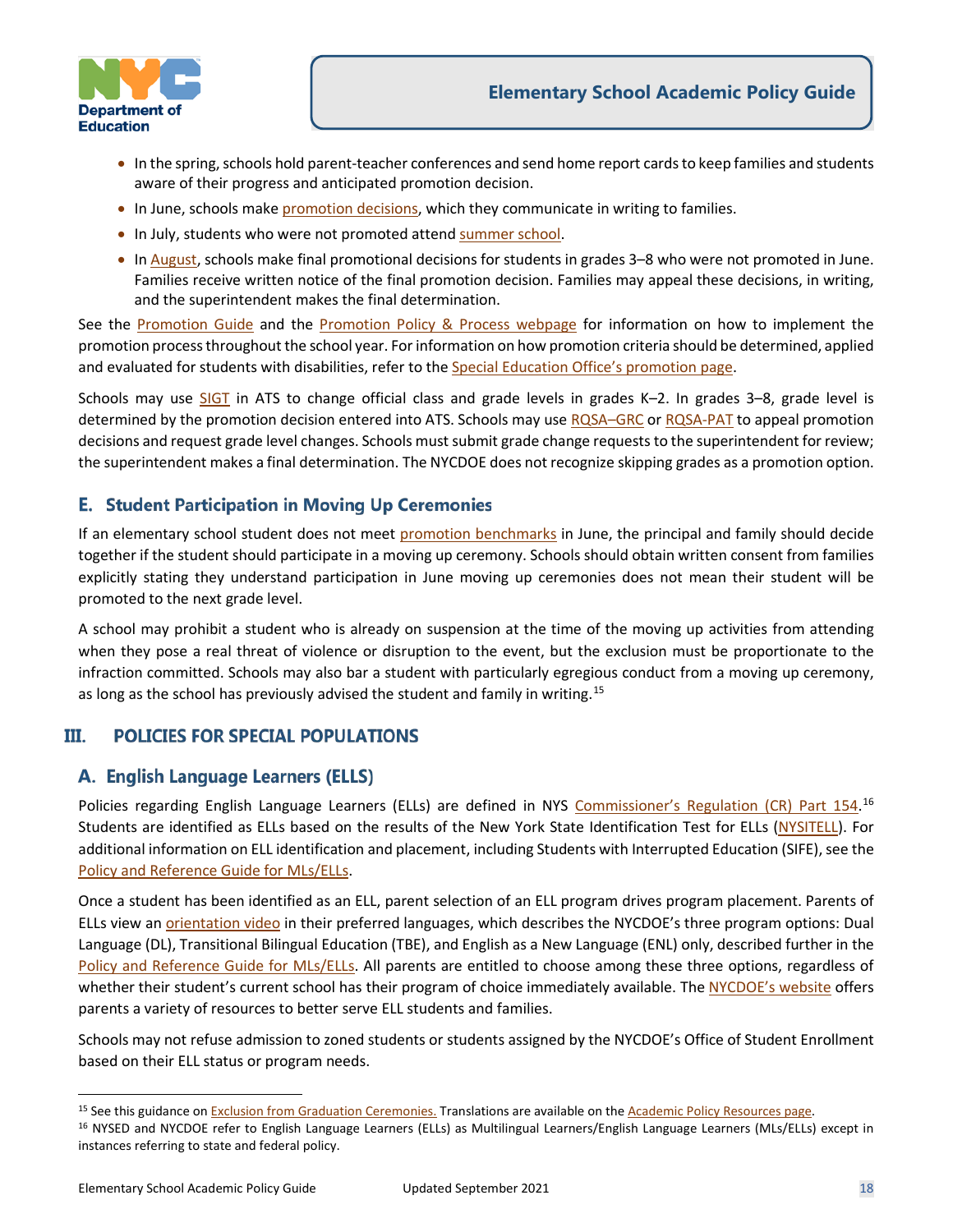

Schools are required to form bilingual programs in grades K–8 when there are 15 or more ELLs with the same language in one grade or in two contiguous grades, for whom parents or guardians chose a bilingual program placement. This threshold is the minimum requirement under State regulations (CR Part 154), as amended by the ASPIRA Consent Decree, but does not limit schools from choosing to open programs with fewer students. For example, when parents request bilingual programs in a small school, the school can pool resources and staffing with other schools (for example, campus schools and neighboring schools) in order to provide wider access to programs.

For all ELL programs, the number of ENL and Home Language Arts units provided is based on English proficiency and all units must be standards-based. See the [Policy and Reference Guide for MLs/ELLs](https://infohub.nyced.org/docs/default-source/default-document-library/ell-policy-and-reference-guide.pdf) for more information.

#### <span id="page-18-0"></span>1. New York State Identification Test for English Language Learners (NYSITELL) – Updated September 2021

The NYSITELL is used to initially identify English Language Learners [\(ELLs\)](#page-17-2). New entrants whose Home Language [Identification Surveys](https://www.schools.nyc.gov/school-life/learning/testing/tests-for-english-language-learners) indicate languages other than English spoken in the home, and who may have English language acquisition needs, take the NYSITELL to determine if they are eligible for bilingual and English as a New Language (ENL) services. Based on NYSITELL results, students are categorized into one of five English proficiency levels:

- Entering
- Emerging
- Transitioning
- Expanding
- Commanding

The student's level of English proficiency determines the number of service hours received. More information is available on [NYSED's website.](http://www.p12.nysed.gov/assessment/nysitell/home.html) For more information on ELL services, see the [Policy and Reference Guide for MLs/ELLs.](https://infohub.nyced.org/docs/default-source/default-document-library/ell-policy-and-reference-guide.pdf)

**Impact of COVID-19 on NYSITELL**: For school year 2020-21 only, NYSED announced expanded eligibility for NYSITELL and a Special Administration of the NYSITELL for current ELLs unable to take the NYSESLAT due to the COVID-19 pandemic. See th[e 2021 NYSITELL Administration Guide](https://infohub.nyced.org/docs/default-source/doe-employees-only/summer-administration-of-nysitell.pdf) for additional information.

#### <span id="page-18-1"></span>2. New York State English as a Second Language Achievement Test (NYSESLAT)

All [ELLs](#page-17-2) take the NYSESLAT every year to determine how well they are learning English and to determine continued eligibility for ELL services as part of the required annual assessment. The NYSESLAT assesses students' speaking, listening, reading, and writing skills. For more information regarding NYSESLAT administration, see th[e Policy and Reference Guide](https://infohub.nyced.org/docs/default-source/default-document-library/ell-policy-and-reference-guide.pdf)  [for MLs/ELLs.](https://infohub.nyced.org/docs/default-source/default-document-library/ell-policy-and-reference-guide.pdf)

#### <span id="page-18-2"></span>**B. Students with Disabilities**

Students with disabilities should, regardless of their disability:

- Have access to a rigorous academic curriculum that sets high academic standards, enabling them to fully realize their potential and graduate prepared for independent living, college, and careers.
- To the greatest extend appropriate, be taught and participate in activities with other students with and without disabilities.
- Receive special education services that are targeted to their needs and provide the appropriate level of support throughout the school day.
- Be able to attend their zoned schools or the school of their choice, while still receiving the special education services and supports required.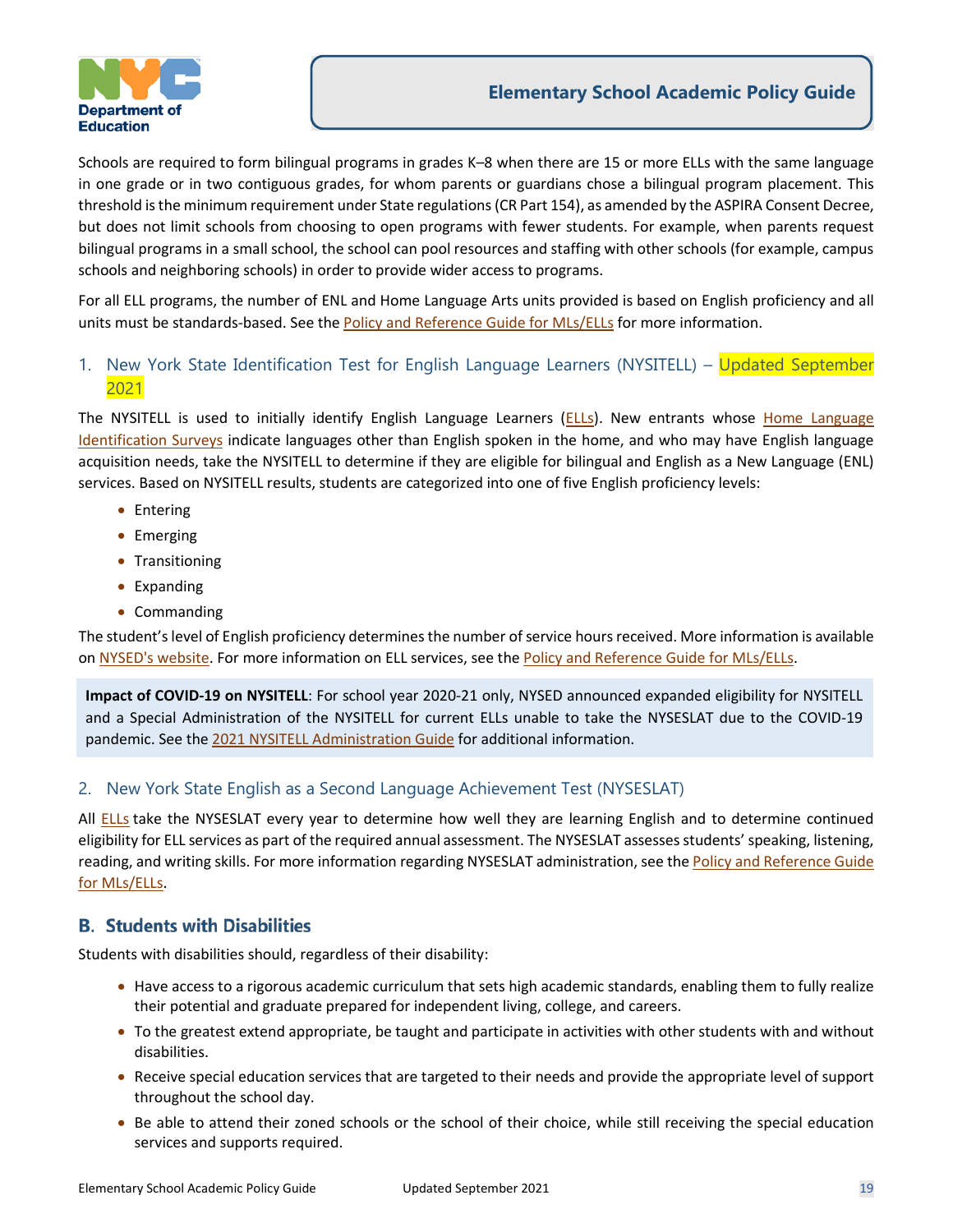

It is the responsibility of each school to ensure that students with disabilities and their families feel welcome. The School [Implementation Team \(SIT\)](https://infohub.nyced.org/nyc-doe-topics/specialized-areas/special-education/roles-and-teams/school-implementation-team-(sit)) facilitates the strategic planning to ensure that every school appropriately and adequately serves all students. The SIT works with other school teams but does not usurp the function of the [IEP team](https://www.schools.nyc.gov/special-education/the-iep-process/iep-meeting) or any other team.

Students with disabilities who do not require special education services but need health services and/or education accommodations in order to attend school or participate in regular school activities, may be eligible for a Section 504 Plan. To determine student eligibility for a Section 504 Plan, a student's parent or guardian and physician must complete and submit [school health forms](https://infohub.nyced.org/in-our-schools/translations/forms/health-forms-and-notices) to the school. The school's Section 504 team reviews the student's records and the physician's statement to determine accommodations the student is eligible to receive. There are two types of accommodations:

- Health accommodations, which includes administration of medication (for example, asthma and diabetes medication) and medically prescribed non-medication treatment (for example, G-Tube feeding).
- Educational accommodations, which includes testing accommodations (for example, extended time and separate testing location), classroom accommodations (for example, assistive technology), and other academic supports and services.

If approved by the Section 504 team, these accommodations must be provided to the student. For questions related to Section 504 Plans, see th[e Office of School Health's guidance](https://infohub.nyced.org/resources/translated-documents/health-forms-and-notices) and [Chancellor's Regulation A-710.](https://www.schools.nyc.gov/school-life/policies-for-all/chancellors-regulations/volume-a-regulations)

Schools should review each new student's IEP or Section 504 Plan upon entry. If a student's IEP or Section 504 Plan recommends programs or services that the school has not previously provided, the school should first make it clear to the parents and student that they are committed to providing the programs and services that are recommended on the IEP or Section 504 Plan, beginning on the student's first day at that school. For questions related to programming for students with IEPs, schools should contact their [Administrator of Special Education \(ASE\).](https://docs.google.com/spreadsheets/d/15MA81BnGVutTavdK3HRM623gyoJyCb5e7wHfq9oAaCY/pubhtml) For questions related to Section 504 Plans, see the [Office of School Health's webpage](https://infohub.nyced.org/resources/translated-documents/health-forms-and-notices) and [Chancellor's Regulation A-710.](https://www.schools.nyc.gov/school-life/policies-for-all/chancellors-regulations/volume-a-regulations) For other policies related to students with disabilities, see the sections o[n testing accommodations,](#page-20-0) [NYSAA,](#page-19-0) an[d programming in STARS.](#page-22-2)

A student's status as a student with a disability, and any information related to their disability, is private information. Schools should ensure that any student records and report cards that may be shared with a third party do not reveal a student as having a disability. For example, schools may not list courses titled "SETSS" on a report card.

#### <span id="page-19-0"></span>1. New York State Alternate Assessment (NYSAA)

In accordance with Federal and State regulations, students in grades 3–8 in New York participate in NYSED [ELA](http://www.p12.nysed.gov/assessment/english/ela-ei.html) an[d math](http://www.p12.nysed.gov/assessment/math/math-ei.html) tests each year. Students in grade 4 and 8 also participate in [NYSED science tests](http://www.p12.nysed.gov/assessment/science/science-ei.html). NYSAA is an alternate assessment to measure progress and performance in ELA, math, and science for students with severe cognitive disabilities who are unable to participate in standard assessments, even with testing accommodations.

Annually, IEP teams determine the eligibility of students with disabilities who have Individualized Education Programs (IEPs) to participate in standard or alternate assessments. The IEP team determines this eligibility on a case-by-case basis.[17](#page-19-1) 

Students who are eligible for alternate assessments "have limited cognitive abilities combined with behavioral and/or physical limitations and who require highly specialized education and/or social, psychological, and medical services in

<span id="page-19-1"></span><sup>17</sup> See NYSED'[s Eligibility and Participation Criteria - NYSAA](http://www.p12.nysed.gov/assessment/nysaa/2017-18/nysaa-eligibility.pdf)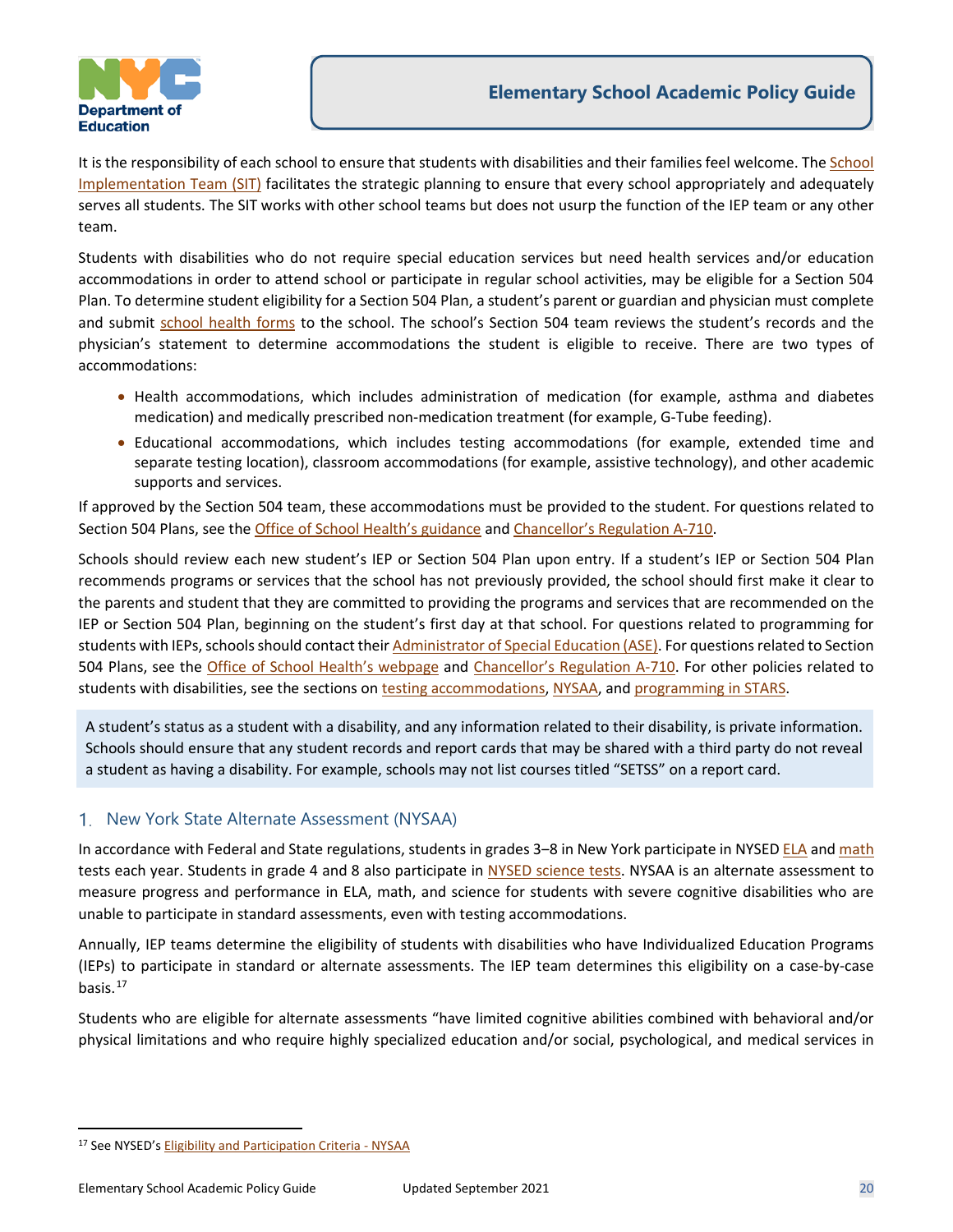

order to maximize their full potential for useful and meaningful participation in society and for self-fulfillment."[18](#page-20-1) Eligibility for participation in alternative assessments is not determined by disability classification.

IEP teams should carefully consider this decision, as participating in alternate assessments rather than standard State assessments has long-term implications for students and their families. For example, in the high school grades, students who participate in alternate assessments in lieu of Regents exams for one or more subjects are not eligible to earn an NYS high school diploma; they instead earn th[e Skills and Achievement commencement credential.](https://infohub.nyced.org/docs/default-source/doe-employees-only/AcPolicy-SkillsandAchievement)

Students who participate in NYSAA are expected to achieve alternate learning standards. These alternate standards are reduced in scope and complexity. They are intended to enable students to access NYSED learning standards, but focus more closely on supporting students for post-secondary life (for example, vocational or life skills).

Schools administer the NYSAA to students according to their chronological age and against grade-level standards set by NYSED.<sup>[19](#page-20-2)</sup> The ELA, math, and science NYSAA exams are computer-delivered adaptive assessments. These measures of achievement:

- Provide eligible students with an alternative way to demonstrate their knowledge and skills.
- Measure students' progress towards achieving academic goals.
- Support teachers and specialists in adapting instructional strategies and supports.
- Are used by schools as part of their usual classroom assessment practices.

The IEP team documents a student's participation in alternate assessments in the IEP. The student's IEP must clearly state why the student cannot participate in standard assessments and the rationale for participating in alternate assessments. IEP teams must inform families at every IEP meeting, using the parent notification of participation in NYSAA letter, that their student will participate in alternate assessments, and if they participate in NYSAA for one or more subjects in high school, they will not be able to meet the requirements for an NYS high school diploma.

See th[e Alternate Assessment](https://infohub.nyced.org/docs/default-source/doe-employees-only/AcPolicy-AltAssessmentNYSAA) guidance document for more information on NYSAA policies and procedures.

#### <span id="page-20-0"></span>C. Testing Accomodations for English Language Learners and Students with Disabilities - Updated **September 2021**

Testing accommodations remove barriers to the test-taking process so that students with disabilities and English Language Learners (ELLs) can demonstrate their knowledge and skills. Testing accommodations do not change the content or skills that tests measure.

Testing accommodations are neither intended nor permitted to:

- Change the skills or content being measured or invalidate the results.
- Provide an unfair advantage.
- Substitute for knowledge or abilities that the student has not attained.

The following students may be eligible for testing accommodations:

• [Students with disabilities](#page-18-2) who have IEPs or Section 504 Plans, including:

<span id="page-20-1"></span><sup>18</sup> Se[e section 100.1 \(2.\)\(iv.\)](http://www.p12.nysed.gov/part100/pages/1001.html)

<span id="page-20-2"></span><sup>&</sup>lt;sup>19</sup> Students eligible for NYSAA must be assessed on the grade-appropriate content that is consistent with the student's chronological age. See th[e birthdate ranges for students participating in NYSAA](http://www.nysed.gov/common/nysed/files/programs/state-assessment/nysaa-age-grade-2022.pdf) to determine chronological ages and corresponding grade levels.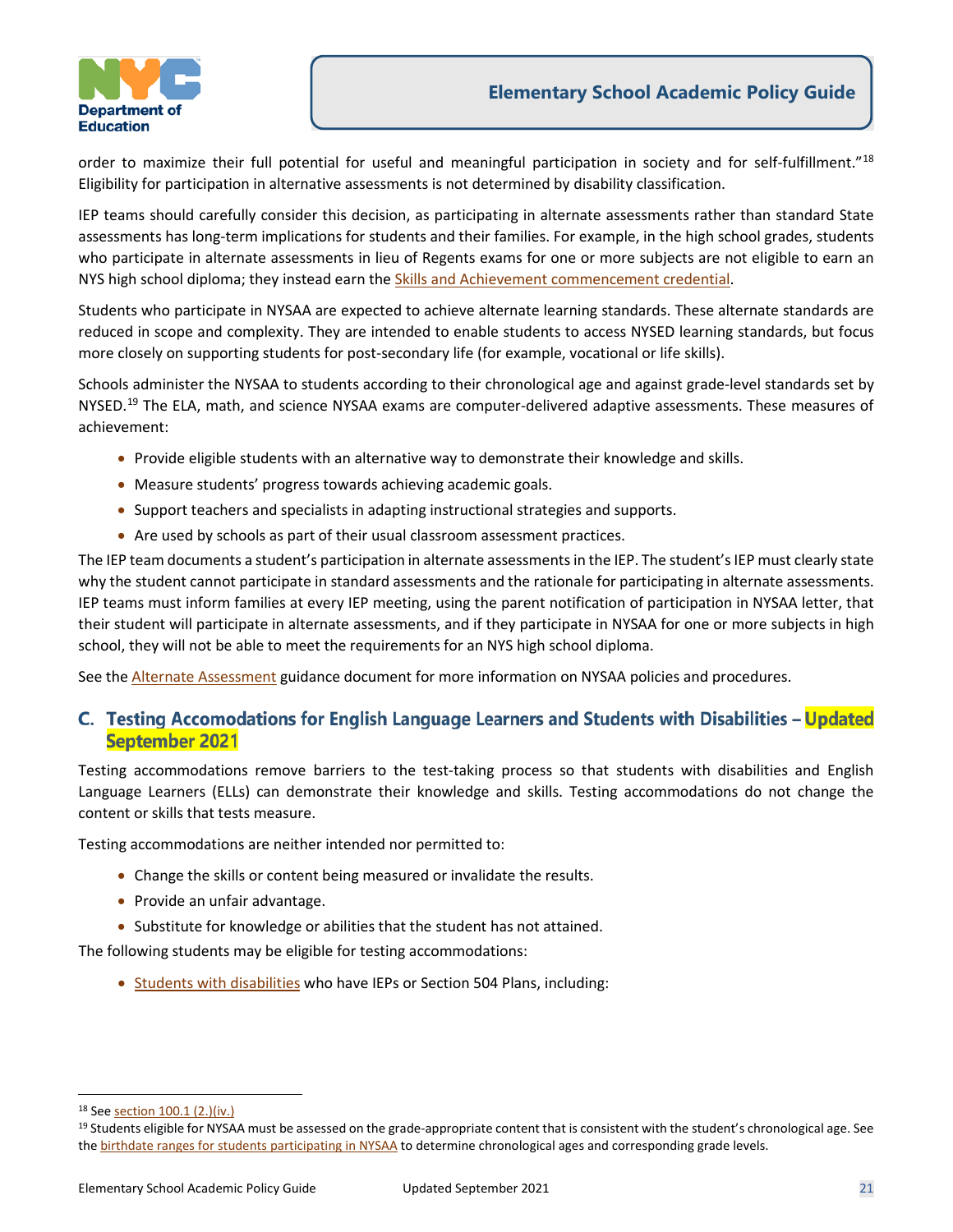



- o Students who have been declassified and have accommodations specified on their "Declassification from Special Education Services" document continue to receive those accommodations until receiving a diploma or aging out at the end of the school year in which the student turns 21 years old.<sup>20</sup>
- o Students who demonstrate disabilities 30 days or fewer before the administration of a State or districtwide assessment may receive certain testing accommodations if authorized by the principal. For example, a student who breaks their arm days before an exam may be approved for a scribe. Such decisions are made by the principal and must be carefully documented with the [Borough Assessment Implementation](https://infohub.nyced.org/docs/default-source/doe-employees-only/borough-assessment-implementation-directors.pdf)  [Director \(BAID\)](https://infohub.nyced.org/docs/default-source/doe-employees-only/borough-assessment-implementation-directors.pdf) and th[e NYSED Office of State Assessment.](http://www.p12.nysed.gov/assessment/)
- [ELLs](#page-17-2) and former ELLs for up to two years after exiting ELL status

Decisions to provide accommodations, as well as the specific accommodations themselves, are made on an individual basis and are reflective of individual student needs. Examples of testing accommodations include:

- Flexible test schedules or timing, including extended time and breaks
- Flexible test settings and locations, including smaller group size
- Method of presentation, including test format: large print, braille, audio or digital versions of the test
- Method of test response, including transcription ,scribe, or alternative language edition
- Bilingual dictionaries and/or glossaries that provide direct one-to-one translations of word

At the beginning of the school year, schools should determine which testing accommodations benefit individual ELLs and former ELLs so that students become familiar with their specific testing accommodations. For students with disabilities, the IEP or Section 504 team should determine the testing accommodations required for each student at each annual IEP or 504 meeting.

#### <span id="page-21-0"></span>**D.** Home and Hospital Instruction

Home and hospital instruction programs provide educational services to students who cannot be accommodated in a regular school facility because of a medical or physical condition and/or a severe emotional, psychological, or behavioral disability that prohibits the student from attending school. Home and hospital instruction programs are interim programs, operated by District 75, that provide academic services to limit the educational effects of a long-term absence.

Students who apply to and are approved for home instruction must be affiliated with a New York City school. The affiliate school is the public, parochial, or private school that the student will return to after home or hospital instruction has ended. Students receive home or hospital instruction via "shared instruction," in which the home or hospital program collaborates with the affiliate school to oversee the students' instructional program. This ensures continuity of instruction and helps the student maintain a strong connection to the New York City school they will return to after home or hospital instruction has ended.

Within this collaborative relationship, the affiliate school remains primarily responsible for the student's academic programming, while the home or hospital instruction program is primarily responsible for providing instruction. Specific roles and responsibilities are outlined for schools in the [Home and Hospital Instruction](https://infohub.nyced.org/docs/default-source/doe-employees-only/AcPolicy-HomeandHospitalInstruction) guidance document. These responsibilities may change based on the student's expected duration in home or hospital instruction. A change in

<span id="page-21-1"></span><sup>&</sup>lt;sup>20</sup> Accommodations for students who have been declassified are considered at the time of declassification and entered on the declassification plan. Unlike declassification services, testing accommodations can be provided for more than one year or until the testing accommodations are revised or eliminated. Schools should revisit declassified students' testing accommodations to ensure that the accommodations listed on the declassification plan still meet the student's changing needs, especially considering the different types of assessments conducted as students progress through the grades. If a change in student need or type of assessment has occurred, a 504 team should convene to create a 504 with the appropriate accommodations for the student.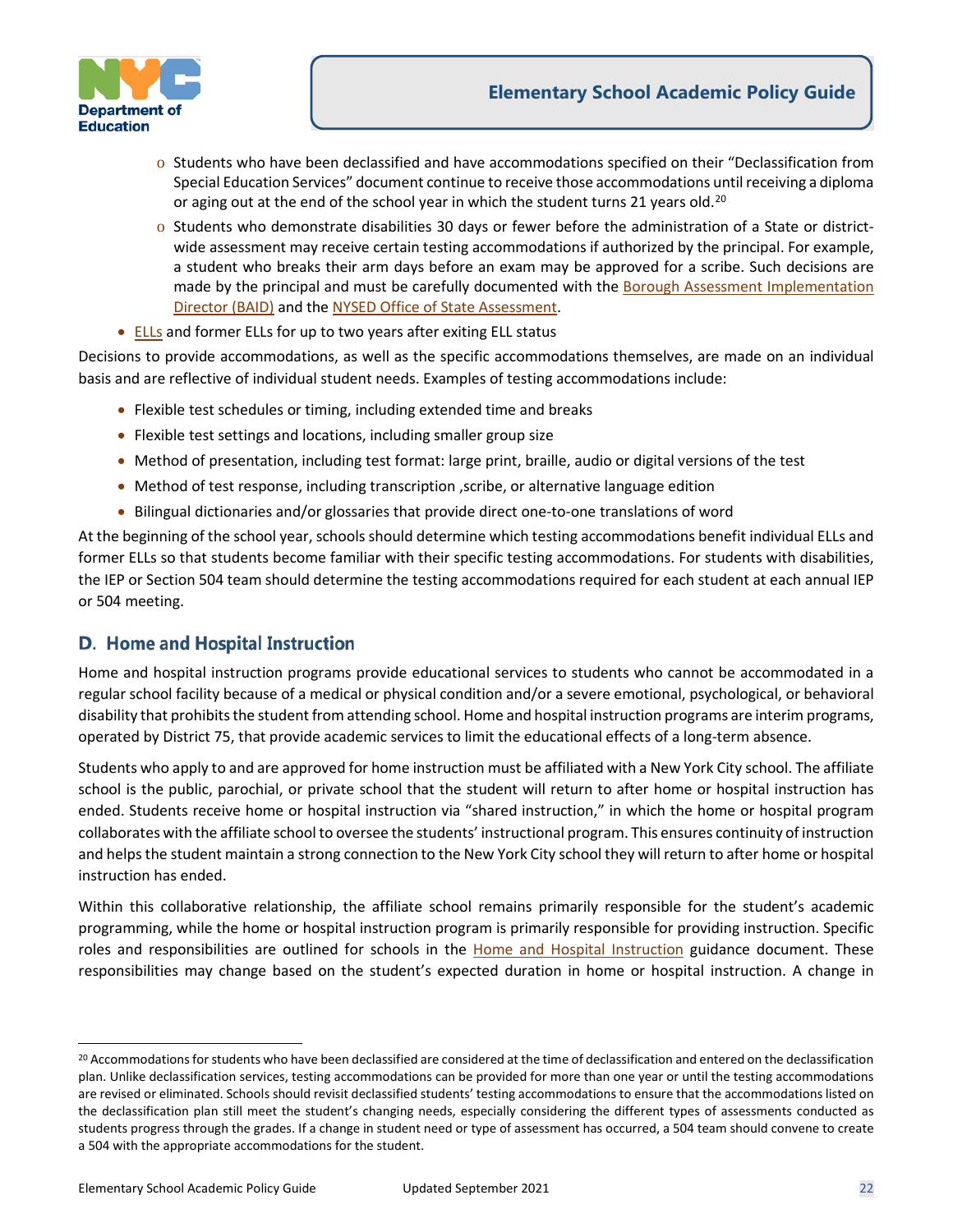

responsibilities should be coordinated between the affiliate school and the home or hospital instruction program, specific to each student.

The affiliate school and home and hospital program should keep an open line of communication. This is particularly important as students will return to New York City schools after home or hospital instruction has ended, in order to ensure that the student receives final grades

For information on student eligibility for home instruction, the process for referring a student to home or hospital instruction, and approval for a student to go on home instruction, see [Chancellor's Regulation A-170](https://www.schools.nyc.gov/docs/default-source/default-document-library/a-170-english) and the Home [Instruction Schools webpage.](http://www.homeinstructionschools.com/#!schools/c11zt) For information on NYCDOE home and hospital instruction policies and implementation, see the [Home and Hospital Instruction Programs: Academic Policy and Systems Guidance.](https://infohub.nyced.org/docs/default-source/doe-employees-only/AcPolicy-HomeandHospitalInstruction)

#### <span id="page-22-0"></span>**E.** Home Schooling

When families choose to home school their children, a separate set of policies apply. Students who are instructed at home may not participate in the instructional programs of the NYCDOE; students either receive home school instruction or receive instruction from an NYCDOE school. Home schooled students are not issued report cards or academic transcripts. For more information, see th[e Office of Home Schooling website](https://www.schools.nyc.gov/enrollment/enrollment-help/home-schooling) and the [NYSED FAQ](http://www.p12.nysed.gov/sss/homeinstruction/homeschoolingqanda.html) on home schooling.

#### <span id="page-22-1"></span>IV. **PROGRAMMING AND SYSTEMS POLICIES**

#### <span id="page-22-2"></span>A. Programming in STARS

The [STARS](http://wiki.nycboe.net/display/HSST/STARS+Wiki+Home+Page) suite of applications is the NYCDOE's official record of students' programs, grades, and progress toward completing academic requirements. [STARS Classroom,](http://www.nycenet.edu/starsclassroom) together with [STARS Admin,](https://workspace-ats.nycboe.net/stars/home.aspx) comprise the STARS course programming, grading, and report card management system for elementary schools. STARS Classroom is a web-based application, compatible on most internet browsers, that automates the collection of course marks for teachers. Specifically, teachers can use this system to view [class rosters,](https://wiki.nycenet.edu/display/HSST/STARS+Classroom%3A+Class+Roster) access student data, and enter course marks, which will appear on STARS-generated studen[t report cards.](https://wiki.nycenet.edu/display/HSST/STARS+Classroom%3A+Report+Cards)

STARS Classroom serves as the primary scheduling tool for NYCDOE elementary schools, allowing them to fully utilize [Official Class \(OC\),](https://wiki.nycenet.edu/display/HSST/STARS+Classroom%3A+School+Programming) [Individual Student Programming \(ISP\),](https://wiki.nycenet.edu/display/HSST/STARS+Classroom%3A+Individual+Student+Programming) an[d Push-in/Pull-out \(PIPO\).](https://wiki.nycenet.edu/pages/viewpage.action?pageId=179210494) Moreover, STARS Classroom allows administrators to set properties for subjects to reflect mandated services.

All NYCDOE elementary schools are required to enter information into STARS Classroom about the instruction and supports students in elementary grade levels receive throughout the school day and year. Elementary school programming information reflects student-teacher-subject relationships in STARS Classroom; it also allows teachers to enter student report card grades into STARS Classroom and school administrators to generate report cards from STARS Classroom. All students must be awarded at least one interim grade and one final grade for each subject they are enrolled in STARS.

Elementary school programming can only be completed by a staff member with administrative access in STARS Classroom. Commonly this includes the principal and their designee(s). For more information see the [STARS Wiki](https://wiki.nycenet.edu/display/HSST/STARS+Classroom) and [assigning roles for STARS Classroom](https://wiki.nycenet.edu/display/HSST/Assigning+Roles+in+My+Galaxy) .

#### <span id="page-22-3"></span>**B. Subject Properties**

Schools capture additional information about the delivery method and content of the course using [subject properties.](https://wiki.nycenet.edu/display/HSST/STARS+Classroom+Subject+Properties) These fields further identify the unique properties of a subject, including: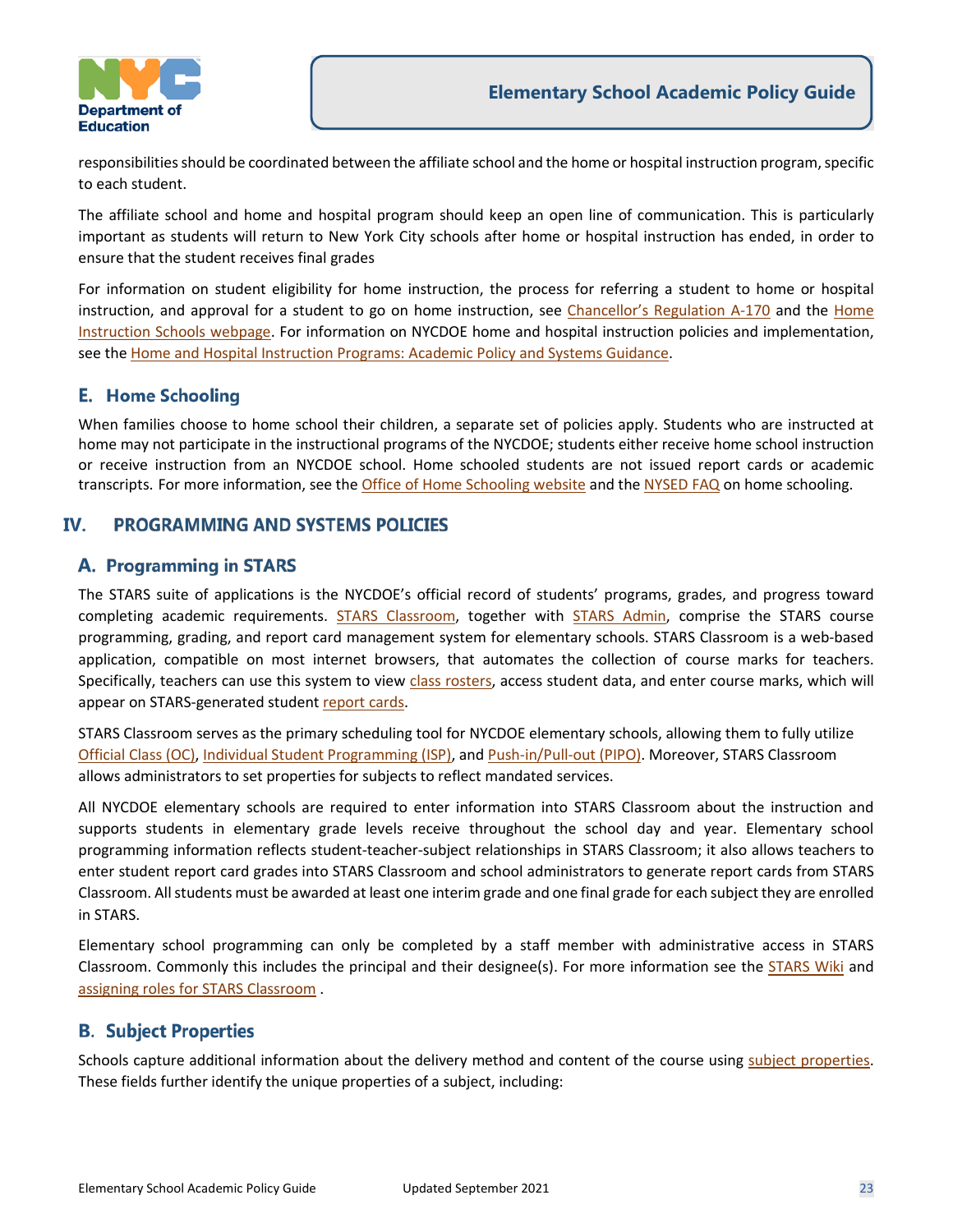

- The total number minutes per cycle (including both synchronous and asynchronous minutes) $^{21}$  $^{21}$  $^{21}$
- If the course integrates English as a New Language (ENL) within a subject
- The target language of instruction and percent of time in target language
- The special education model
- If the course integrates computer science subjects and is part of the Computer Science for All (CS4All) initiative
- For arts education, the amount of the total time that is delivered by a community-based organization (CBO)
- For health education, the number of HIV/AIDS lessons given to the students, during the year and term

In order to ensure students are receiving the instruction to which they are entitled, and to support accurate reporting for compliance, schools must carefully complete the subject properties in each year and term and ensure they accurately reflect students' experiences. For additional support, refer to the following STARS Wiki pages[: English Language Learners,](https://wiki.nycenet.edu/display/HSST/English+Language+Learners) [Special Education Programming,](https://wiki.nycenet.edu/display/HSST/Special+Education) and Subject [Properties.](https://wiki.nycenet.edu/display/HSST/STARS+Classroom+Subject+Properties)

#### <span id="page-23-0"></span>**C. Subject-Specific Programming Guidance**

The following also applies to programming specific subject areas:

- **English language arts (ELA):** The overall ELA subject must be turned on, but the other ELA areas of 'reading', 'writing', and 'listening, speaking, and language' are optional. Schools should turn these on if they want to award students separate grades and comments in these areas and/or if they wish to indicate instructional time in these subjects individually. This is a school-level decision.
	- o The ELA overall subject should be inclusive of the time spent in the component areas both synchronously and asynchronously. For example, if a school indicates that students receive 300 minutes per cycle in ELA overall, they might indicate that they spend 100 minutes each in the three sub-areas.
- **Response to Intervention (RtI):** Schools should use the [push-in/pull-out functionality](https://wiki.nycenet.edu/pages/viewpage.action?pageId=179210494) if a student receives RtI (Tier II or III) during another class or subject area. In this case, schools must fill in the total minutes per week students receive in these areas and indicate the teacher providing RtI and the RtI subject.
- **Physical education:** As described in the section o[n physical education,](#page-7-1) schools must indicate the days per cycle in addition to the number of minutes of instruction per cycle.
	- o [Move to Improve](https://www.schools.nyc.gov/learning/subjects/physical-education) (MTI) All-Star Schoolsthat have a certified PE teacher may incorporate MTI implemented during regular classroom instruction as a supplement to PE instruction. To reflect this in STARS Classroom, schools should follow the steps on the **STARS** classroom wiki page. More information about MTI is available under [Physical Education.](#page-8-1)
	- o Adapted physical education (APE) can be programmed in the following ways:
		- If an individual student participates in PE with the official class and teacher, but also receives APE through additional push-in or pull-out instruction, program the student for [push-in/pull-out](#page-24-0)  [instruction.](#page-24-0) This is the most common way to reflect APE, as it maintains the existing student-teachersubject linkage.
		- If an individual student receives PE separately from the rest of the class, program the student [individually](https://wiki.nycenet.edu/display/HSST/STARS+Classroom+Elementary+School+Programming+-+Individual+Student+Programming) for PE and indicate APE using the subject properties. This overrides any existing studentteacher-subject linkage for PE, indicating that instead of receiving PE with the full class, this student receives APE entirely with another teacher.
		- If an individual student or group of students within a class receives APE from their primary PE teacher, set the properties of the PE subject to APE.

<span id="page-23-1"></span><sup>&</sup>lt;sup>21</sup> In prior years, STARS Classroom captured minutes per week. The field has been re-named to capture minutes per cycle due to blended learning.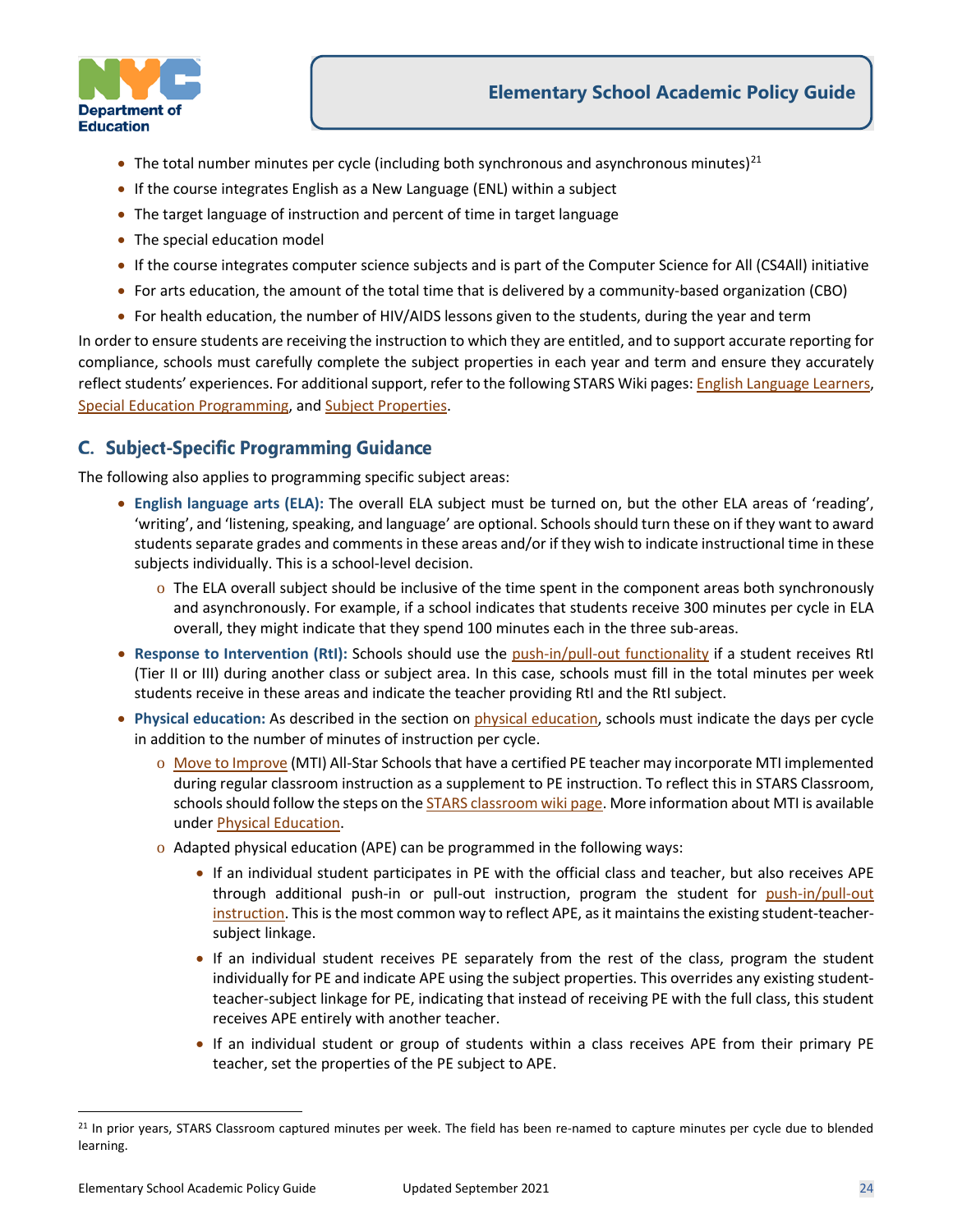



- **Health education:** As described in the section of this guide on [health education,](#page-9-0) schools must indicate the actual number of HIV/AIDS lessons taught throughout the year in the subject properties under health.
- **Arts education:** As described in the section of this guide on [arts education,](#page-10-0) schools must provide instruction in the subjects of music, theatre, dance, and visual arts. These are unique subjects in STARS Classroom. Schools should turn on each of these subjects for each official class and indicate the teacher(s) providing instruction along with the instructional time per cycle. Subject properties also ask the school to identify whether or not a community-based organization (CBO) or cultural organization is providing the arts instruction in collaboration with the teacher. Schools must indicate, in the subject properties, the number of minutes delivered by the organization. This number is a subset of the total minutes of instruction.
- **Language instruction, including World Languages, home language arts (HLA), or World Language in Elementary School (WLES):** In STARS Classroom, world languages and home language arts (HLA) are represented as one combined 'foreign or native language instruction' subject area. Schools should turn on this subject area when students receive any instruction in a different language, regardless of whether the language is a home language or new language to each student. Schools should use the target language field in the subject properties to select the correct language and set the 'percentage of time in target language' to 100%. In doing so, they will indicate the specific language (for example, Spanish or French).

## <span id="page-24-0"></span>**D. Push-in/Pull-Out Instruction**

Push-in and pull-out instruction occur when a teacher other than the primary teacher(s) delivers targeted instruction to a subgroup of students on a regular basis. Push-in and pull-out instruction can be used to meet a variety of instructional needs including, but not limited to, intervention, enrichment, and services for English language learners (ELLs) and students with disabilities.

Push-in and pull-out instruction must always be programmed in STARS to reflect the content and subjects delivered to students. It must be scheduled to reflect the frequency with which the push-in or pull-out instruction occurs. Push-in/pullout instruction records identify the teacher, the minutes and meet times, the subject of the instruction, and any other important properties.

In **push-in instruction**, an additional teacher instructs a student or subgroup of students within the primary class. The STARS push-in record should match the subject being delivered in the primary class.

In **pull-out instruction**, a student or subgroup of students leaves the primary class to receive instruction outside the classroom from a second teacher.

Integrated co-teaching (ICT) is not considered push-in or pull-out instruction. Instead, this is indicated as a subject property. Schools should use official class programming or individual student programming when ICT is provided.

See the STARS wiki for additional details and instructions for programmin[g push-in and pull-out instruction,](https://wiki.nycenet.edu/pages/viewpage.action?pageId=179210494) programming [English Language Learners](https://wiki.nycenet.edu/display/HSST/English+Language+Learners) an[d special education programming.](https://wiki.nycenet.edu/display/HSST/Special+Education)

#### <span id="page-24-1"></span>**GRADING POLICIES AND PROCEDURES** v.

#### <span id="page-24-2"></span>A. Grading Policies - Updated September 2021

All elementary, middle, and high schools must have written grading policies which they review and update annually. Welldocumented grading policies facilitate discussion with students and families about academic growth and support students and families in sharing ownership of their learning. School-based grading policies should be developed in consultation with the school community and grounded in the needs of their students. Grading policy documents may be organized in a variety of ways, depending on the extent to which schools' grading policies are standardized at the school, department, or course level.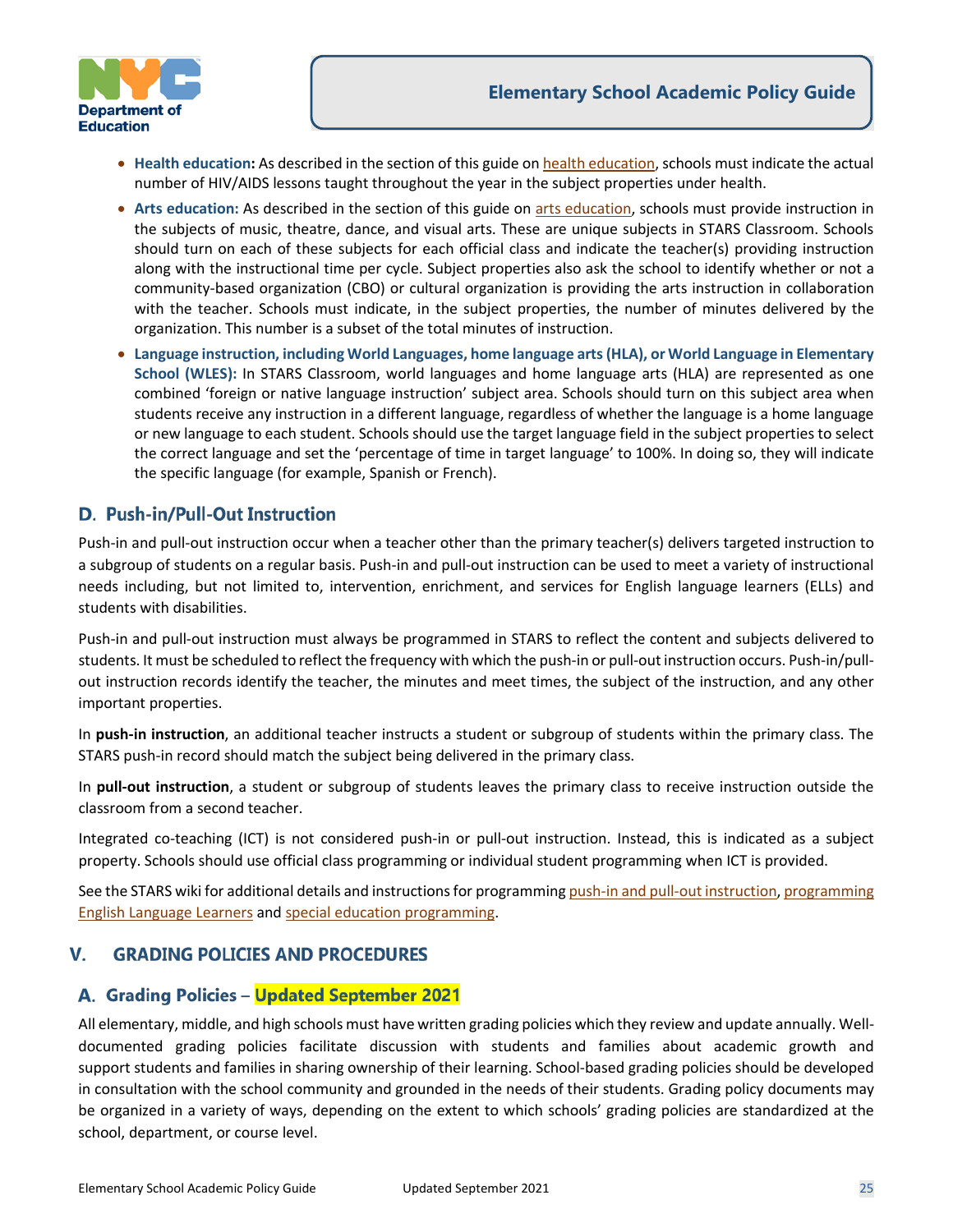

Schools must share a physical or electronic copy of their grading policies with students and families at the beginning of the school year. Schools should also share grading policies at open houses, parent-teacher conferences, on the school website, and through other touchpoints with families. Students and families have the right to request the grading policy at any point in time, per the [Student Bill of Rights](https://www.schools.nyc.gov/get-involved/students/student-bill-of-rights) and the [Parent Bill of Rights.](https://www.schools.nyc.gov/school-life/policies-for-all/parents-bill-of-rights) Schools must translate their grading policies for families when needed.

All grading policies must explain, at a minimum, how grades are determined, the grading scales used, and the timeline of when students receive grades. In addition, schools should have clearly defined procedures to ensure that students' final course grades are entered in STARS by the end of the term, and in some cases may be entered up to 20 business days (or 4 weeks) after the end of the term for individual students who need additional time.

Schools have discretion in deciding which specific measures are factored into students' grades. Schools must make determinations of passing or failing based primarily on how well students demonstrate understanding of the subject matter, concepts, content, and skills addressed in a course or subject. Even in courses like physical education (PE), science labs, or electives, students must be graded based on how well they have learned the concepts and subjects being taught.

When students miss class time, teachers should give students reasonable chances to make up missed work before final grades are entered in STARS. [22](#page-25-0)

**Important:** Similar to grading policies and practices in the 2020-21 school year, attendance may not be factored into a student's grade. Attending school, participating in class, and demonstrating understanding are all essential components of student learning, and school communities must make every effort to ensure that students attend school, with a goal of every student, every day. When students attend school consistently, they have the greatest opportunity to make progress, receive support from their teachers, and demonstrate their learning. Students' grades must reflect the extent to which they have met the learning outcomes for their courses.

All students, including [students with disabilities](#page-18-2) and [ELLs,](#page-17-2) should be working toward grade-level standards and must receive grades based on mastery of [NYSED learning standards.](http://www.nysed.gov/curriculum-instruction)<sup>[23](#page-25-1)</sup>

- **ELLs:** Grading policies should consider students' English as a New Language (ENL) proficiency level and should include opportunities for students to demonstrate mastery of NYSED learning standards in their native language.
- **Students with disabilities:** All students, including students with disabilities, should be working toward gradelevel standards and should receive grades based on how well they comprehend the content and skills addressed in a course or subject. An Individualized Education Program (IEP) describes specially designed instruction and accommodations for an individual student that creates access to grade-level standards and enables progress toward annual goals. Students' receipt of accommodations may not impact the grade that can be earned. Students with disabilities have the same opportunity to earn grades as all other students.

Schools issue report cards to provide feedback on students' progress in the general education curriculum and distribute progress reports to reflect the likelihood a student will meet or has already met their annual goals. While progress reports are usually distributed at the same time as report cards, they may not replace report cards for students with disabilities.

• **Students with disabilities who participate in alternate assessments**: Due to the severity of the students' disabilities, schools modify the general education curriculum to provide students access and allow for

<span id="page-25-0"></span><sup>&</sup>lt;sup>22</sup> Sometimes, students miss the majority of the course and it is not reasonable for them to complete course requirements through make-up work, before teachers award final grades. In these cases, it may be appropriate to award special marks such as an 'NX' (Course in Progress) or 'NL' (New/Recent Admit or Other), consistent with the NYCDOE policies for these marks. See the [Grading Policy Toolkit](https://infohub.nyced.org/docs/default-source/doe-employees-only/acpolicy-gradingpolicytoolkit.pdf) for more information.

<span id="page-25-1"></span><sup>&</sup>lt;sup>23</sup> See the United States Department of Education'[s Dear Colleague Letter.](http://www2.ed.gov/policy/speced/guid/idea/memosdcltrs/guidance-on-fape-11-17-2015.pdf)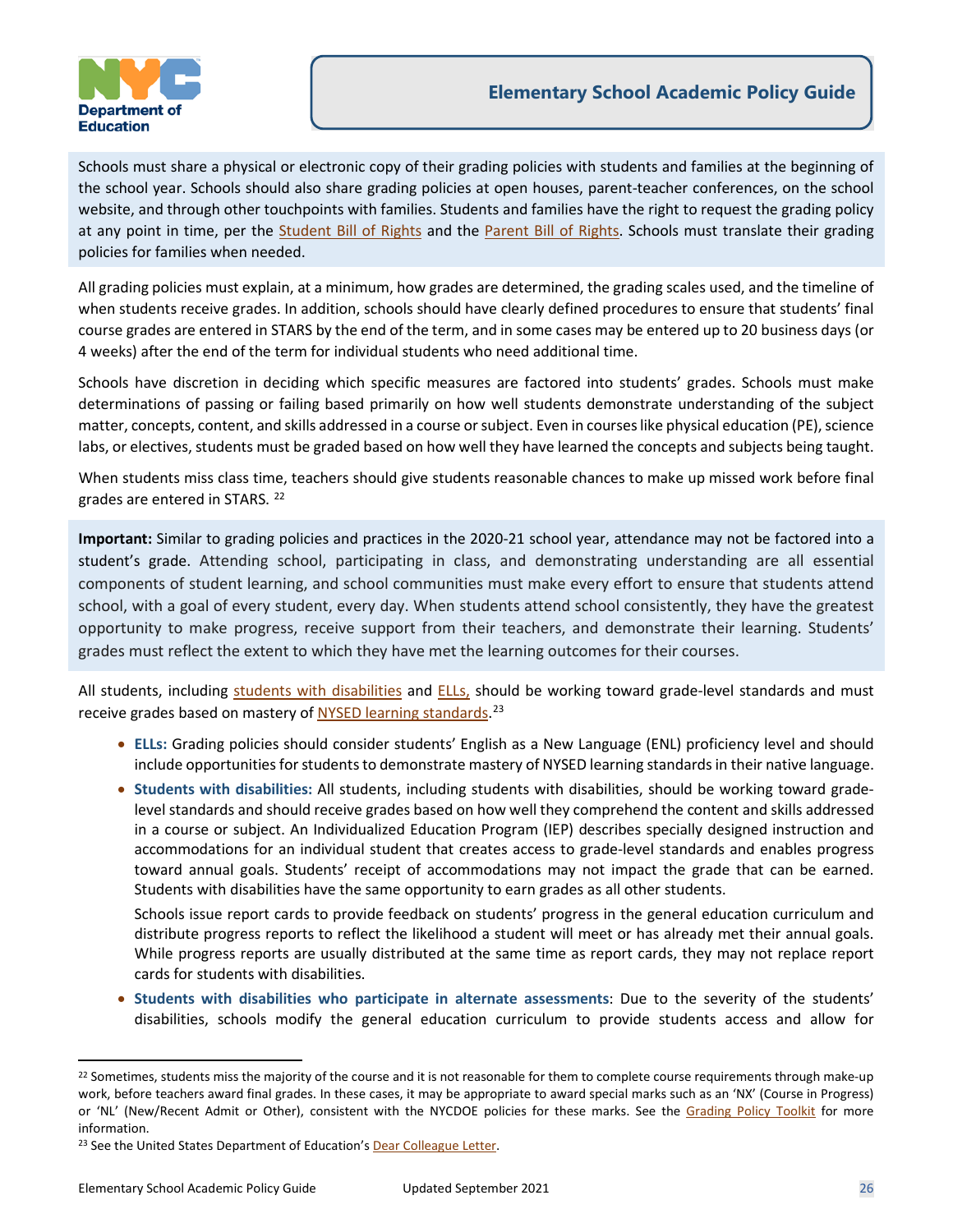

participation and progress. Modification changes the expectation of what skills students need to demonstrate they have mastered. To accommodate the different expectations, a school's grading policy should address how they grade students with disabilities who participate in alternate assessments.

For information on how to develop and implement strong grading policies that promote accurate, equitable, and socialemotionally responsive grading, refer to th[e Grading Policy Toolkit.](https://infohub.nyced.org/docs/default-source/doe-employees-only/acpolicy-gradingpolicytoolkit.pdf)

#### <span id="page-26-0"></span>**B. Course Marks and Report Cards**

Schools determine the total number of marking periods to include within a year depending on the term model they use. Schools must give at least two grades (marks) in each course or subject per term. The last marking period in the term (for example, year, semester, trimester, or quarter, depending on the school's model) is where final course grades for that term are recorded.<sup>[24](#page-26-2)</sup> Schools should clearly define procedures for calculating and entering final grades in STARS by the end of the term, and in some cases may be entered up to 20 business days (or 4 weeks) after the end of the term for individual students who need additional time. [25](#page-26-3)

#### **Important Terms to Know**

**Grades** are a reflection of students' understanding and command of content, their progression through a course or subject, and their mastery of skills *at a given point in time.*

**Grading policies** outline when and how students receive feedback on their mastery of content and skills. Schools can address these elements in one or more document(s). Schools are not required to use a specific format when drafting their grading policies. The purpose of a grading policy is to allow students, families, and teachers to have a mutual understanding of what specific grades mean. Schools may establish grading policies at the school, department, grade, or course level, provided the school applies their grading policies equitably to all students.

**Term** is the length of a course with one syllabus and a final grade and credit(s) earned. Schools must designate a schoolwide term model in STARS before the start of the school year. A school's designated term model defines the maximum length of any course experience that it may offer. Schools cannot offer courses that span across multiple terms; courses must begin and end within one term.

**Marking periods** are intervals during a course when the teacher of record awards interim marks, which provide status updates to students, families, and other stakeholders.

**Report card grades** are indications of students' progress toward proficiency of the course's learning standards at a given point in time. These are grades that do not appear on the transcript. Report card grades may be standalone or cumulative. They are also often called marking period grades.

**Final grades (marks)** are given at the end of the term, representing the work students completed over their courses and should reflect the ultimate level of proficiency at the end of the course, *as of that point in time*. The teacher of record determines the final mark in accordance with the school's grading policies and the City and State's academic policies.

# <span id="page-26-1"></span>1. Course Marks – Updated September 2021

All schools are required to enter both interim and final report card grades (course marks) into STARS for grade levels K– 12, regardless of the type of report card they choose to use. Schools should enter grades in accordance with their schoollevel grading policies and in accordance with the [Grading](https://infohub.nyced.org/docs/default-source/doe-employees-only/grading-policy-guidance-for-remote-and-blended-learning-models.pdf) Policy Toolkit. Schools are not required to enter indicator marks

<span id="page-26-3"></span><span id="page-26-2"></span><sup>&</sup>lt;sup>24</sup> For additional information on generating final grades in STARS, see Grades and Exams.<br><sup>25</sup> See the STARS wiki for more information o[n how to define terms](https://wiki.nycenet.edu/display/HSST/Manage+Term+and+Marking+Periods) and [enter marking period grades.](https://wiki.nycenet.edu/display/HSST/Marking+Period+Grades)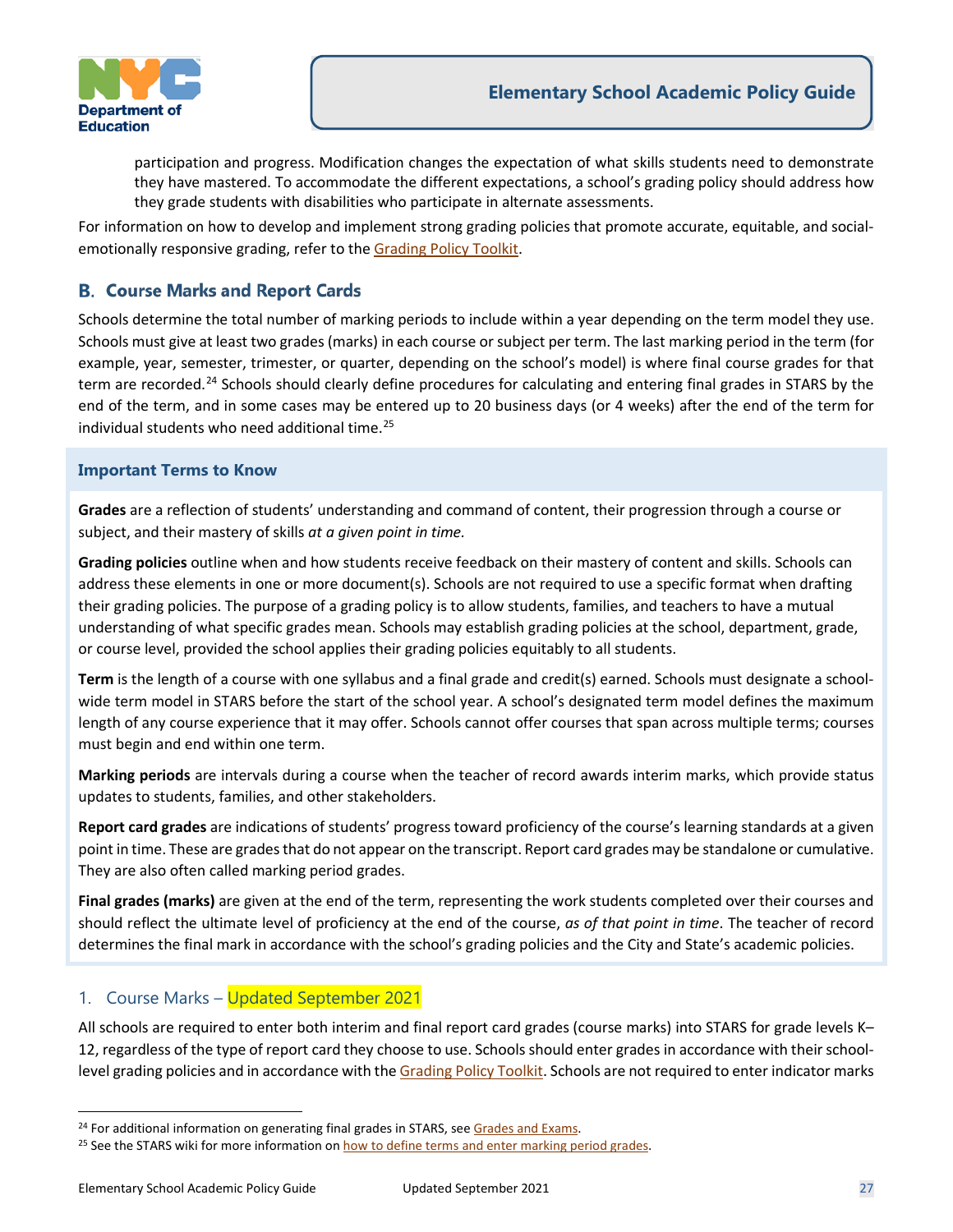

or narratives if the school is not already using the STARS report card. The marks entered in STARS must accurately match the marks awarded and communicated to students and families.

Schools must award grades using one of the available NYCDOE grading scales, to ensure that measures of student progress are transparent and translatable across schools. Schools may choose to award grades using one or multiple grading scales, provided the use of each scale is clearly explained in the school's grading policies. The principal, in consultation with the School Leadership Team (SLT), may determine whether grading scales are set at the school, department, grade, or course level.

**Impact of COVID-19 on Course Marks:** During the 2019-20 and 2020-21 school years, the New York City Department of Education (NYCDOE) issued grading policies in response to the academic, social, and emotional needs of students, families and educators. While these policies are no longer in effect, schools must be aware of the policies that were in effect during those times, because they may have some carry-over effects, e.g., how to interpret the course marks from last year's report card to gauge student progress.

At the end of the 2019-20 school year, elementary students could only receive final marks of 'MT' (meets standards) or 'N' (needs improvement); see the [Grading Policy Guidance for Remote Learning](https://nam01.safelinks.protection.outlook.com/?url=https://infohub.nyced.org/docs/default-source/doe-employees-only/grading-policy-guidance-for-remote-learning---covid-19.pdf&data=02%7c01%7cDHan2%40schools.nyc.gov%7cac784bcca1384dd54db708d7ebbc3d69%7c18492cb7ef45456185710c42e5f7ac07%7c0%7c0%7c637237066022680136&sdata=xKU6ieUkXGGCDXl7amuNtSbt0%2BTsA1QfW0ks9szgJ7c%3D&reserved=0) for information about the NYCDOE's expectations for grading for the 2019-20 school year.

In the 2020-21 school year, elementary students were awarded final marks of 'NL' (New/Recent Admit or Other) in place failing marks or when there was insufficient information to award a grade; see th[e 2020-21 Grading Policy](https://infohub.nyced.org/docs/default-source/doe-employees-only/grading-policy-guidance-for-remote-and-blended-learning-models.pdf) for information about the NYCDOE's expectations for grading for the 2020-21 school year.

The following policies apply to specific course marks that elementary schools may use:

- **Course in Progress ('NX'):** Schools must award a grade of 'NX' (Course in Progress) if a student has a documented, extreme extenuating circumstance that prevents them from completing the course in its established timeframe (for example, surgery or a death in the family). 'NX' does not have a pass/fail or a numeric equivalent.
- **New or Recently Admitted Students ('NL'):** Schools must award this mark when a student enrolls in a course after it has started and they may have missed assignments or assessments needed to generate a complete course grade for a given marking period. These students may be given a grade of 'NL' in STARS to indicate the student did not have the opportunity to demonstrate their understanding of the course content. 'NL' does not have a pass/fail or numeric equivalent.

**Impact of COVID-19 on New/Recent Admitted Student or Other ('NL'):** During the 2020-21 school year, schools had to award a grade of New/Recently Admitted Student or Other ('NL') to elementary school students in place of failing marks or when there was insufficient evidence to award a grade. 'NL' does not have a pass/fail or numeric equivalent.

- **No Show ('NS'):** Schools have discretion in using this mark. An 'NS' has a pass/fail equivalent of fail and a numeric equivalent of 45. If schools choose to use this mark, it should be reserved for the most egregious situations, where a student has been given multiple chances to make up missed work and the school has made every effort to determine whether a student has extenuating circumstances that are interfering with their education.
	- o Neither long-term absentees (LTA) nor students receiving hospital or home instruction should be assigned an 'NS' mark. See [Home and Hospital Instruction](https://infohub.nyced.org/docs/default-source/doe-employees-only/AcPolicy-HomeandHospitalInstruction) guidance for information on how schools should collaborate with students receiving home or hospital instruction.

Schools must use one of the available scale of marks when awarding grades. Schools may not award narratives alone. Schools can provide narratives in addition to--but not in lieu of--grades.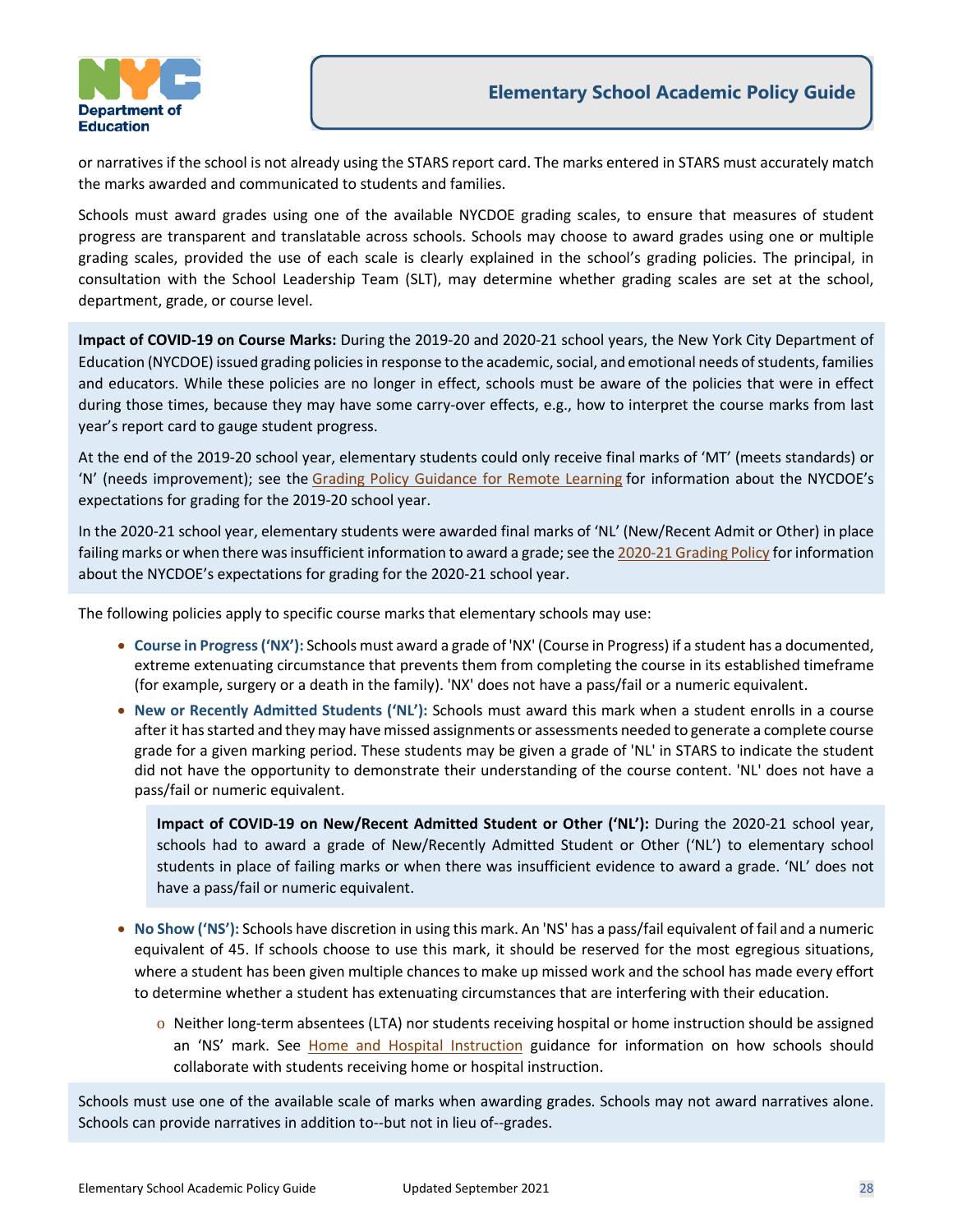

#### <span id="page-28-0"></span>2. Report Cards

[Report cards](https://wiki.nycenet.edu/display/HSST/Report+Cards) can be generated in STARS for each marking period and must be distributed to students and families at least twice per term: one report indicating the student's progress and one report indicating the student's final grades for the term. Schools may use the standard NYCDOE report card and/or school-developed materials to provide students and families with more information about their progress and performance.

In elementary school grades, schools have the following options to produce and distribute report cards:

- **STARS Classroom** (recommended): Schools can enter report card grades and print report cards directly through STARS Classroom. STARS Classroom contains indicators aligned to learning standards for each subject area and a library of narrative comments. Teachers can enter additional narrative where desired. STARS Classroom enables schools to indicate which subjects from students' programs should appear on the STARS report card. Parents can view marks entered into STARS in their [NYC Schools Account \(NYCSA\);](https://wiki.nycenet.edu/display/NSA/NYC+Schools+Account) school staff members can view these marks vi[a Student Profile.](https://wiki.nycenet.edu/display/SP/NYC+Student+Profile)
- **Handwritten report cards**: Schools can print their own versions of the NYCDOE's handwritten report cards from the [InfoHub](https://infohub.nyced.org/nyc-doe-topics/Policies/academic-policy-resources/student-report-cards) and complete these by hand. *Schools choosing this option are still required to enter report card grades into STARS Classroom.* The grades entered into STARS Classroom should correspond to the grades that appear on the school-based report cards.
- **School-based report cards**: Schools may develop their own materials to provide students and families with more information about their progress and performance, such as school-designed report cards or portfolios. *Schools choosing this option are still required to enter report card grades into STARS Classroom.* The grades entered into STARS Classroom should correspond to the grades that appear on the school-based report cards.

Refer to th[e Student Report Cards](https://infohub.nyced.org/nyc-doe-topics/Policies/academic-policy-resources/student-report-cards) webpage for sample STARS report cards, the NYCDOE's handwritten report cards, and translations.

All schools are required to enter both interim and final report card grades into STARS for grade levels K–12, regardless of the type of report card they choose to use. Schools should enter grades in accordance with their school-level grading policies. The marks entered in STARS must accurately reflect the marks awarded and communicated to students and families.

#### <span id="page-28-1"></span>VI. **ATTENDANCE, DISCHARGE, AND OPERATIONAL PROCEDURES**

#### <span id="page-28-2"></span>**A. Attendance Policies**

Attendance is reporting how many students are in school each day, and the practices to increase the number of students in school each day. Pe[r Chancellor's Regulation A-210,](https://www.schools.nyc.gov/school-life/policies-for-all/chancellors-regulations/volume-a-regulations) principals are responsible for the school attendance program. See the **[Attendance Pages](https://infohub.nyced.org/nyc-doe-topics/Policies/attendance) on the InfoHub for more information.** 

#### <span id="page-28-3"></span>1. Administration and Systems

Schools must have systems to take and track attendance and to manage their registers. Good data is the start for improved school-wide attendance. Strong attendance procedures can indicate overall school organization. Schools are expected to:

- Submit complete attendance per [Chancellor's Regulation A-210,](https://www.schools.nyc.gov/docs/default-source/default-document-library/a-210-english) section III.
- Have routines to check for data accuracy, such as post and check daily attendance for errors each day.
- Ensure that accurate attendance is reflected in ATS once daily attendance is saved in STARS Classroom.
- Follow rules for calendar changes, early dismissals, and releases.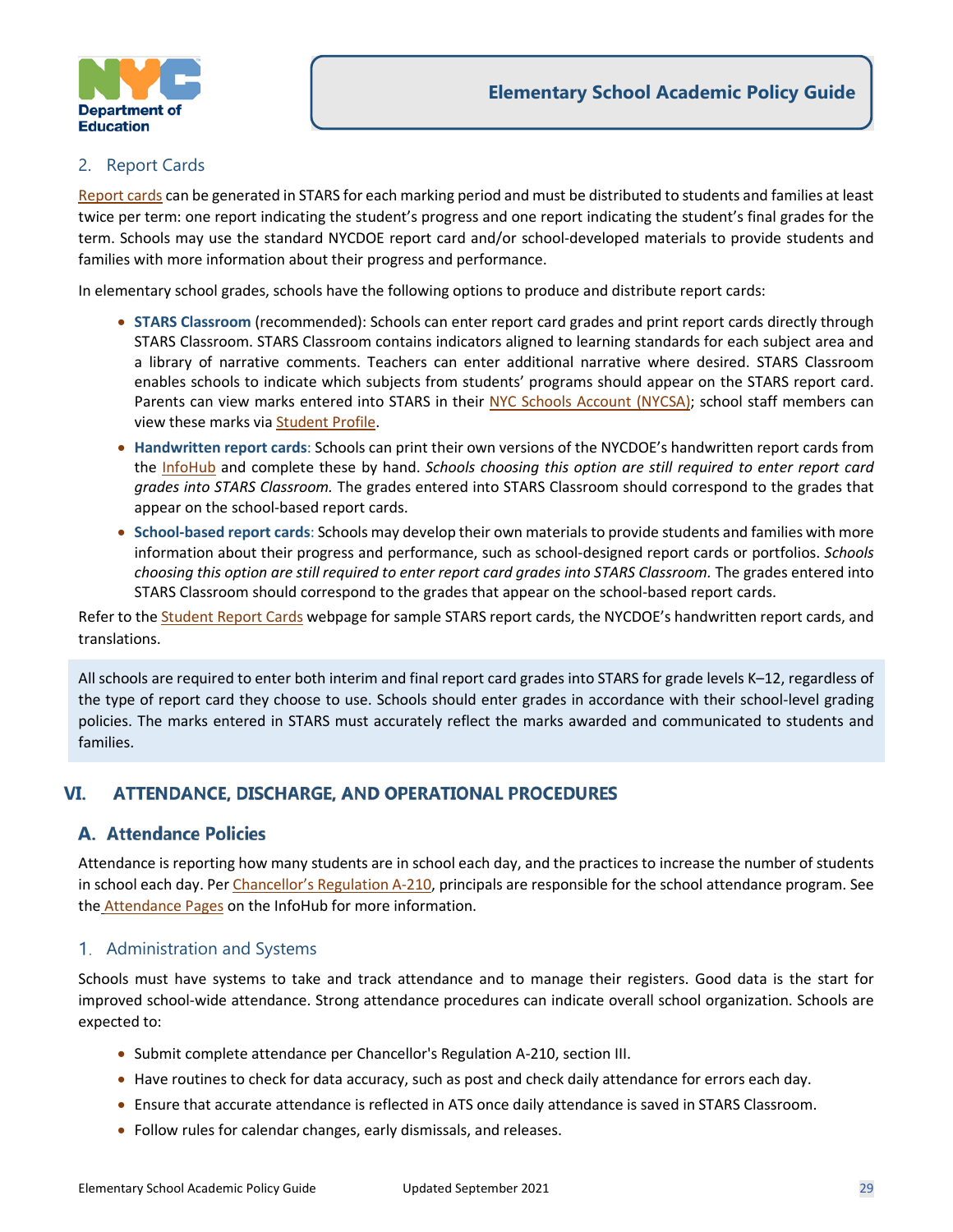

- Account for all students, including the 000 class, immunization exclusions, shared instruction students, and student performers.
- Follow discharge guidelines and complete pending discharges.
- Conduct a thorough clearance of register each September.
- Complete [ALOA/](https://wiki.nycenet.edu/display/ATSWiki/Audit+Low+October+Attendance+-+ALOA)[ANDI](https://wiki.nycenet.edu/display/ATSWiki/Audit+November+Discharges+-+ANDI) audit each year; compile documents for audit, as required.
- Implement daily attendance monitoring and special outreach for students in grades PK-8 who are child-welfare involved per the [Tiered Response Protocol.](https://infohub.nyced.org/nyc-doe-topics/Policies/attendance/attendance-announcements#TRP)

#### <span id="page-29-0"></span>2. Policy and Practice

Every school must define its own specific policies on [attendance and lateness.](https://infohub.nyced.org/nyc-doe-topics/Policies/attendance/policy-and-practice#pol) Schools must publish these policies for staff, students and families, including the definitions of lateness; the process for leaving school early; the reasons and documentation required for excused lateness or absences; and how the school is notified of absences or reasons for absences. School attendance policies must be clear on what parents must do to notify the school before and/or after all absences, including extended absences for vacations or family emergencies.

Please note:

- Schools cannot mark a student who has attended at least one instructional period as absent.
- Schools cannot exclude a student due to late arrival.
- Family trips that result in missed instructional time, including extended vacations, count as absences on the student's record in ATS; Schools cannot discharge students on extended family travel.

Every school must update the OSYD Consolidated Plan annually to define basic administrative procedures. Within the plan, schools must designate an attendance coordinator (administrator or pedagogue) who works with the principal to monitor all procedures for attendance reporting.

Refer to Chancellor's [Regulation A-210,](https://www.schools.nyc.gov/school-life/policies-for-all/chancellors-regulations/volume-a-regulations) the public webpage of [required attendance policies,](https://www.schools.nyc.gov/school-life/rules-for-students/attendance) and the [Attendance](https://infohub.nyced.org/nyc-doe-topics/Policies/attendance) page for full details.

#### <span id="page-29-1"></span>3. Early Intervention

At the start of the year, schools must begin intervention for students identified as chronically absent in the previous year, or target groups likely to be chronically absent, like students in temporary housing (STH). These students are flagged for support and matched to interventions to prevent further patterns of absence.

Other intervention efforts to employ are:

- Acknowledge all absences with daily phone call and two-way outreach routines.
- Know chronic absentees and act on 5/10 Day Report each Wednesday.
- Group students by cause of absence or type of intervention.
- Plan for common reasons for absences: school refusal, struggling in class, asthma, travel, or pre-k.
- Employ intervention plans, success mentors and incentives for targeted improvements.
- Have in place procedures to address and prevent STH absences.
- Set ILOG expectations for how the school coordinates outreach.
- Know ways community partners help promote attendance; update list of local services.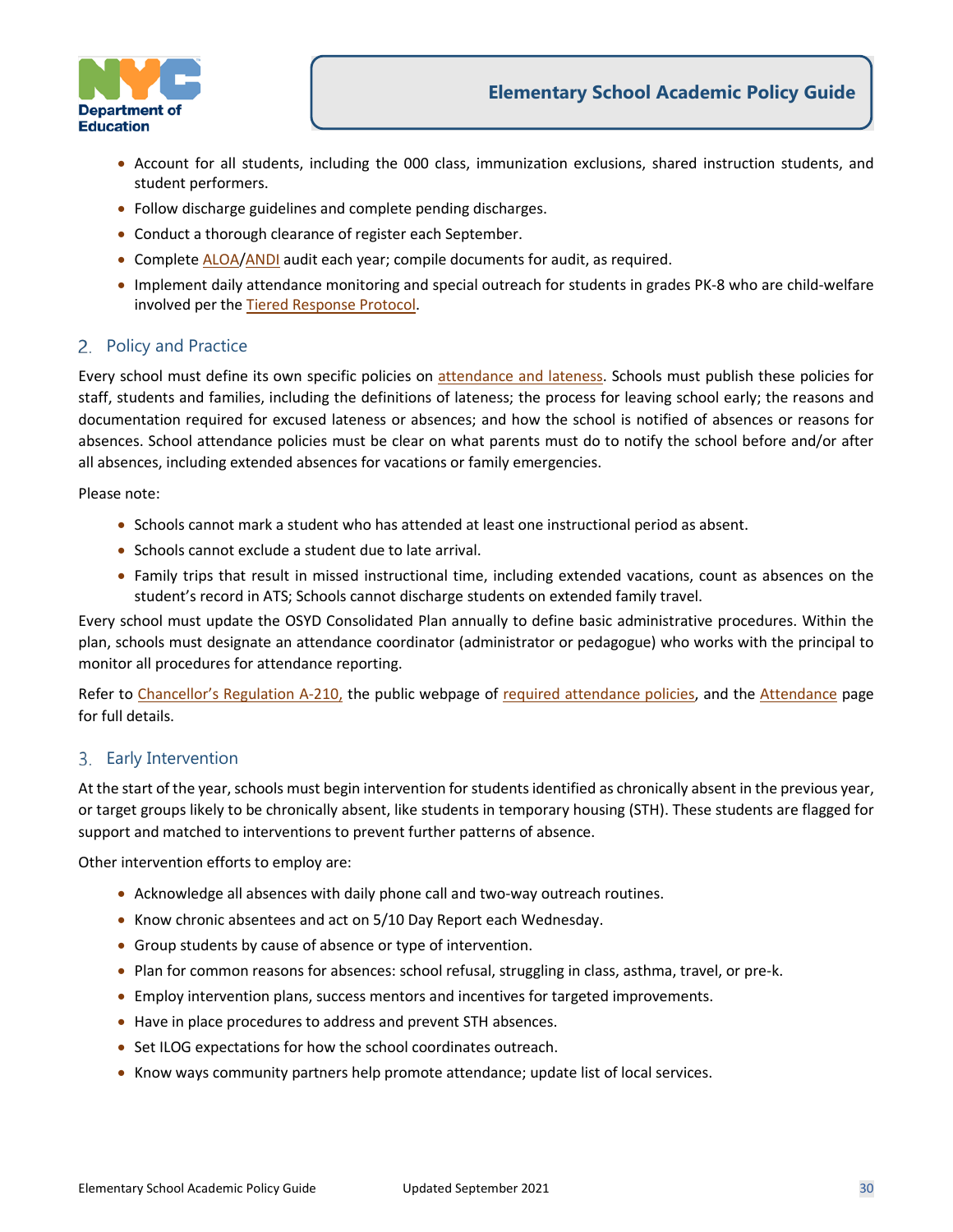

#### <span id="page-30-0"></span>4. Elevated Interventions

A school should keep a log of outreach for each student and there should be one school staff member who "knows the student's story." The school must ensure this person:

- Is prepared to address common reasons for extended absences (for example, pregnant/parenting, hospitalizations, or court-involved youth).
- Plans for revised academic programs, remediation, or transitions for affected students.
- Connects students and families to social workers, ACS Preventive Services, Family Assessment Program (FAP), and mental health programs.
- Follows policy for educational neglect.
- Conducts investigations for unexplained, repeated absences, and 407 referrals.
- Documents non-attending reason and continue outreach.
- Consults with shared attendance teacher.

For more information, schools may consult th[e Attendance](https://infohub.nyced.org/nyc-doe-topics/Policies/attendance) page or email [attendance@schools.nyc.gov.](mailto:attendance@schools.nyc.gov)

#### <span id="page-30-1"></span>**B. Discharging Students**

The NYCDOE's [Transfer, Discharge, and Graduation Code Guidelines](https://infohub.nyced.org/docs/default-source/doe-employees-only/transfer-discharge-and-graduation-guidelines.pdf) describe the procedures required to discharge students. The guidelines are updated each year to reflect current standards and to increase alignment with the NYSED reporting requirements. School staff members must be properly trained to administer the transfer, discharge, and graduation processes for students. They must collect and store the appropriate documents to support the discharge.

Schools must create a system for collecting, recording, and storing documents related to discharges. Teachers must be encouraged to provide any information that they have received from the child or family about moves, new phone numbers, or addresses. In addition, a process must be established for collecting information about new residence addresses and evidence of a student's enrollment in a new school. A [standard discharge form](https://infohub.nyced.org/docs/default-source/doe-employees-only/student-discharge-pdf-form.pdf) with quick references to documentation needed for each discharge is available on the discharge [InfoHub webpage](https://infohub.nyced.org/nyc-doe-topics/Policies/discharges) and in the Transfer, Discharge, [and Graduation Code Guidelines.](https://infohub.nyced.org/docs/default-source/doe-employees-only/transfer-discharge-and-graduation-guidelines.pdf)

#### <span id="page-30-2"></span>C. Student Records Retention and Transfer - Updated September 2021

Maintaining up-to-date, accurate student records is an important part of ensuring that students are programmed for the correct courses and exams and receive the services they need. All schools are responsible for obtaining and maintaining relevant records electronically and in students' cumulative files. See the guidance provided in Records Retention and [Disposition Schedule LGS-01,](http://www.archives.nysed.gov/common/archives/files/lgs1.pdf) [Chancellor's Regulation A-820,](https://www.schools.nyc.gov/docs/default-source/default-document-library/a-820-6-29-2009-final-combined-remediated-wcag2-0) and the [Student Records](https://infohub.nyced.org/docs/default-source/doe-employees-only/AcPolicy-StudentRecords) guidance document.

NYCDOE's data systems automatically transfer the following information to the next NYCDOE school:

- [ATS:](https://schools.ra.nyc.gov/dana/home/index.cgi) biographical information, attendance data, health/immunization records, promotion data, disciplinary history, exam scores, and transportation eligibility
- **[STARS Classroom:](https://www.nycenet.edu/starsclassroom) students' previous grades**
- [SESIS](https://sesis.nycenet.edu/userlogin.aspx) (Special Education Student Information System): IEP

Students' cumulative files should be transferred as follows:

• **For students transitioning from NYCDOE elementary schools to NYCDOE middle schools:** elementary schools are responsible for transferring students' cumulative files to students' receiving schools each spring once school placement decisions have been finalized. Elementary schools use th[e PLNT](https://wiki.nycenet.edu/display/ATSWiki/Print+List+Notice+-+PLNT?src=search) (general education) an[d PSPE](https://wiki.nycenet.edu/display/ATSWiki/Print+Special+Ed.+Checklist+-+PSPE?src=search) (special education) reports in ATS to access students' middle school DBNs, and distribute students' cumulative files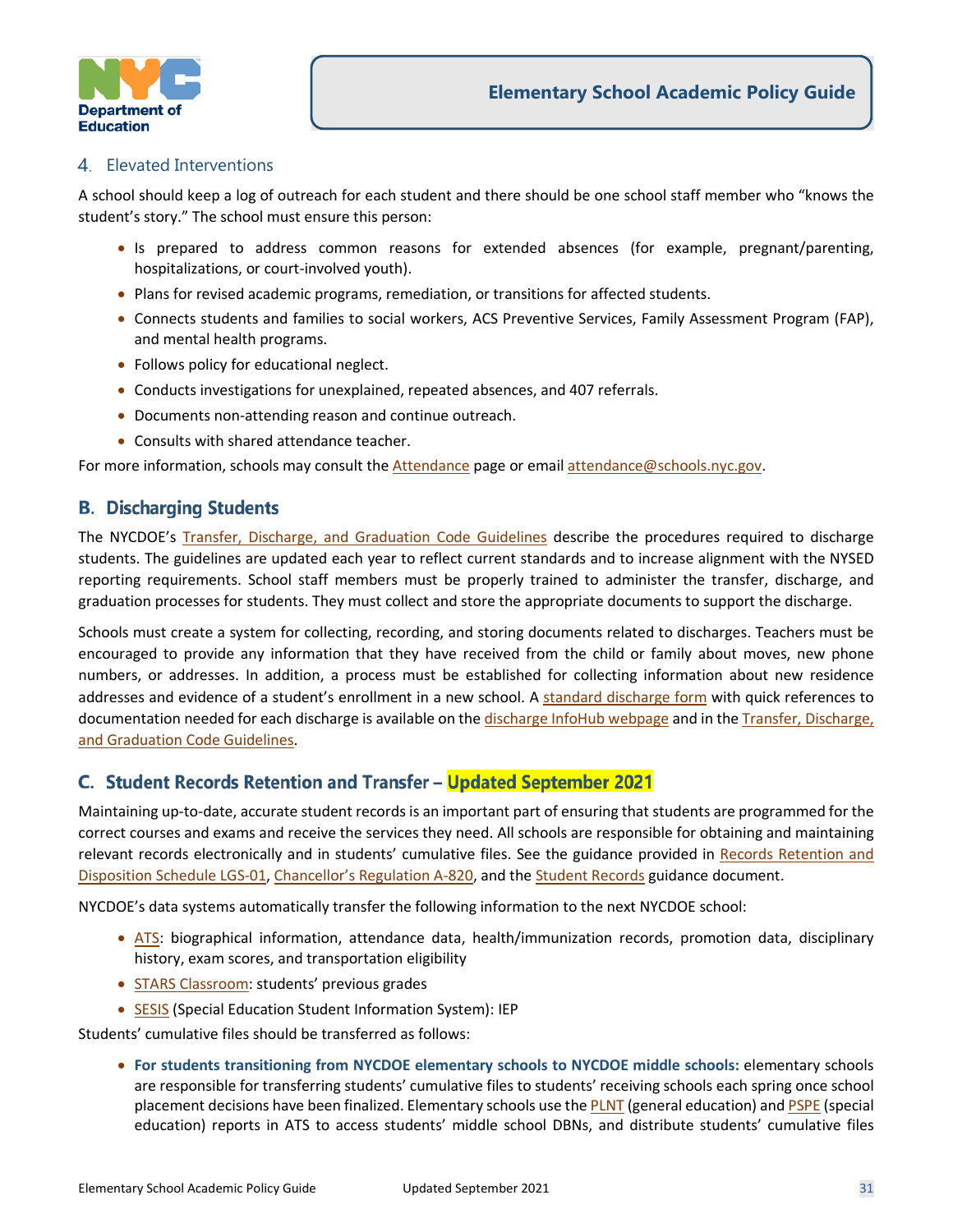

accordingly. The PLNT and PSPE reports should be included with the records as a cover sheet. Middle schools can use th[e RQSA](https://wiki.nycenet.edu/display/ATSWiki/Enter+Action+Request+-+RQSA?src=search) screen in ATS to request missing records as needed.

- **For students enrolling from non-NYCDOE schools:**schools are responsible for confirming students' prior schools and contacting the schools to request copies of students' cumulative files in a timely manner in order to provide students with appropriate academic programs.
- **For NYCDOE students transferring to non-NYCDOE schools:** schools should send copies of the contents of the cumulative folder to the admitting school; keep the original folder indefinitely.

**Impact of COVID-19 on Sharing Student Records:** With school buildings closed intermittently to reduce the spread of COVID-19, schools are encouraged to share student records electronically as needed. The NYCDOE develope[d Guidance](https://infohub.nyced.org/docs/default-source/doe-employees-only/guidance-for-sharing-student-records-with-families-during-remote-learning.pdf)  [for Sharing Student Records with Families During Remote Learning](https://infohub.nyced.org/docs/default-source/doe-employees-only/guidance-for-sharing-student-records-with-families-during-remote-learning.pdf) for schools to continue sharing educational records in a secure and confidential manner. This resource provides details on responding to student data requests from families, former students, third parties, etc.

#### <span id="page-31-0"></span>1. Changes to Student Records

The types of documentation required for records change requests differs depending on the type of record that a parent/guardian or student is seeking to update. Before updating a student's electronic records, schools must receive the appropriate documentation from the student or parent/guardian as described below.

- Request to correct a student's date of birth:
	- o Any document accepted as a proof of age for enrollment (for example, birth certificate or passport)
- Request to correct or change a student's legal name:
	- o A court order, birth certificate, or other proof of identity reflecting the student's legal name
- Request to change a student's gender:
	- o A birth certificate or government ID reflecting the student's legal gender **OR**
	- o A signed [Name and Gender Change Request Form](https://www.schools.nyc.gov/docs/default-source/default-document-library/name-and-gender-change-request-form-wgac.pdf)

Students are able to change their gender marker and name on their permanent education records without legal documentation by submitting a signed [Name and Gender Change Request Form](https://www.schools.nyc.gov/docs/default-source/default-document-library/name-and-gender-change-request-form-wgac.pdf) to their school, which must be signed by their parent/guardian if the student is under 18 years of age. The form can be used by all students (for example, transgender and gender expansive students, those who go by a shortened version of their name, or those who have changed their name for social reasons).

A student's chosen name can be entered or changed in ATS if the parent/guardian—or the student if they are 18 years of age or older—submits a signed [Name and Gender Change Request Form](https://cdn-blob-prd.azureedge.net/prd-pws/docs/default-source/default-document-library/name-and-gender-change-request-form-wgac.pdf) to the school. When the student's chosen first name ('CFN') and/or chosen last name ('CLN') is entered in ATS, the chosen name(s) will display on most student-, family-, and community-facing materials produced by the DOE in addition to most DOE school-facing applications, such as STARS. If a chosen name is not entered for a student, their "legal" name will continue to display. See the [Preferred](https://wiki.nycenet.edu/pages/viewpage.action?pageId=221219126)  [Student Name \(Chosen Name\) wiki page](https://wiki.nycenet.edu/pages/viewpage.action?pageId=221219126) for more information.

For students currently enrolled in a New York City school, the school must update the student's name, gender, and/or date of birth upon receipt of the appropriate documentation described above. Schools should update the student's gender in the "Sex" field. Currently, schools may only enter "M" for male and "F" for female in ATS. For students who are discharged from the NYCDOE, the student's last school should forward the request and documentation to their Borough/Citywide Office.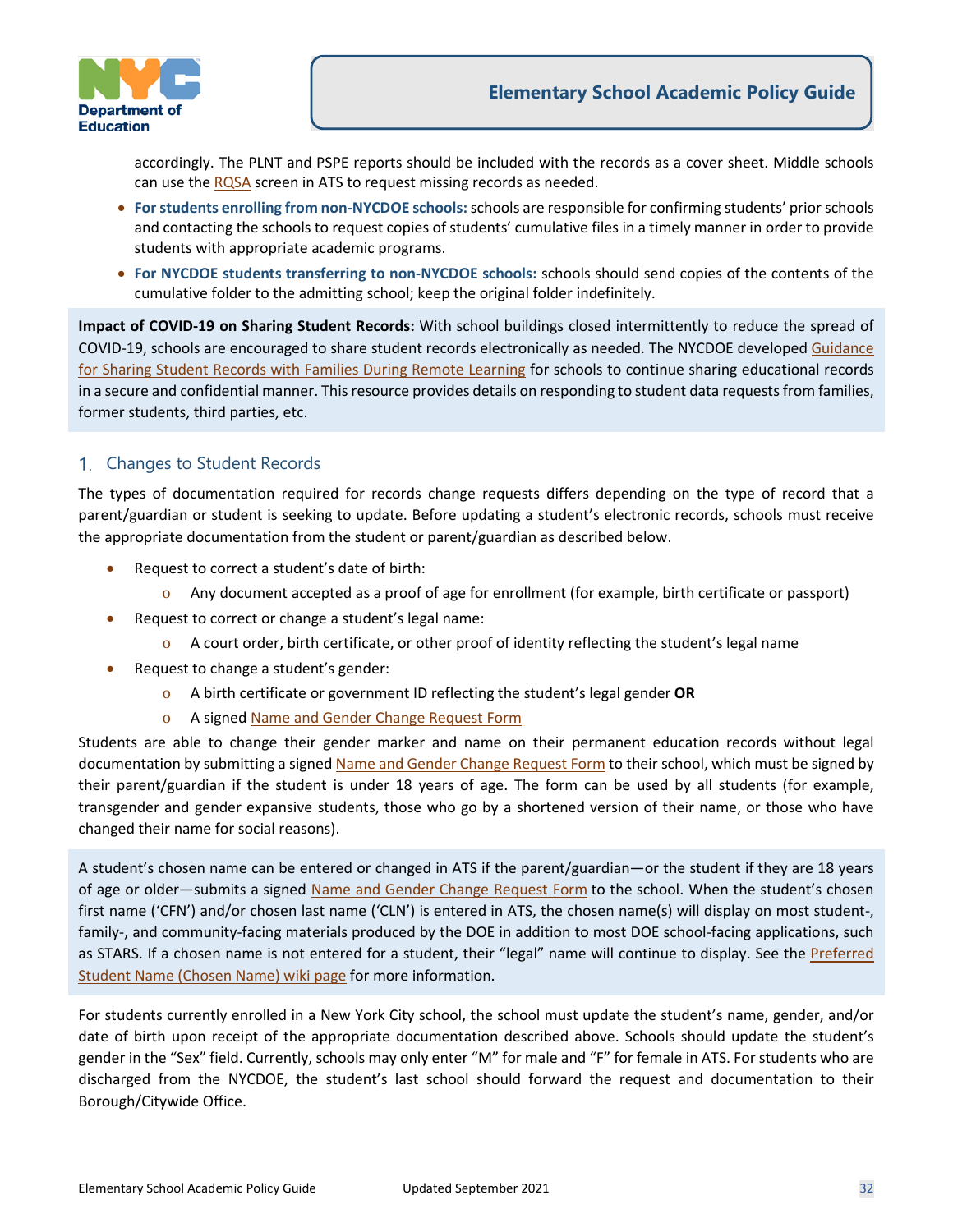

Schools must retain copies of this documentation in the student's cumulative folder. The former name and/or gender will be maintained in archived data to ensure that records will accurately reflect circumstances in effect at the time each record was created, enable records to be cross-referenced and maintain confidentiality.

For more information, see the NYCDOE's [Guidelines to Support Transgender and Gender Expansive Students](https://www.schools.nyc.gov/school-life/policies-for-all/guidelines-on-gender/guidelines-to-support-transgender-and-gender-expansive-students) and the [guidance on changing name and/or gender in ATS.](https://wiki.nycenet.edu/pages/viewpage.action?pageId=221219126)

#### **a. Records Other Than Permanent Records**

No documentation is required to update a name or gender marker in records that are not part of a student's permanent file, such as guidance logs, programs for moving up ceremonies, and yearbooks. Schools must use the student's chosen name and gender in all other records that are not permanent records.

#### **b. School ID Cards**

A student's school ID card is not a permanent record and a school must issue the ID in the name that reflects the student's chosen name. Student IDs must not have gender markers on them. See this **STARS wiki page for step-by-step assistance** on updating a student ID without a change in ATS.

#### <span id="page-32-0"></span>**APPENDICES** VII.

#### <span id="page-32-1"></span>**A. Course Marks Table**

The table below outlines available grade scales along with their pass/fail equivalents and numeric equivalents.

Note: The 1–4 (+/-) scale does not have numeric equivalents. Schools may not establish nor communicate numeric equivalents for marks 1, 2, 3, or 4. Also, note that performance level 2 has a fail equivalent. Schools that wish to award grades with numeric equivalents or have more gradation between marks should use a different scale of marks.

| <b>Course</b><br>Mark $^{26}$ | <b>Description</b>                                  | <b>Numeric Equivalent</b> | <b>Pass/Fail Equivalent</b> |
|-------------------------------|-----------------------------------------------------|---------------------------|-----------------------------|
| $4 (+/-)$                     | Performance level: excels in standards (1-4 scale)  | N/A                       | P                           |
| $3 (+/-)$                     | Performance level: proficient (1-4 scale)           | N/A                       | P                           |
| $2 (+/-)$                     | Performance level: below standards (1-4 scale)      | N/A                       | F                           |
| $1 (+/-)$                     | Performance level: well below standards (1-4 scale) | N/A                       | F                           |
| $100 - 65$                    | Numeric course grades (10-100 scale) <sup>27</sup>  | $65 - 100$                | P                           |
| $64 - 10$                     | Numeric course grades (10-100 scale)                | $10 - 64$                 | F                           |
| $A+$                          | Alpha course grades (A-F scale)                     | 98                        | P                           |
| A                             | Alpha course grades (A–F scale)                     | 95                        | P                           |
| $A -$                         | Alpha course grades (A–F scale)                     | 93                        | P                           |
| $B+$                          | Alpha course grades (A-F scale)                     | 88                        | P                           |
| B                             | Alpha course grades (A-F scale)                     | 85                        | P                           |

<span id="page-32-3"></span><span id="page-32-2"></span><sup>&</sup>lt;sup>26</sup> A scale of IB1-IB7 is also available for International Baccalaureate schools. See the [Middle School](https://infohub.nyced.org/docs/default-source/default-document-library/AcPolicy-MiddleSchoolAcademicPolicyGuide) o[r High School](https://infohub.nyced.org/docs/default-source/default-document-library/AcPolicy-HighSchoolAcademicPolicyGuide) Academic Policy Guides.  $27$  In order to avoid conflicting pass/fail equivalencies for marks of 1–4, schools using the numeric scale should round marks of less than 10 to either an 'NC' or a 10, or utilize the 'NS' mark where appropriate.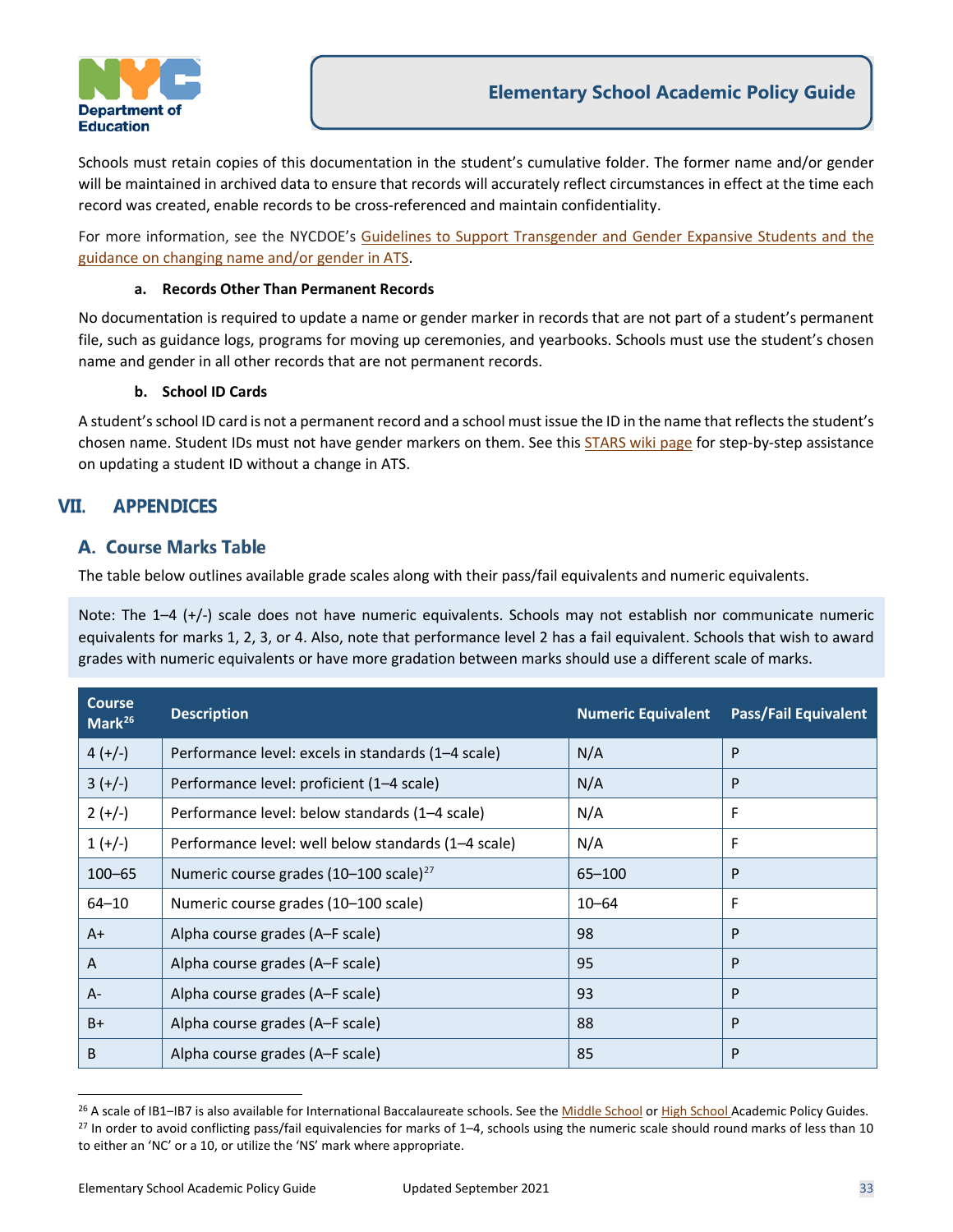

## **Elementary School Academic Policy Guide**

| <b>Course</b><br>Mark <sup>26</sup> | <b>Description</b>                                                     | <b>Numeric Equivalent</b> | <b>Pass/Fail Equivalent</b> |
|-------------------------------------|------------------------------------------------------------------------|---------------------------|-----------------------------|
| $B -$                               | Alpha course grades (A-F scale)                                        | 83                        | P                           |
| $C+$                                | Alpha course grades (A-F scale)                                        | 78                        | P                           |
| C                                   | Alpha course grades (A-F scale)                                        | 75                        | P                           |
| $C-$                                | Alpha course grades (A-F scale)                                        | 73                        | $\mathsf{P}$                |
| $D+$                                | Alpha course grades (A-F scale)                                        | 68                        | P                           |
| D                                   | Alpha course grades (A-F scale)                                        | 65                        | P                           |
| D-                                  | Alpha course grades (A-F scale)                                        | 60                        | $\mathsf F$                 |
| F                                   | Alpha course grades (A-F scale)/Fail (Pass or fail scale)              | 55                        | F                           |
| P                                   | Pass (Pass or fail scale)                                              | N/A                       | P                           |
| $E+$                                | Excellent+ (E-U scale)                                                 | 98                        | P                           |
| Ε                                   | Excellent (E-U scale)                                                  | 95                        | P                           |
| Ε.                                  | Excellent- (E-U scale)                                                 | 93                        | P                           |
| $G+$                                | Good+ (E-U scale)                                                      | 88                        | P                           |
| G                                   | Good (E-U scale)                                                       | 85                        | P                           |
| $G-$                                | Good- (E-U scale)                                                      | 83                        | P                           |
| $S+$                                | Satisfactory (E-U scale)                                               | 78                        | P                           |
| $\sf S$                             | Satisfactory (E-U scale)                                               | 75                        | $\mathsf{P}$                |
| $S-$                                | Satisfactory- (E-U scale)                                              | 73                        | P                           |
| $N+$                                | Needs Improvement+ (E-U scale)                                         | 68                        | P                           |
| N                                   | Needs Improvement (E-U scale)                                          | 65                        | $\mathsf{P}$                |
| N-                                  | Needs Improvement- (E-U scale)                                         | 60                        | F                           |
| U                                   | Unsatisfactory (E-U scale)                                             | 55                        | F                           |
| <b>ME</b>                           | Exceeds standards (5-point mastery scale)                              | 95                        | P                           |
| MA                                  | Above standards (5-point mastery scale)                                | 85                        | P                           |
| MT                                  | Meets standards (5-point mastery scale)                                | 75                        | P                           |
| <b>MP</b>                           | Approaching standards (5-point mastery scale)                          | 65                        | P                           |
| MB                                  | Below standards (5-point mastery scale)                                | 55                        | F                           |
| <b>NS</b>                           | No credit-No show (additional policies apply)                          | 45                        | F                           |
| <b>NX</b>                           | No credit-Course in Progress <sup>28</sup> (additional policies apply) | N/A                       | <b>NULL</b>                 |

<span id="page-33-0"></span><sup>&</sup>lt;sup>28</sup> During the transition to remote learning in March 2020, the description of 'NX' changed from 'Incomplete' to 'Course in Progress'.